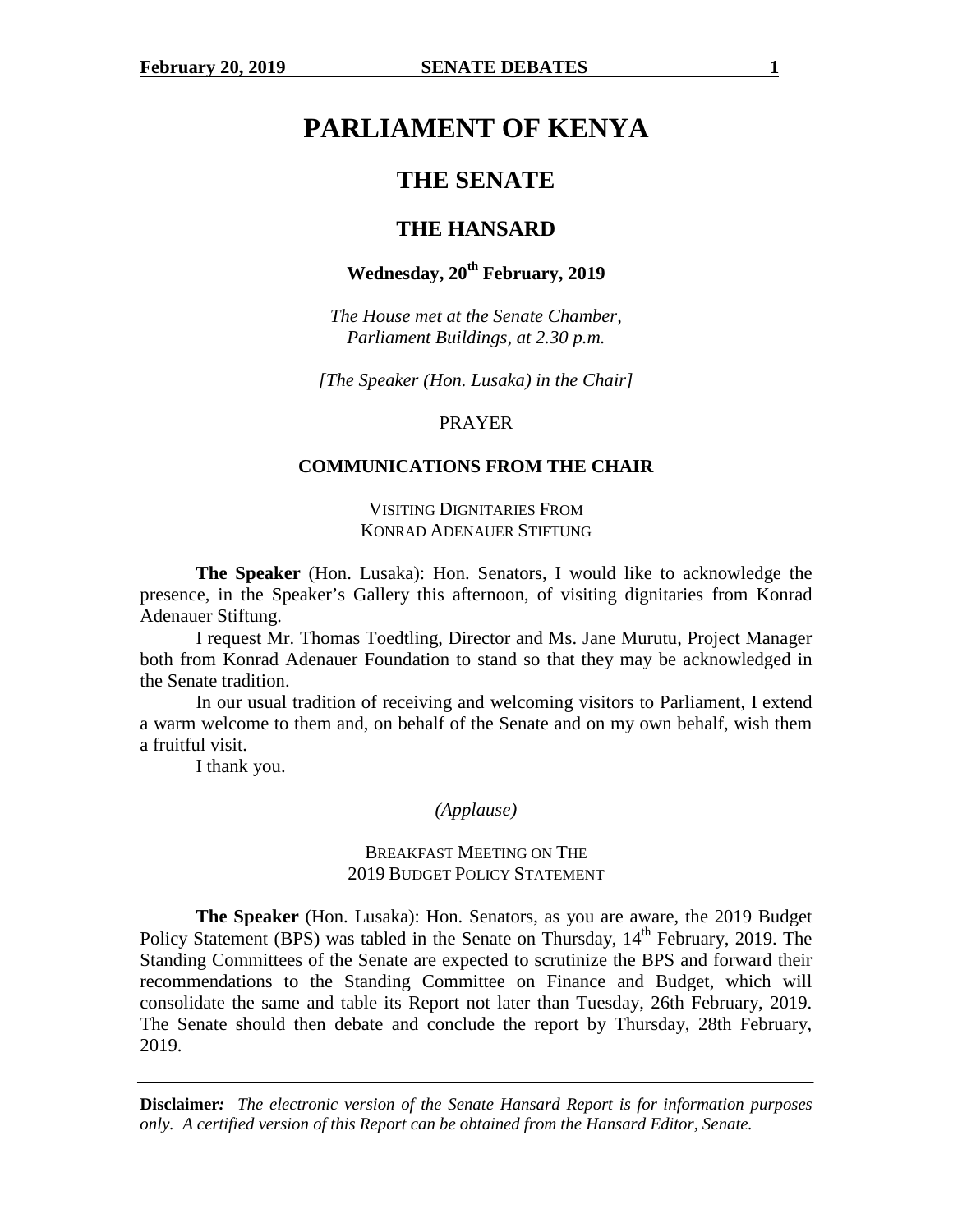Hon. Senators, as I mentioned last week, the BPS is an important tool as it sets out the broad strategic priorities and policy goals that will guide the national government and county governments in preparing their budgets both for the following financial year and over the medium term.

In light of this, a breakfast meeting has been organized for all Senators where the Parliamentary Budget Office shall assist Senators in unpacking the 2019 Budget Policy Statement and interrogating the proposed strategic priorities and policy goals by the National Government.

The breakfast meeting will be held tomorrow, Thursday, 21st February, 2019 at 7.30 am, in the Senate Chamber. The meeting will be preceded by breakfast which will be served in the Members Restaurant, Parliament Buildings.

Hon. Senators, I take this opportunity to invite and urge all hon. Senators to attend this important meeting.

I thank you.

**Sen. Were**: Mr. Speaker, Sir, I rise to support your communication and to extend a welcome to Mr. Thomas Toedtling and Ms. Jane Murutu from Konrad Adenauer Stiftung (KAS) that has been instrumental in helping us strengthen devolution by offering technical support.

As you were walking in, you were provided a book titled 'Devolution in Kenya' which we launched last month. It is authored by Mr. Thomas Toedtling and others, and it is for us to refer to. They have also prepared various policies which we have shared in this House to help guide legislation as well as the movement of devolution in this country.

Mr. Speaker, Sir, Senators are in the process of setting up oversight committees in their counties and we will call upon the Konrad Adenauer Stiftung to assist us in this venture so that as Senators meet their mandate of strengthening devolution, they also hold devolution accountable.

I welcome Mr. Thomas Toedtling and Ms. Jane Murutu. I look forward to further and fruitful engagement between the Senate and Konrad Adenauer Stiftung.

**The Speaker** (Hon. Lusaka): Next Order!

# **PETITION**

## COMPENSATION FOR PERSONS AFFECTED BY THE JAMES GICHURU ROAD JUNCTION-RIRONI HIGHWAY (A104) PROJECT

 **The Speaker** (Hon. Lusaka): I do not see Sen. Wamatangi in the House. Therefore, let us move to the next order.

*(Petition deferred)*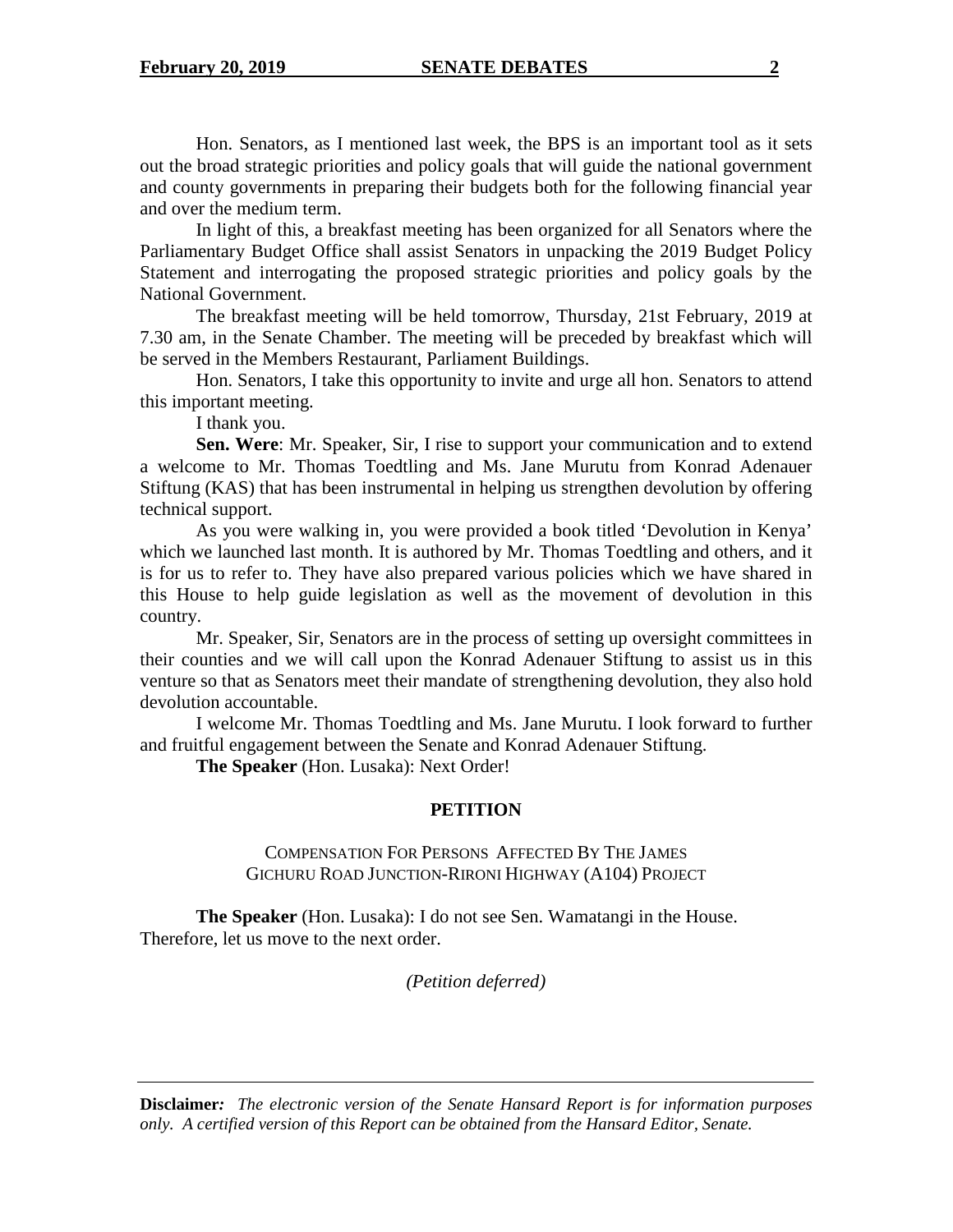## **PAPERS LAID**

REPORT OF THE 49TH CPA - AFRICA REGION CONFERENCE

**Sen. Were:** Mr. Speaker, Sir, I beg to lay the following Paper on the Table of the Senate, today Wednesday, 20<sup>th</sup> February, 2019-

 Report of the Parliament of Kenya Delegation to the 49th Commonwealth Parliamentary Association (CPA) Africa Region Conference held in Gaborone, Botswana, 13th – 22nd August, 2018.

*(Sen. Were laid the document on the Table)* 

**The Speaker** (Hon. Lusaka): Kindly proceed, Sen. (Prof.) Kamar then followed by Sen. Cherargei.

> REPORT OF THE 50TH SESSION OF THE ACP AND 35TH SESSION OF THE ACP-EU JOINT ASSEMBLY

**Sen. (Prof.) Kamar:** Mr. Speaker, Sir, I beg to lay the following Paper on the Table of the Senate, today, Wednesday, 20<sup>th</sup> February, 2019:-

Report of the Parliament of Kenya delegation to the  $50<sup>th</sup>$  Session of the African, Caribbean and Pacific (ACP) Parliamentary Assembly and the  $35<sup>th</sup>$  Session of the African, Caribbean and Pacific – European Union (ACP-EU) joint Parliamentary Assembly held in Brussels, Belgium,  $13<sup>th</sup>$ - $20<sup>th</sup>$  June,  $2018$ .

*(Sen. (Prof.) Kamar, laid the document on the Table)* 

REPORT ON THE STATUTORY INSTRUMENTS (AMENDMENT) BILL

**Sen. Cherargei:** Mr. Speaker, Sir, I beg to lay the following Papers on the Table of the Senate, today, Wednesday,  $20^{th}$  February,  $2019$ :-

Report on the Public Participation on the Statutory Instruments (Amendment) Bill (Senate Bills No.24 of 2018)

> REPORT ON PETITION: CONFERMENT OF MUNICIPAL STATUS ON MARALAL TOWN BY THE COUNTY GOVERNMENT OF SAMBURU

Report on the Petition on the conferment of Municipal Status on Maralal Town by the County Government of Samburu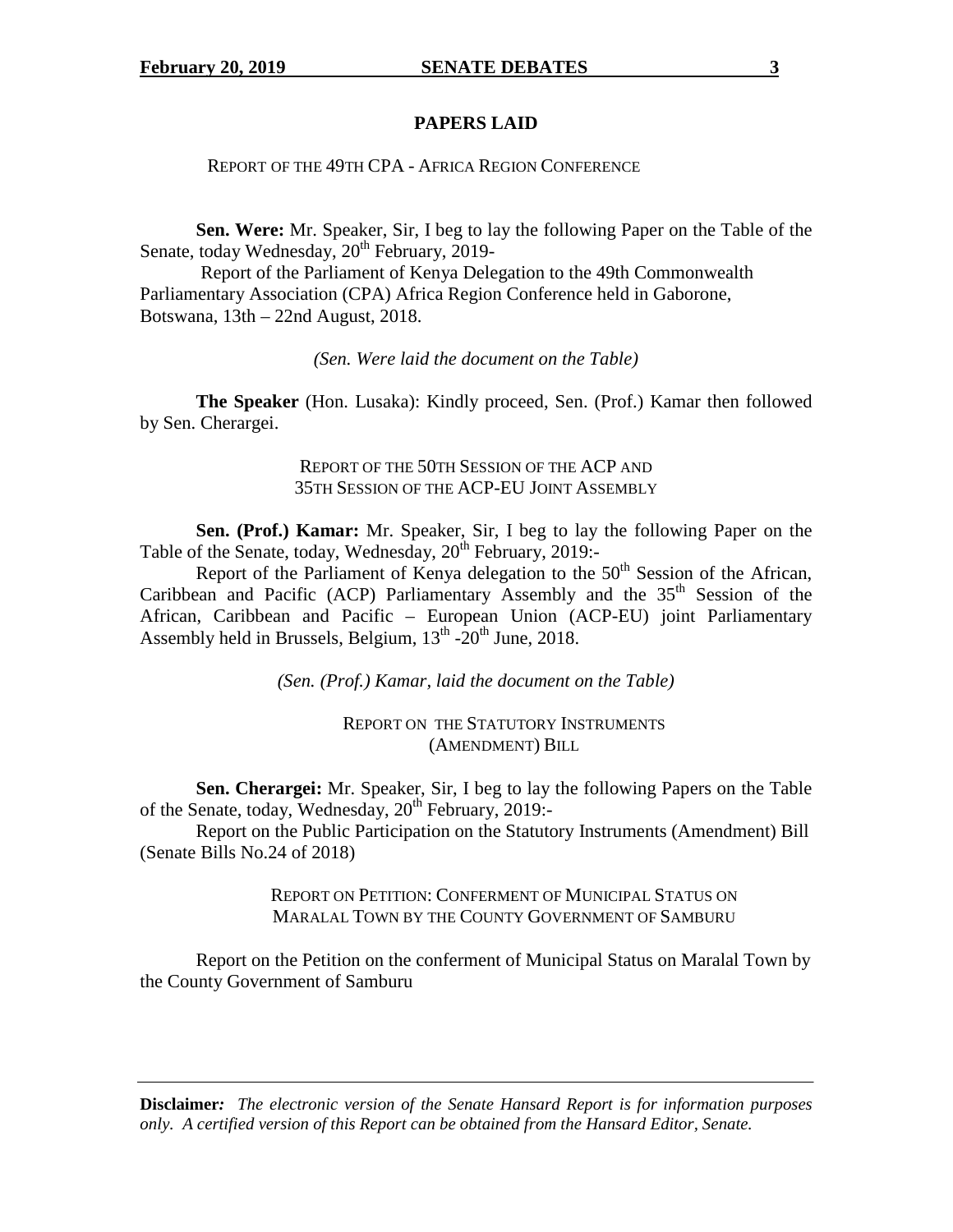REPORT ON THE COUNTY STATUTORY INSTRUMENTS BILL

Report on Public Participation on the County Statutory Instruments Bill (Senate Bills No.21 of 2018).

> REPORT ON THE PETITION TO COUNTY ASSEMBLIES (PROCEDURE) BILL

Report on Public Participation on the Petition to County Assemblies (Procedure) Bill (Senate Bills No.22 of 2018)

> REPORT ON THE VISIT TO ELDORET GK PRISONS AND REMAND

Report on the Visit to Eldoret GK Prisons and Remand

REPORT ON THE  $5^{\text{\tiny{TH}}}$  Global Summit on OPEN GOVERNANCE PARTNERSHIP

Report on the 5<sup>th</sup> Global Summit on Open Governance Partnership in Georgia,  $17<sup>th</sup>$  to  $19<sup>th</sup>$  July 2018.

*(Sen. Cherargei laid the documents on the Table)* 

**The Speaker** (Hon. Lusaka): Let us move to the next order.

# **NOTICES OF MOTIONS**

ADOPTION OF REPORT ON THE COUNTY GOVERNMENTS' INFRASTRUCTURE PROJECTS

**Sen. (Eng.) Mahamud:** Mr. Speaker, Sir, I beg to give notice of the following Motion-

THAT, this House adopts the Report of the Standing Committee on Finance and Budget on the County Governments' infrastructure projects comprising County Executive Headquarter offices, Assembly Chambers and offices and County State officers' residences, laid on the Table of the Senate on Thursday, 29<sup>th</sup> November, 2018.

> REALIZATION OF GENDER EQUITY IN ELECTIVE AND APPOINTIVE POSITIONS IN KENYA

**Sen. (Rev.) Waqo**: Mr. Speaker, Sir, I beg to move the notice Motion on the realization of Gender Equity in Elective and Appointive Positions in Kenya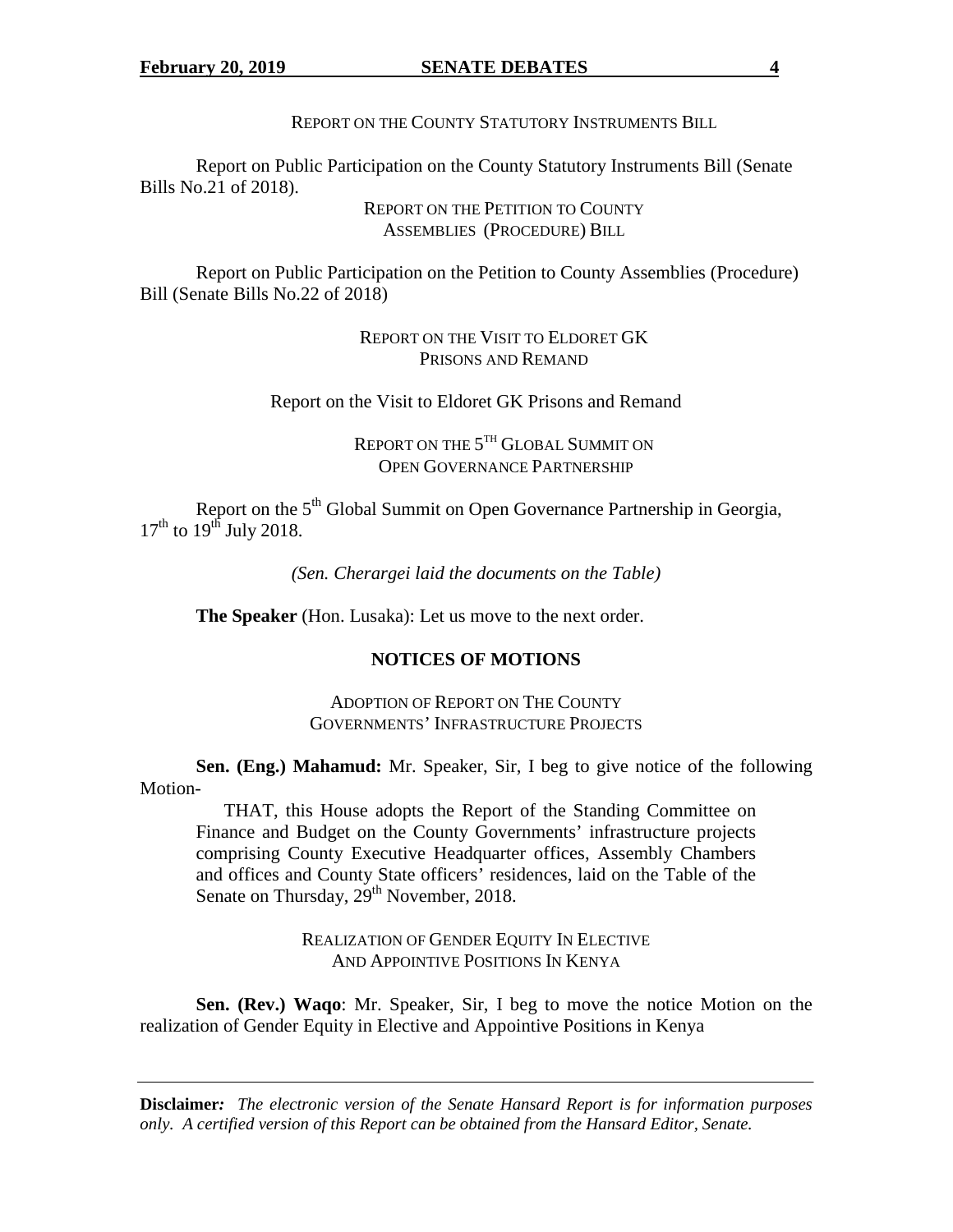**The Speaker** (Hon. Lusaka): Order, Senator! You are supposed to give notice of Motion and not move.

**Sen. (Rev.) Waqo**: Mr. Speaker, Sir, I beg to give notice of the following Motion-

AWARE THAT, the Constitution of Kenya recognizes dignity, economic, social and cultural rights, education, housing and the right to health including reproductive health; and that the principle of equality and non-discrimination is established as a core value of leadership and the national values and principles of governance include human dignity, equity, social justice, inclusiveness, equality, human rights, nondiscrimination and protection of marginalized groups, among others;

FURTHER AWARE THAT, the Constitution of Kenya has very progressive articles that indicate commitment to the international and regional obligations arising from treaties and conventions and other Commitments signed or ratified;

COGNIZANT that Kenya has ratified the Convention on Elimination of all forms of discrimination against Women and the Protocol to the African Charter on Human and People's Rights of the Right of Women which are international instruments that are key to promoting women's rights;

RECALLING that policy framework to enhance gender equality has also been developed, and include the National Gender and Development Policy 2000, the Kenya Vision 2030, Sessional Paper No. 2, of 2006, the National Land Policy, the National Policy for Response to Gender Based Violence, and the National Policy for the Abandonment of Female Genital Mutilation;

NOTING THAT, despite there being sound constitutional provisions and elaborate policy framework to realise gender equity, both national Government and county governments have not done enough to realise the achievement of gender equality;

CONCERNED that women in Kenya experience hardships when it comes to elective offices, and are underrated by society with most opportunities for elective and appointive offices being awarded to men;

NOW THEREFORE THE SENATE RESOLVES

1) that Parliament fast track the enactment of the law that shall give effect to the one third gender rule; and,

2) that pursuant to Article 81 of the Constitution both the National and county governments observe the principle of equality, and empowers the female gender by increasing the appointive position to at least fifty per cent.

 **The Speaker** (Hon. Lusaka): Next notice of Motion.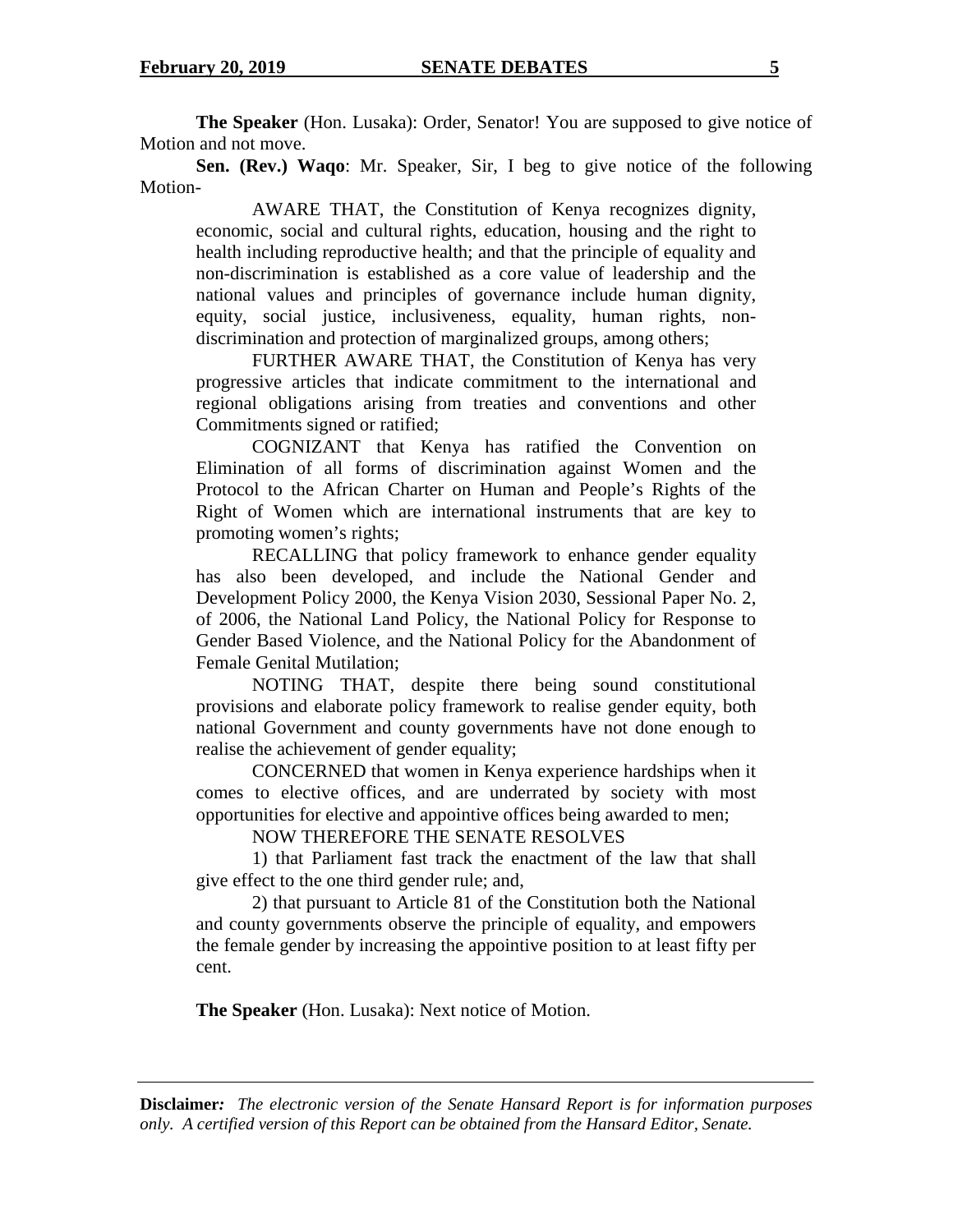#### **February 20, 2019 SENATE DEBATES 6**

# ADOPTION OF REPORT OF THE 49TH CPA - AFRICA REGION CONFERENCE

**Sen. Were:** Mr. Speaker, Sir, I beg to give notice of the following Motion-

 THAT, this House note the Report of the Parliament of Kenya delegation to the  $49<sup>th</sup>$  Commonwealth Parliamentary Association (CPA) African Region, a Conference held in Gaborone, Botswana from  $13<sup>th</sup>$  to  $22<sup>nd</sup>$  August, 2018 laid on the Table of the House on Wednesday,  $20<sup>th</sup>$ February, 2019.

**The Speaker** (Hon. Lusaka): Yes, Sen. Kamar.

# NOTING OF REPORT OF 50TH SESSION OF THE ACP AND 35TH SESSION OF THE ACP-EU JOINT ASSEMBLY

**Sen. (Prof.) Kamar:** Thank you, Mr. Speaker, Sir. I beg to give notice of the following Motion-

 THAT, the Senate notes the Report of the Parliament of Kenya delegation to the  $50<sup>th</sup>$  Session of the ACP Parliamentary Assembly and the 35<sup>th</sup> Session of the ACPEU Joint Parliamentary Assembly, held in Brussels, Belgium, from the  $13<sup>th</sup>$  to the  $20<sup>th</sup>$  of June, 2018 laid on the Table of the Senate today Wednesday, 20<sup>th</sup> February, 2019.

**The Speaker** (Hon. Lusaka): Hon. Members, pursuant to Standing Order No.42, I wish to rearrange the Business of the House so that we discuss the ad hoc Committee Report on Maize.

Before that, I also wish to make a Communication that will guide the discussions.

## **COMMUNICATION FROM THE CHAIR**

CONSIDERATION OF MOTION ON REPORT OF THE AD-HOC COMMITTEE ON THE MAIZE CRISIS IN KENYA

I have a communication to make regarding consideration of the Motion to adopt the Report of the *ad hoc* Committee on the Maize crisis in Kenya.

 As all Senators will recall, the Chairperson of the *ad hoc* Committee commenced moving the Motion yesterday in amended form when the Senate Minority Leader intervened on a point of order. The salient issue raised by the Senate Minority Leader was that while the amendments sought to be made to the Motion were substantive in nature, Senators had not received copies of the said amendments, and in good time, as to enable them fully canvass the issues raised by the said amendments.

 Several other Senators intervened, among them Sen. Mutula Kilonzo Jnr., Sen. Moses Kajwang, the Senate Majority Leader, Sen. Okong'o Omogeni, Sen. Samson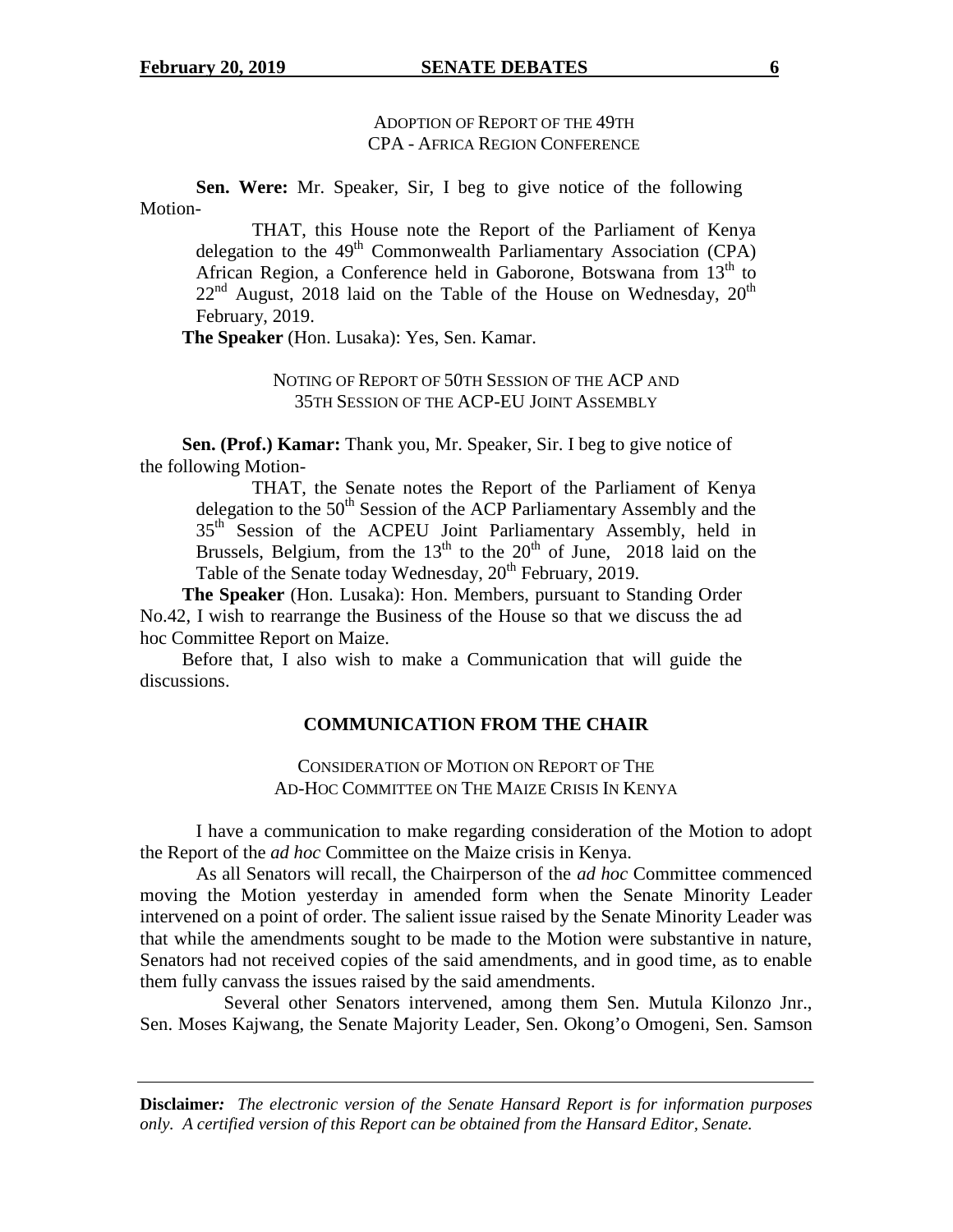Cherargei, Sen. Petronila Were and Sen. Moses Wetangula. The salient issues raised through the said interventions related to, among others-

(a) Whether the Committee had agreed and signed off on the said amendments.

(b) Whether it was proper for the Motion to be moved in amended form, or the Motion should be moved in the same manner as the notice that was issued, with the amendments being introduced during the course of debate.

Hon. Senators, Standing Order 57 of the Senate Standing Orders provides:-

 "The Speaker may permit a Senator to move in an amended form a Motion of which notice has been given if in the opinion of the Speaker, the amendment does not materially alter any principle embodied in the Motion."

 Hon. Members, I wish to confirm to hon. Senators that I did receive the request for approval of the Motion to be moved in amended form. Being satisfied that the amendment did not materially alter the principle embodied in the Motion, I proceeded to approve for the Motion to be moved in amended form as the Chairperson of the *ad hoc* Committee did yesterday.

 I have had occasion to look at the HANSARD and noted the reservations raised by Senators, regarding the question whether the amendments should have been introduced at the time of moving the Motion, or should be introduced separately once debate on the Motion has commenced.

Hon. Senators, **w**ithout going into the substance of the proposed amendments and the basis for the same, it has been highlighted that by proposing to amend the recommendations contained in the Committee Report, the amendments are substantive in nature and should have secured concurrence of the *ad hoc* Committee before its term lapsed.

 The issue of the maize crisis in Kenya is a very important one. Indeed, the eyes of the country are on this Senate as we proceed to debate this Report. The issue of moving the Motion in amended form as was the case yesterday appears to have generated a lot of interest which might distract the Senate from what is obviously a very important matter before us.

 Having considered this, as well as the interventions of various Senators during yesterday's sitting, I, therefore, direct that the Chairperson proceed to move the Motion in its original form. If it is desired to move the proposed amendments which I had approved, the appropriate course of action will be to do so, once the question on the substantive Motion has been proposed.

 The procedure for this is set out at Standing Order 62 which provides at paragraph (1) thereof that-

 "Unless otherwise provided in these Standing Orders, any amendment to a Motion which a Senator wishes to propose may be moved and, if necessary, seconded at any time after the question upon the Motion has been proposed and before it has been put."

It is so directed.

Next Order.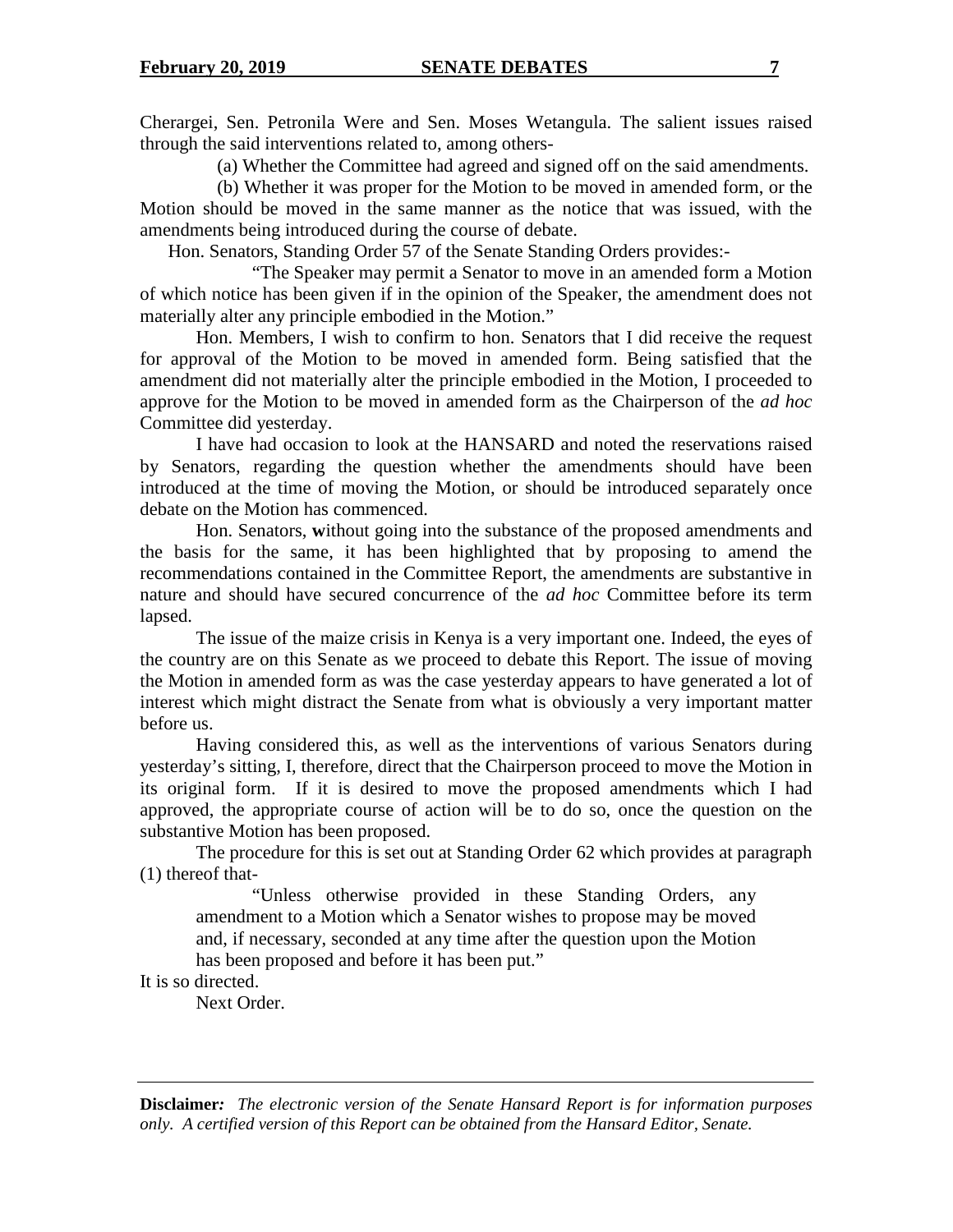#### **STATEMENTS**

 **The Speaker** (Hon. Lusaka): All statements will come tomorrow.

COMPULSORY MANAGEMENT OF COPYRIGHT AND OTHER RELATED RIGHTS

## STATUS OF VOI SISAL ESTATE

*(Statements Deferred)* 

Next Order.

**The Speaker** (Hon. Lusaka): Like I mentioned using my powers under Standing Orders No. 42, we are rearranging the Business of the House to go to Order No.15.

**The Senate Majority Leader** (Sen. Murkomen): On a point of order, Mr. Speaker, Sir.

**The Speaker** (Hon. Lusaka): What is your point of order, Senate Majority Leader?

**The Senate Majority Leader** (Sen. Murkomen): Mr. Speaker, Sir, I had consulted you earlier; I was hoping you were going to make a ruling without being moved. I request that we postpone the Order on the Committee of the Whole related to Division for at least one hour to allow this moving, seconding and discussions on the report of the *Ad-hoc* committee on Maize. But we should be able to come back to the Division since we do not want Members to leave because we would like to have the Division today for the remaining Bills.

**The Speaker** (Hon. Lusaka): You will---

**The Senate Majority Leader** (Sen. Murkomen): I requested you from your Chair.

 **The Speaker** (Hon. Lusaka): We had discussed with you, so you will notify me when you have the requisite numbers.

 **The Speaker** (Hon. Lusaka): Next Order.

## ADOPTION OF REPORT OF THE *AD-HOC* COMMITTEE ON THE MAIZE CRISIS IN KENYA

**Sen. (Prof.) Kamar**: Thank you, Mr. Speaker, Sir, for the guidance that you have given us.

I beg to move-

THAT, this House adopts the Report of the *Ad-hoc* Committee on the Maize crisis in Kenya laid on the Table of the House on Tuesday,  $27<sup>th</sup>$ November, 2018.

As I mentioned yesterday, on  $8<sup>th</sup>$  August, 2018, the Senate passed a Motion on the establishment of an *Ad hoc* Committee to investigate the maize situation in the country. In the Motion, the Senate resolved to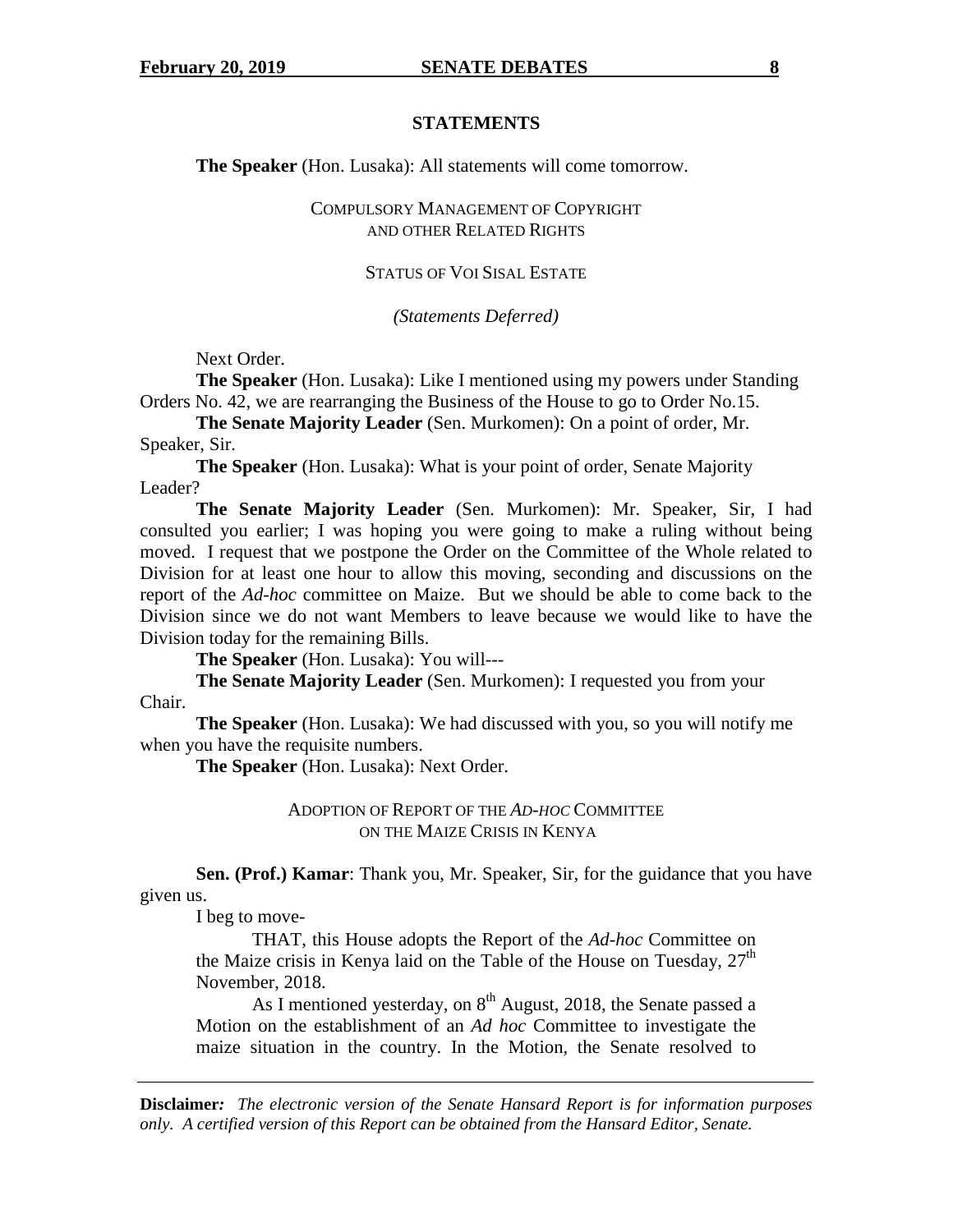inquire into the maize crisis in the country and it gave us five items to look at.

(i) Why farmers who have delivered their produce to National Cereals and Produce Board (NCPB) have not been paid to date, that is, as at that time;

(ii) The quantity of duty-free maize imported into the country during the duty-free period which was to end in October, 2017 and why the period was extended;

(iii) The challenges facing the maize farmers and the NCPB and make recommendations on how to resolve the challenges;

(iv) The maize received by the NCPB for the 2017/18 season and to establish the suppliers; and

(v) The criteria for identification of millers and business persons involved in the importation of maize to the country.

We want to thank this House for giving us the opportunity to investigate this matter. As we investigated this matter, we realised that the importation of duty-free maize in 2017 was shrouded in mystery all through as most of the Government agencies that came before us gave us different and conflicting information.

The maize crisis that led to the flooding of duty-free maize imported into the country seems to have been a ploy between both the public and private sector players to profiteer. I say this because there is a gazette notice that triggered the importation. The first gazette notice was Gazette Notice No. 3575 dated  $13<sup>th</sup>$  April, 2017, which allowed for maize to be imported up to 31<sup>st</sup> July, 2017. When you look at the gazette notice, it says that anybody can import though we are going to look at who imported. It was actually open for all, according to the gazette notice.

There was another gazette notice that authorised an extension and that is Gazette Notice No. 6398 dated  $4^{\text{th}}$  July, 2017, which extended it to 30<sup>th</sup> September, 2017. There was a second extension by a third Gazette Notice No. 7248 dated  $27<sup>th</sup>$  July, 2017, which extended to  $15<sup>th</sup>$  October, 2017. It was, therefore, expected that from  $15<sup>th</sup>$  October, 2017, any maize that is brought to the country should pay duty. Apparently, that did not happen. The authorities sought an extension and the gazette notice No. 6398 was as per minutes that we received from the Cabinet Secretary  $(CS)$ , minutes of  $21<sup>st</sup>$  June, 2017, which are in the documents that Members have. The second extension to  $15<sup>th</sup>$  October, 2017, was contained in minutes of an inter-ministerial food security meeting of  $14<sup>th</sup>$  November, 2017. In fact, I will be referring back to those minutes because they completely changed the direction.

It is possible that there was no flooding after the first gazette notice No. 3575 and that there was no flooding after the gazette notice No. 6398 and gazette notice No. 7248. The flooding seemed to have taken place after the gazette notices lapsed. It is the meeting of  $14<sup>th</sup>$  November, 2017, that authorised another 9 million bags of maize yet we had been made to believe that the authorised amount was only 6 million bags. That is a very important minute because apart from authorising 9 million bags, there were immediate measures that took place out of the decisions of that committee meeting that was chaired by the Head of the Public Service.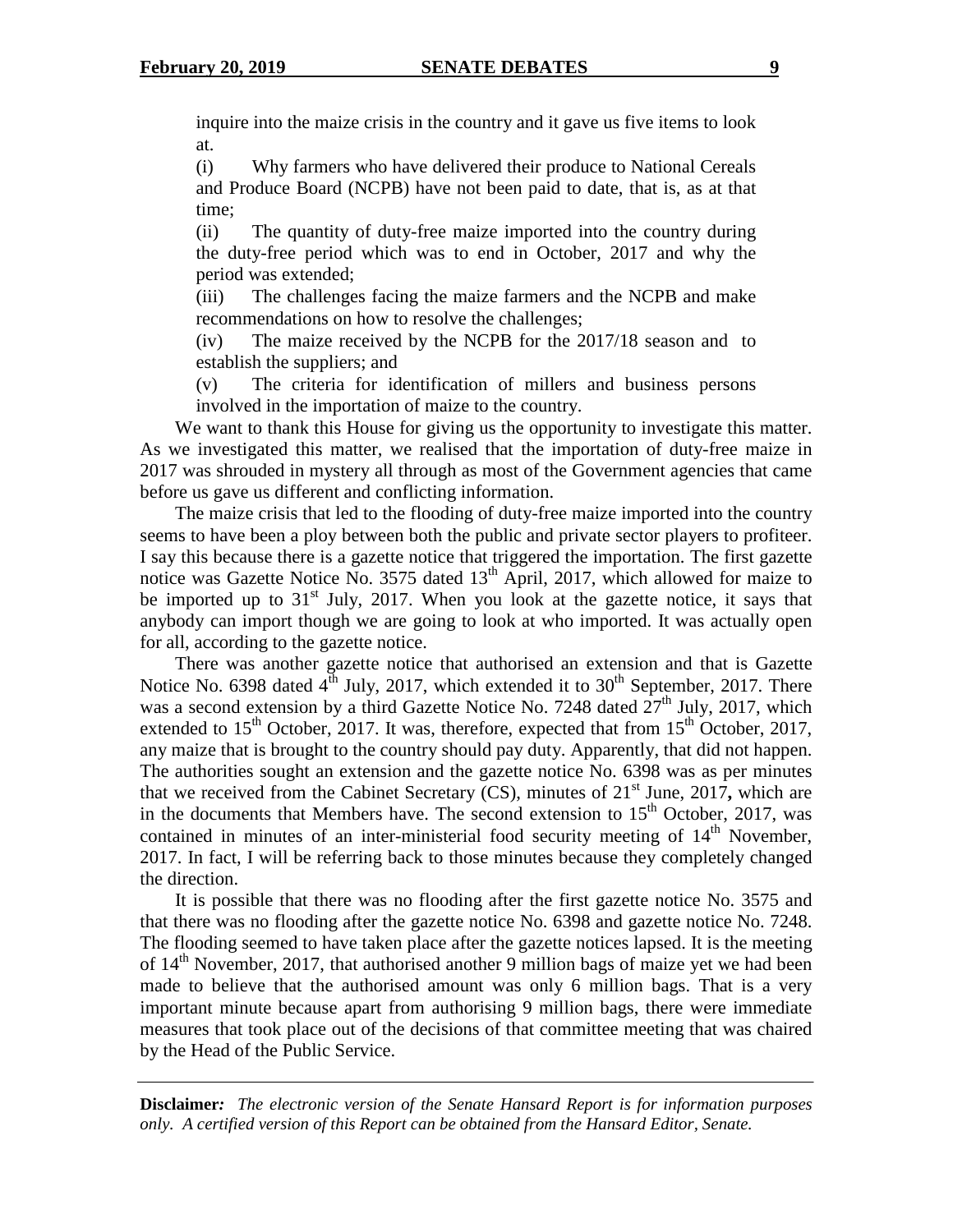First, they authorised that they had to immediately buy 1.1 million bags of maize. Secondly, they authorised that they should immediately buy 4 million bags from Mexico and 1.5 million bags were allocated to local farmers. The worry at that time is that by  $14<sup>th</sup>$ November, 2017, harvesting in Bungoma, Trans Nzoia and Uasin Gishu had taken place. To give farmers 1.5 million bags was to reduce the allocation drastically because Uasin Gishu had already harvested about 4.5 million bags at that time, Bungoma had a bumper harvest of 4.8 million bags and Trans Nzoia had already harvested 2.2 million bags by that time.

It makes one wonder the reason as to why at the time when harvesting had taken place---

## *(Several Senators consulted loudly)*

**Sen. Wambua**: On a point of order Mr. Speaker, Sir.

**The Speaker** (Hon. Lusaka): What is your point of order Sen. Wambua?

**Sen. Wambua**: Mr. Speaker, Sir, can I request that you require the Senators to consult in low tones. We are trying to follow what Sen. (Prof.) Kamar is saying but there is too much noise in the House.

**The Speaker** (Hon. Lusaka): Order Members. This is a very important Report that you have all been waiting for. I would ask that we pay attention and avoid unnecessary *kamukunjis* in the House.

Proceed, Sen. (Prof.) Kamar.

**Sen. (Prof.) Kamar**: Thank you, Mr. Speaker, Sir, for that intervention.

One of the most shocking revelations to the Committee was what came from the Kenya Revenue of Authority (KRA). It was established that maize imported by different importers was again sold to the Ministry through NCPB and that raises another question. We seem to be following the wrong characters when we talk of the people called cartels. This is because anybody who imported, because the gazette notice stated that anybody can import, seems to have been used as a way of getting maize right into NCPB. When that was done, we were informed by the CS that there are cartels. We asked him who the cartels are because the gazette notice stated that anybody can import but he said that they had more allocations than their farms could produce.

 I happen to come from Uasin Gishu County where some of the people who have been accused of being cartels come from but they are farmers who collect maize from other farmers. The reason they collect maize from others is basically because of the nonperformance of the structures of the National Cereals and Produce Board (NCPB). A person with 20 bags cannot queue for three days. That happened in Moi's Bridge, Eldoret and Kitale. People waited for their turns for about two weeks only to be told that the delivery points had been closed. The reason for being closed, according to our investigation, was because the farmers had been allocated 1.5 million bags while importation was still going on as late as November outside the gazetted period.

 Mr. Speaker, Sir, information that was gathered from the Kenya Revenue Authority (KRA) also showed that the Government imported 1.38 metric tonnes of dutyfree white maize from Mexico, among many other non-East African Community (EAC)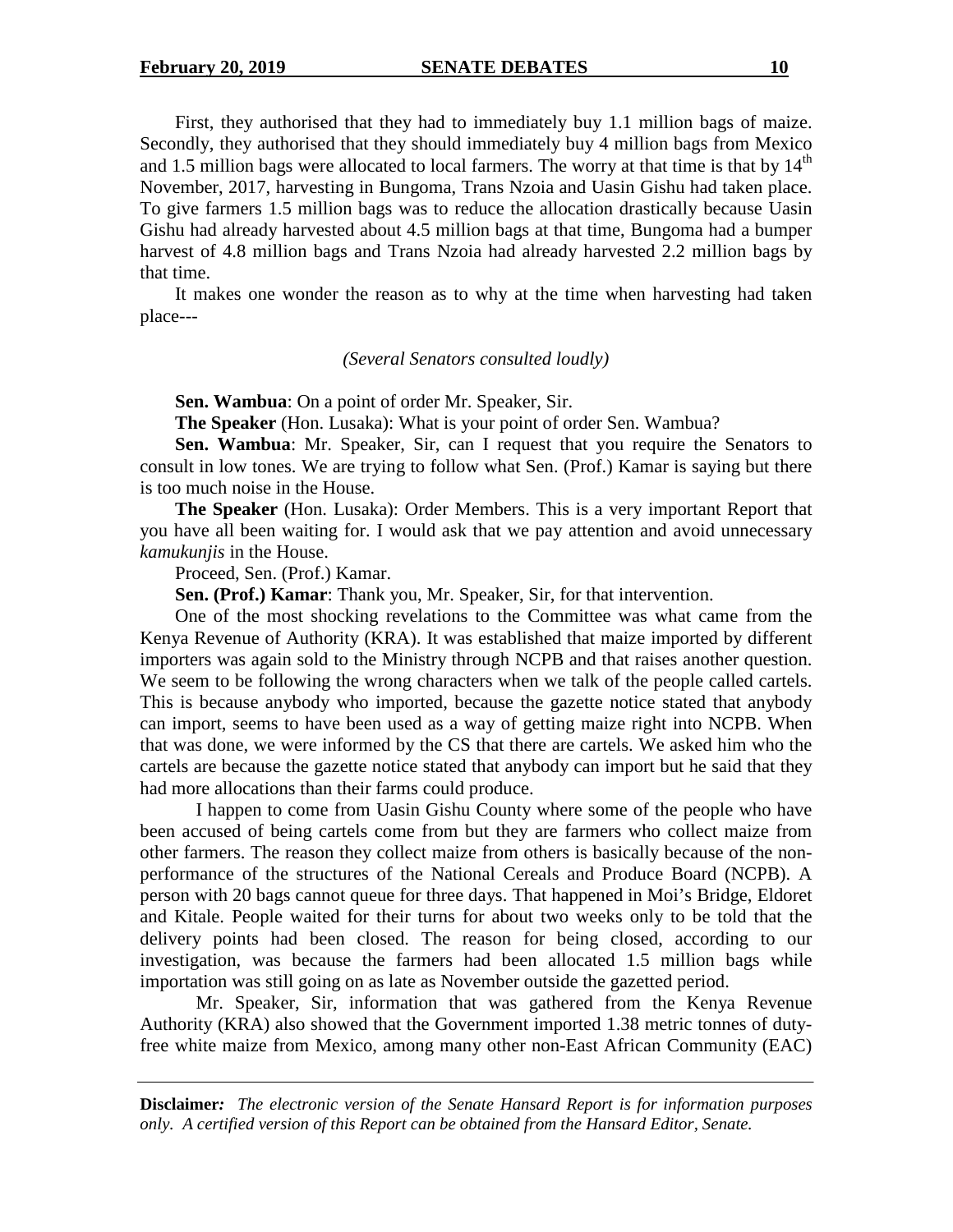or Common Market for Eastern and Southern Africa (COMESA) countries, leading to a loss of revenue of about Kshs 13 billion. Other than the loss of revenue, the duty-free maize gave the importers an undue economic benefit of a similar amount, making it very difficult for other local traders and also the farmers to sell their maize.

 It is worth noting that the Government bought the maize that came from outside Kenya at Kshs 4,000 whereas farmers were paid Kshs 3,200. It is good to note that because it was not because of lack of maize – because we had maize and I have mentioned the figures – the 1.5 million bags was just a token. When the doors were closed, they did it knowing that they had not taken anything from the farmers.

 Further, there was no evidence that there were standards and quality checks by the Kenya Bureau of Standards (KEBS) at the ports of entry. We visited Malaba and we discovered that KEBS only has one staff who was overwhelmed. We asked them whether they check moisture because moisture is the worst cause of aflatoxin and we were worried. As we were standing there, we saw lorries carrying maize crossing the border without any problem. When we asked them, they said they are alone and they do not have any equipment. So, it is important that we take note of this because there are corrective measures that must be done by institutions that are supposed to be doing that for us.

 At the time of writing this report, not all farmers had been paid. However, most of the farmers have now been paid except those who are being punished for a fault which is not their own. We know that they are still being pursued. We know that there are cartels that have been taken to court. On what basis do you take one person who is a farmer and who took produce from other farmers to court and leave out an importer who imported a million bags?

 We also discovered that it is not only Mombasa port that maize entered into the country. Maize entered into the country through Moyale, Sio Port in Kisumu, Malaba and from everywhere. When the window was opened, maize came from all over. It is important to note that sometimes we punish the wrong people. The reason I am saying this is because we punish those who would have ensured food security in the country because of the allocations.

 One thing that I must mention is that if a farmer is an aggregator, because we call them aggregators, aggregating maize from other farmers, it is easy to know where they have aggregated it. If you talked to farmers from Trans Nzoia, you would know the figures because when we went round ourselves, we were given figures. Trans Nzoia County harvested 2.1 million bags in 2017, there were 4.2 million bags from Uasin Gishu County, 1.9 million bags from Nandi County, while Bungoma County produced 4.5 million bags. As I said, they had bumper harvests in that year. So, it would have been easy for anybody to detect mischief. In fact, if our detection agencies paid attention, they should not be arresting any Kenyan yet they opened the doors for everybody to import maize.

 Mr. Speaker, Sir, historically, farmers have received seamless support from the Government for production of maize. You heard from the farmers when we were in Eldoret and I appreciate that you chaired one of the hottest sessions when farmers were expressing themselves. Since Independence, farmers in this country have been respected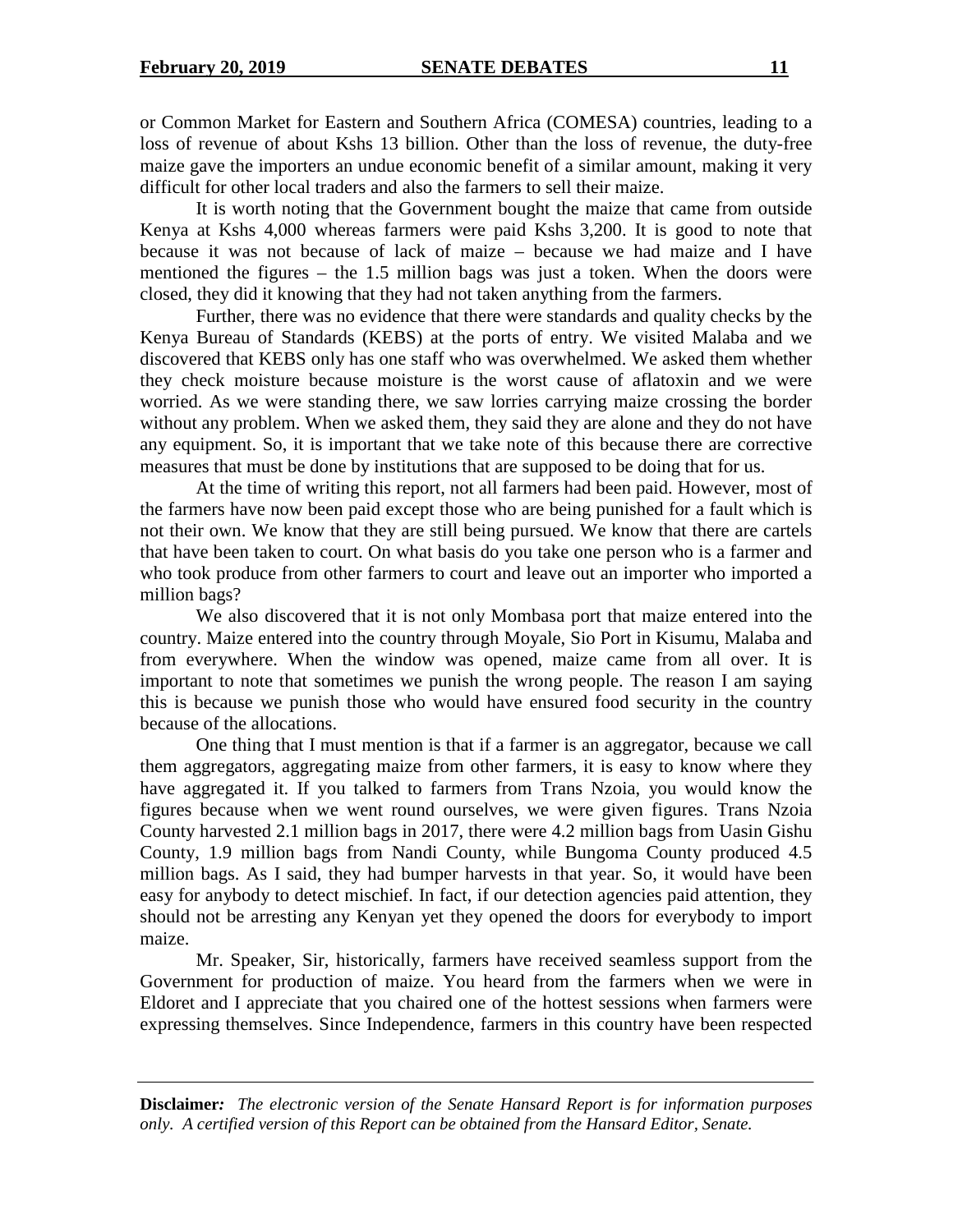to a certain level. Farmers stated that they used to receive seamless support from the Government when it came to production and marketing.

This was because they used to get their farm inputs from the Kenya Farmers Association (KFA), financial support from the Agricultural Finance Corporation (AFC) and offtake agreement with the NCPB. When there was crop failure, farmers were also cushioned because there was something called Guaranteed Minimum Returns (GMR).

 It is time that the Senate pushed for something to be done because we all know that agriculture is devolved. We need to look for ways of cushioning our farmers especially if we are serious about having food security as one of the Big Four agenda. There is no way you can talk of food security if we have maize coming in from outside this country. It is important that we think about how farmers used to enjoy farming in those days.

 As we went round, we realised that the poorest people that we have in this country are farmers. They are the only ones still living in grass-thatched houses and cannot afford new farm implements. When some of us were young, farmers used to buy farm implements almost annually. I remember farmers were the richest people and they used to have the best vehicles in the society. Now, they have completely been reduced to poverty.

 As maize farmers continue to suffer unwarranted challenges related to expensive land preparation and costs due to lack of support from agricultural mechanization, county governments have given them very limited support. This is important for the Senate to note. County governments should be our areas of interest. We need to make decisions here that will change the way they deal with their farmers because they do not seem to have understood the fact that agriculture is fully devolved. Farmers are also frustrated by regular procedures and technicalities during delivery of maize to the NCPBs.

 Let me talk about what farmers go through whey they deliver their maize. Delivering maize is a nightmare. When we went round, a lady farmer from Bungoma told us that we had gone there to ask obvious questions and she wondered why we were there. She said they had not delivered their maize because when you take your maize, you are told it is not dry. When you go and dry and go back, you are told that your name is not in the system and when you go back again, they tell you it is a waste of time. She ended by telling us that the price of one bag of maize is equivalent to one *jogoo*. She wondered why they were wasting time on that.

 We also listened to farmers in Uasin Gishu and we heard them talk about challenges and difficulties that they have. I visited Ziwa NCPB depot during the recess and discovered that they have even become more complicated. Delivering maize to the NCPB has become more complicated than it was before. These days, you are required not only to take your national identification card and confirm the number of acres you have but also take your title deed with you. If a man has five sons and gives each of them 20 acres to farm and the same father leases out another 20 acres, you will have about seven people under the same farm. Who will take the title deed and who will believe whose title deed it is? That is a tricky system.

Mr. Speaker, Sir, it is very important that county governments now take charge of knowing and registering their farmers. This is because when we were interviewing both the national Government and the county governments, we also discovered that the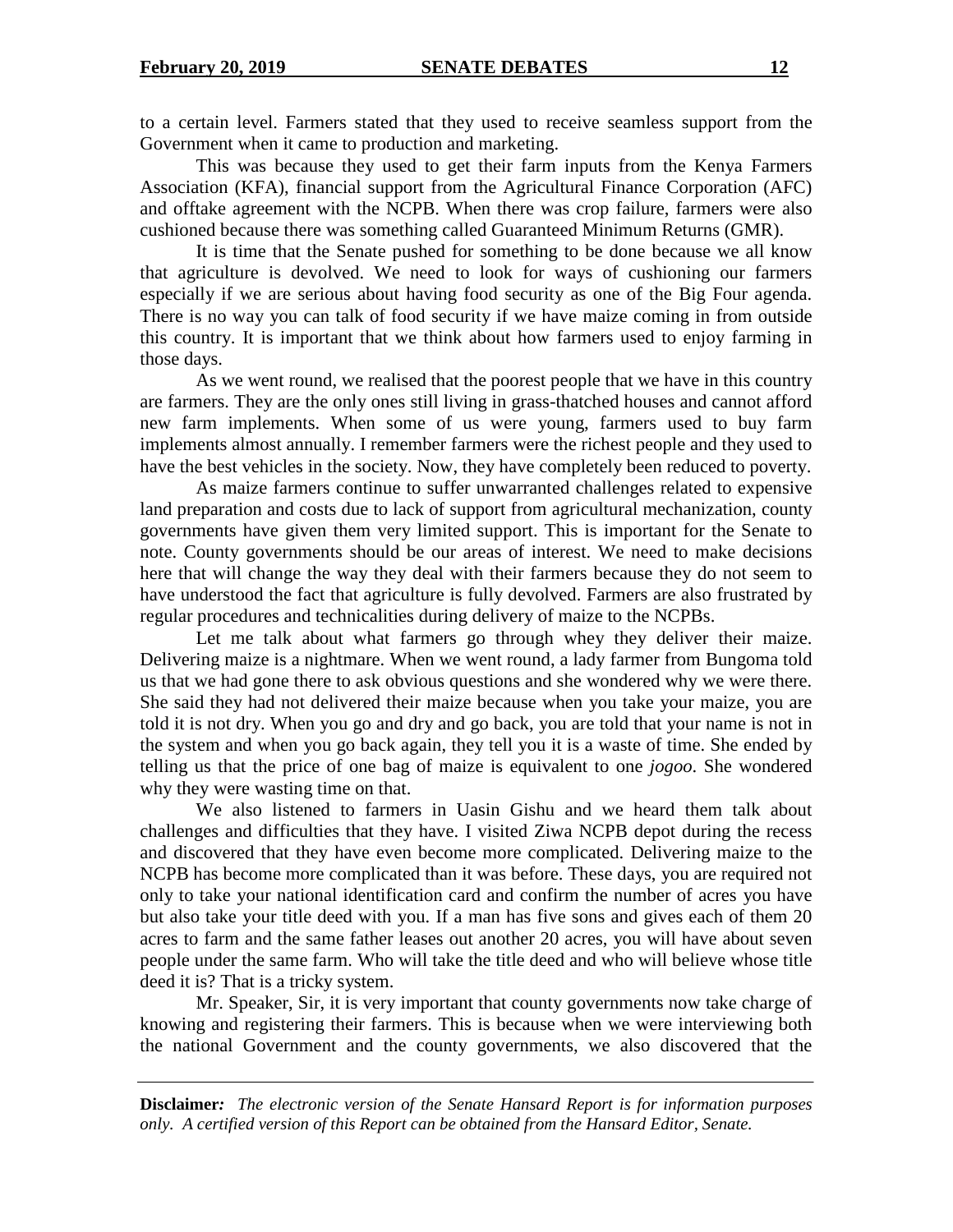national Government would like to register farmers. We then asked, "Whose farmers are you registering?" This is because it is easier for the counties to register their farmers, take stock of who has how many acres and it only becomes easier and obvious. Therefore, unless there are other reasons, it is not right.

 Mr. Speaker, Sir, the National Cereals and Produce Board (NCPB) is created by an Act of Parliament to regulate and control the marketing and processing of maize, wheat and scheduled agricultural produce. However, over the period, though underfunding, mismanagement, frequent legal amendments to the NCPB Act and, of course, the corruption that we witnessed when we were there, the NCPB lost its stature. It has now been reduced to the biggest impediment and frustration to the farmers. In fact, the NCPB operates as a store.

 Mr. Speaker, Sir, we discovered that the NCPB has leased stores to individuals, farmers and the big millers in particular. The stores are full, not because of any produce of their own, but because of produce that is from outside. When we interviewed the minister on this, he said that he was going to check. Two days later, we heard him announce that all leased NCPB stores are being recovered. However, only a month ago, the same millers said, "No; we leased and our produce is inside." Therefore, even as we are talking now, the stores are full and the reason they are full is that the grain does not even belong to them; it belongs to the millers.

Therefore, that is what the NCPB has been reduced to; it has been reduced to a store. We, therefore, need to have a different way of handling it. Thank God this is a devolved item. Since it is devolved, we need to ask ourselves, as the Senate, how we want to manage food security in this country; how do we want to manage the farmers, right from planting to harvesting. It is really up to this House to decide.

 Mr. Speaker, Sir, despite agriculture being a fully devolved function, the Committee noted very strongly that county governments were, at the very least, unaware of the role they should be playing in promoting agriculture in this country. That is something that we must decide and push so that they do not look like helpless bystanders in what is theirs. The national Government, of course, has also continued to hold on, not only to the agricultural functions, but also to the resources.

The Committee on Agriculture, Livestock and Fisheries needs to relook at the budget. It is good to look at what the budget was in 2012 before devolution took place and then compare it with the budget after devolution so that we see who actually is in Kilimo House, and who is doing what in Kilimo House. This is because as far as we are concerned and as far as the Constitution is concerned, the only people who should be there are policy makers. Therefore, the amount of money that is being given to the national level for agriculture seems to be much more than they would need and maybe there is need for redistribution. Once again, this Senate must do that and we have a Committee that must do that.

# *(Loud consultations)*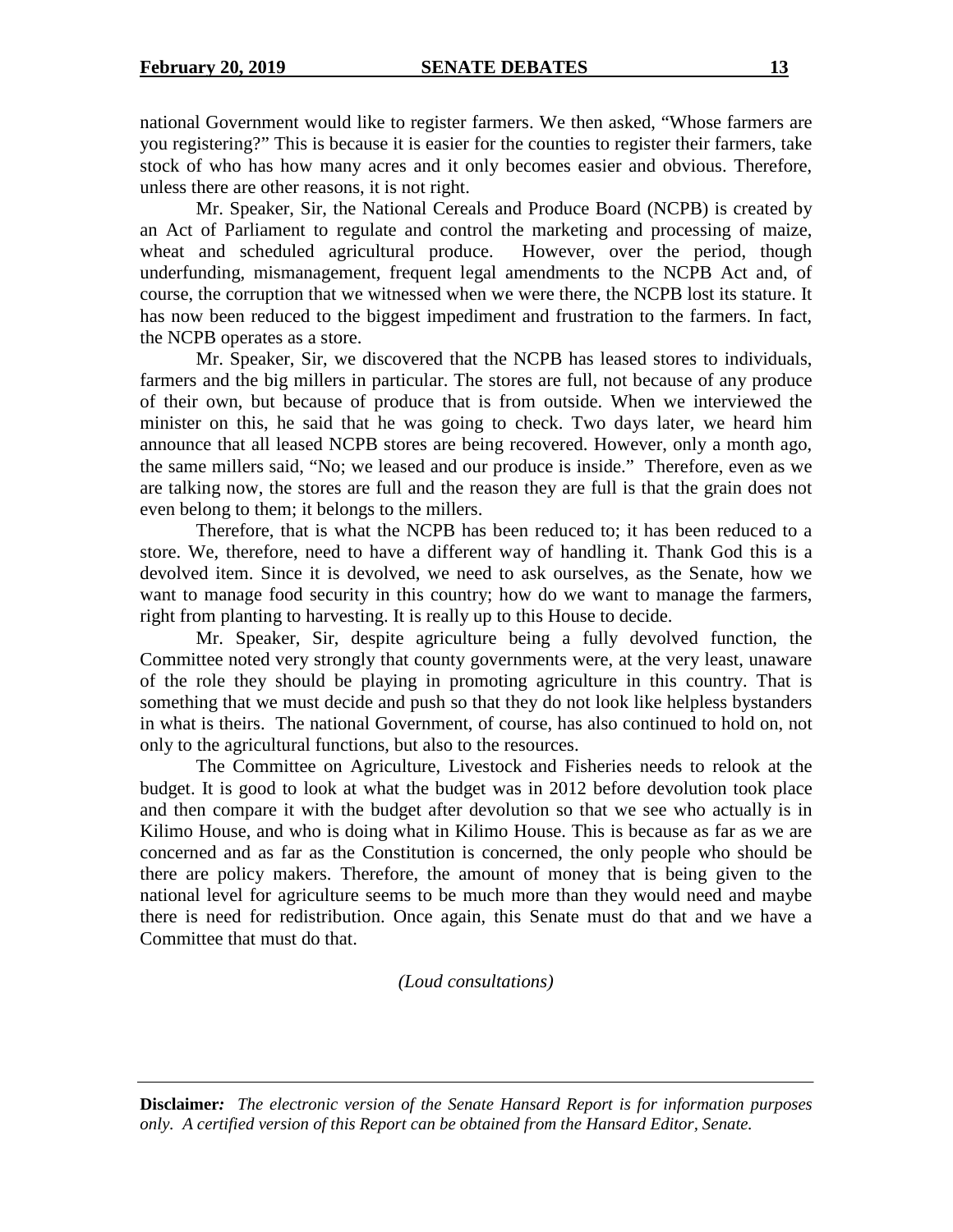Mr. Speaker, Sir, county governments have also done little to assert themselves in realising that the function in agriculture is devolved. Despite the country being a signatory to the African Union (AU) Maputo Declaration---

#### *(Loud consultations)*

 Mr. Speaker, Sir, I request you once again to tell the Senators to consult in low tones because I can see that my Vice Chairperson is struggling to follow what I am doing.

## *(Sen. Murkomen spoke off record)*

**The Speaker** (Hon. Lusaka): Yes, people are consulting too loudly.

**Sen. (Prof.) Kamar:** Mr. Speaker, Sir, as a Committee, we started looking at other avenues of financing and we asked ourselves how much do we really budget for agriculture in this country? We realised that we only budget four per cent, and maybe that is why we are fighting over pennies between ourselves, various sectors, tea, coffee and everywhere. However, this country is a signatory to the AU Maputo Declaration on Agriculture, which states that 10 per cent of the national budget should be allocated to agriculture.

Surely, we cannot continue with four per cent if we want to see improvement. It is important that we capture this because agriculture is devolved. What is 10 per cent? That 10 per cent should be in the county governments and since our interest is in the counties, we should be able to do that.

## *(Loud consultations)*

The Committee recommends that Government must immediately pay all the farmers; that was as at that time, and we believe that it has been done.

Mr. Speaker, Sir, we also realised that when it comes to importation of maize, there is no regulation and there are no guidelines---

#### *(Loud consultations)*

**The Speaker** (Hon. Lusaka): Order, Members! Let us consult silently.

**Sen. (Prof.) Kamar:** We further recommended that the Cabinet Secretary (CS) for the Ministry of Agriculture and Irrigation should develop regulations and guidelines on the importation of maize and food crops and table them before this Senate. In the recommendations, we have actually given 45 days for that, and we hope that it can be done.

 Mr. Speaker, Sir, I want to touch on a few recommendations, because we made quite a number of them. One, is that the Government must immediately pay the farmers, which I think has been done. The only addition here is for the farmers who have been called 'cartels;' and we are still appealing that they be released and that they be paid their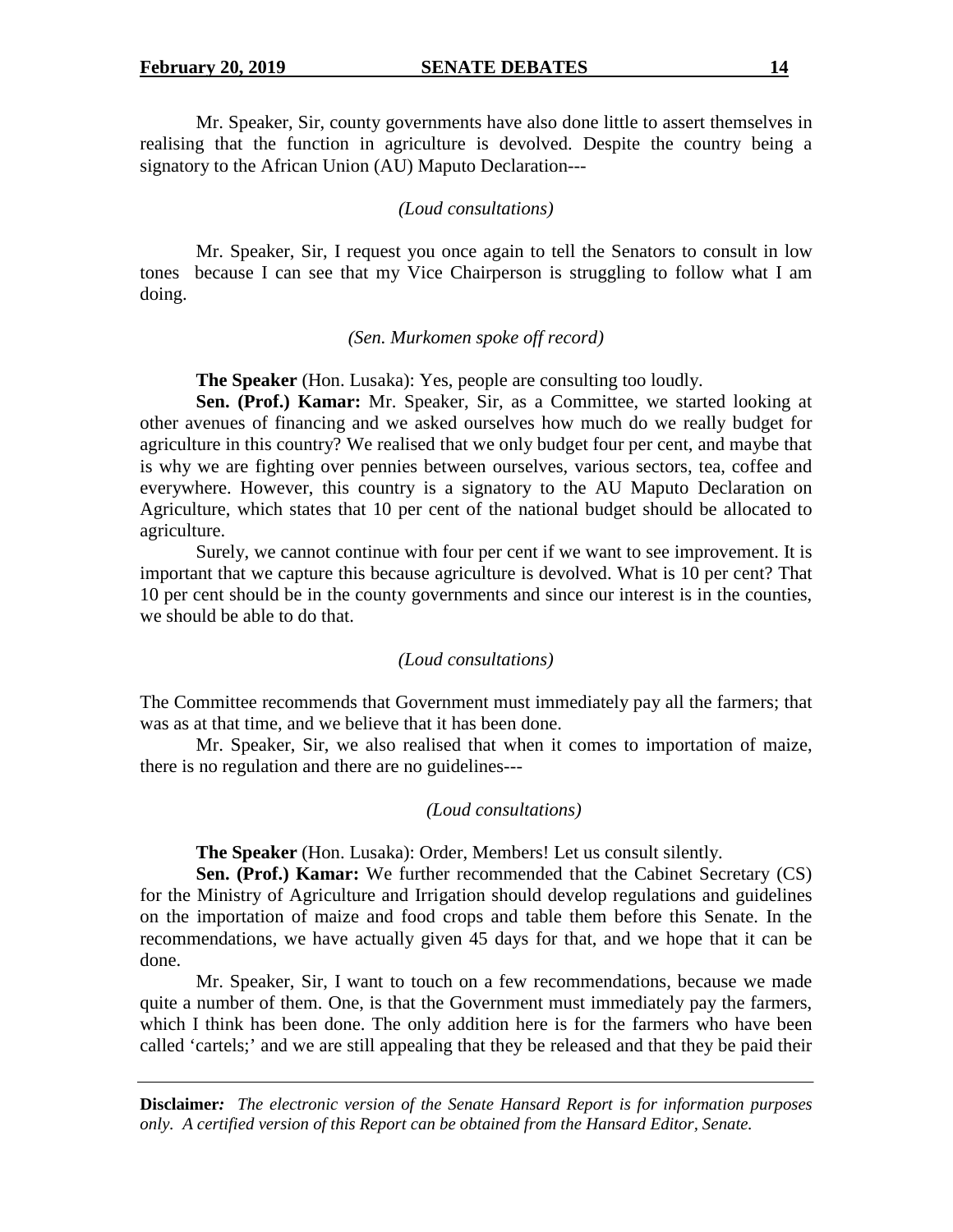money. This is because if we were to arrest anybody, we should have arrested those who crossed the borders with a lot of produce. However, if we are dealing with somebody, and punishing an aggregator or poor farmers, it is very difficult.

 Mr. Speaker, Sir, the suffering that is going on now in the maize zone is untold, because with the departure of aggregators, there are people whose children have not gone to school basically because they have nowhere to sell their produce. As we are talking now, when the President declared that the price is Kshs2,500 and that the stores should be opened, we are talking of stores that had not been opened until two weeks ago. Therefore, even what the President declared was not obeyed by the same NCPB. It is very important that we start looking at these issues, because when are we ever going to be truthful to these farmers?

 The other recommendation is that the county governments should construct a database of farmers, as I had mentioned earlier. This is to ensure proper identification for purposes of maize deliveries, payments, provision of subsidies and other services. The Government should also investigate agencies in case there is anything so that we do not look like we are protecting what they have called "cartels," whom we know are really farmer aggregators. They can go ahead and investigate and openly share their results with this House.

 We have also recommended that the Office of the Auditor-General needs to conducts a systems audit on the processes of the NCPB. As I said earlier, the NCPB has been reduced to that level of becoming a store; but who is gaining from the leasing of the stores? That is what we are asking the Auditor-General to look at. Who actually is receiving that money? This is because if it was not on their fingertips when we questioned them, it means that it is not even known which store has been leased and which one has not.

We are, therefore, asking the Ethics and Anti-Corruption Commission (EACC), the Director of Criminal Investigations (DCI) and the Office of the Auditor-General as well as our standing Committee on Agriculture, Livestock and Fisheries to deal with that issue.

 Mr. Speaker, Sir, we need to review The NCPB Act and the Public Finance Management Act with a view to realigning and reconciling their mandates to the devolved system of Government. This one is very important because, unless we change the law, everybody is behaving as though it is business as usual. However, our interest, even as we are lined up, is that we have strongly recommended that the NCPB be devolved completely so that the counties that are producing maize can have their silos and storage. We need to even build a relationship between these blocks that we have amongst counties so that the block that produces can actually be able to trade directly with the block that is consuming. That will change the way we do our things.

Mr. Speaker, Sir, the Cabinet Secretary for Agriculture and Irrigation must develop regulations and guidelines. We are giving him an opportunity to bring this within 45 days so that within one year, we have regulations on how to import produce. County governments should also proactively take up their agricultural function, as I had mentioned earlier, and have aggregation centres for maize not far from the farmers.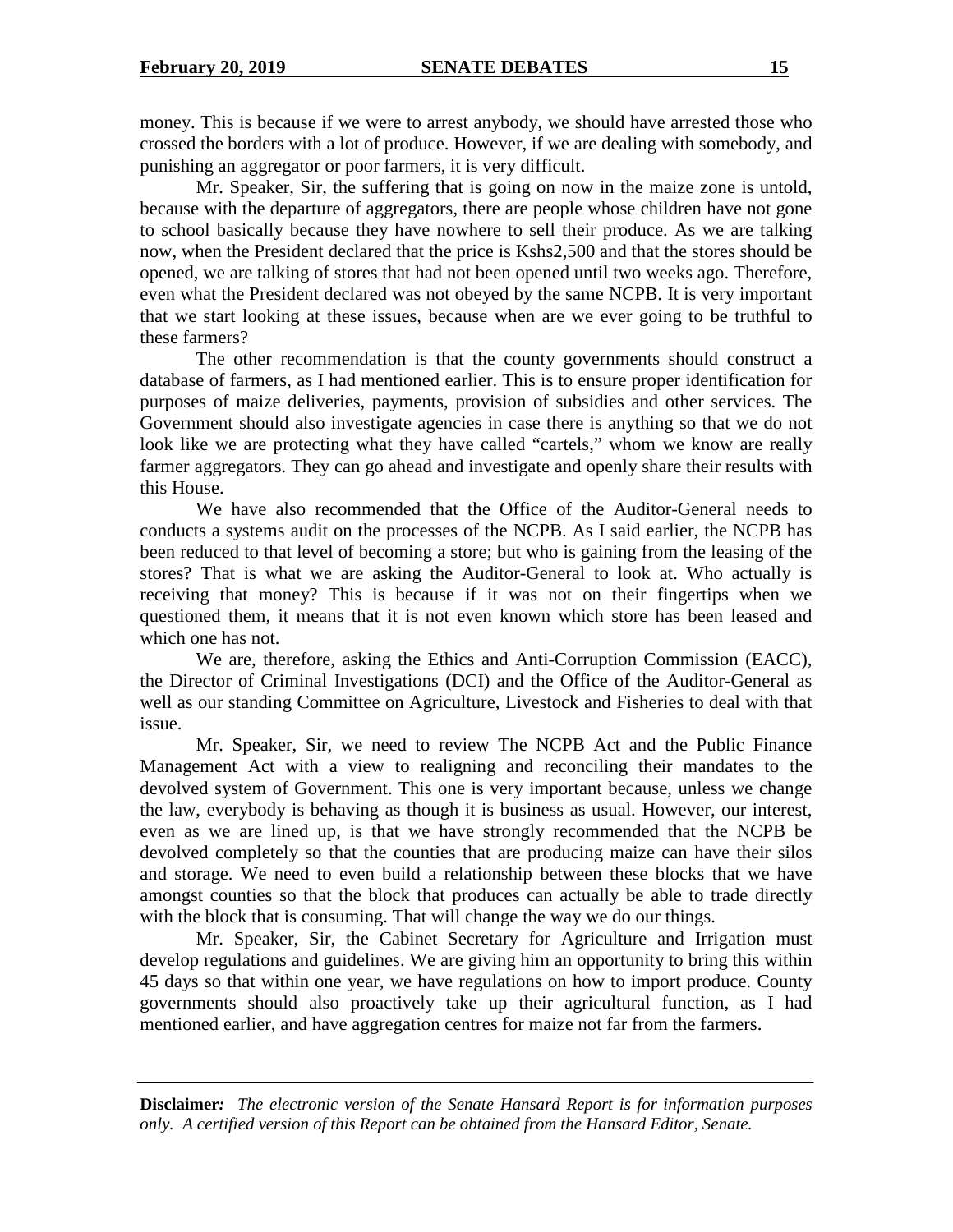Mr. Speaker, Sir, we went to Nandi County and met farmers who said that they will never go to the National Cereals and Produce Board (NCPB) because the cost of taking produce to the NCPB reduces Kshs3200 to less than Kshs3000. Therefore, they find it difficult. The county governments should take up this more seriously. It is upon them to create aggregation centres where farmers are so that they are able to deliver produce at the right time. That is the only way we can be assured of food security.

Mr. Speaker, Sir, for many years, since independence, we have had something called Agricultural Mechanization Services (AMS). This is a service that the county governments must take over immediately. This is because it does not make any sense for an engineer from the national Government to keep collecting Kshs5000 or Kshs2000 from a tractor that has been used. It is important that the same machinery is supervised at the ground level. Currently, we are being told that it is for the national Government and whether the money is collected or not, it is not available. So, it is important to devolve this function.

We urge our county governments and their governors to take this very seriously and take over the mechanization and subsidies. Currently, as we are talking, farmers have been warned that they will not get any subsidies this year. They got the warning very late and they have already ploughed the lands and are waiting for the planting season. Why are they being told now that they will not get subsidies and that the fertilizer will now be double or triple the price?

This is another area where we need the county governments to take charge and support the farmers. Unless we have a long-term plan for the producers of our food, we can forget about food security. It is important that we respect these people and give them the support that they deserve. Therefore, the county governments must ensure timely availability of fertilizer in the right quality and quantity.

Mr. Speaker, Sir, we went to Nyamira County where we had several problems. First, we found bean seeds that expired long ago occupying 50 per cent of the store. They did not have any maize and they were suffering because they were getting it from Tanzania at Kshs100 per kilogram. In fact, they told us if there is maize in the North Rift, we should ferry it to them. However, because of the fact that our county governments have not taken farming seriously, they have not been able to take care of their people.

They also raised the issue of quality of fertilizer. They said that they were given dust as fertilizer which is not helpful at all. Therefore, it is important that county governments ensure timely availability of fertilizer of good quality and quantity. The Committee also recommended, therefore, that distribution centers be devolved so that fertilizers are distributed at the lowest level possible.

# *(Loud Consultations)*

**The Speaker** (Hon. Lusaka): Order Members! Consult in low tones.

**Sen. (Prof.) Kamar:** Mr. Speaker, Sir, as I wind up, so that my colleague can take up some of the issues, county governments must pass regulations and legislations that will help protect farmers in the whole grain value chain. This was a learning curve for all of us and the governors that we met said the same. They had not seen the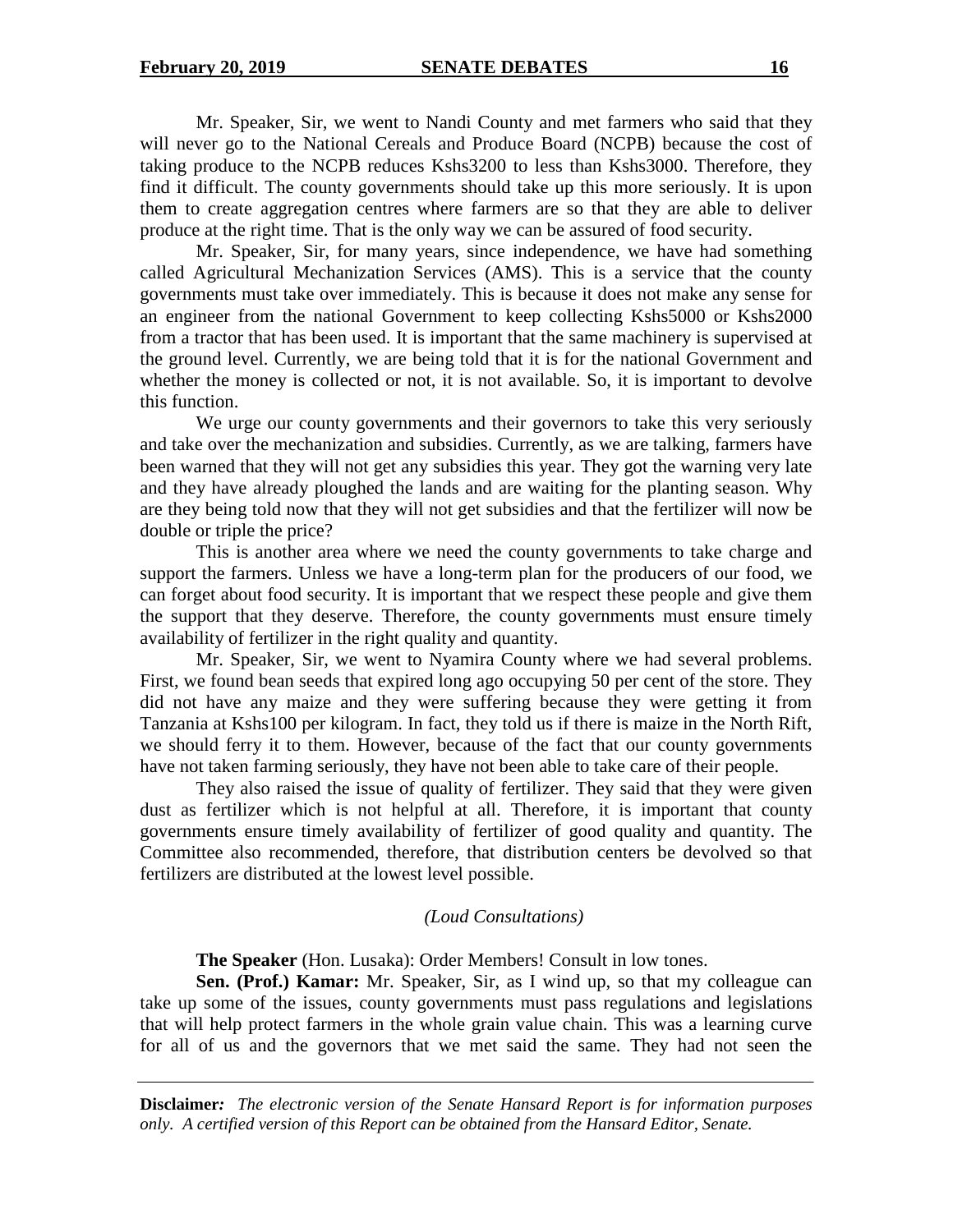seriousness of the fact that they have no law to protect the farmers and nobody is paying attention to them. We really hope that county governments will handle this more seriously than it has been.

One of the things that confused the report that came from the agencies that came before the Committee was the accuracy of the data. For example, they got something from Kenya Revenue Authority (KRA) which is different from Kenya Bureau of Standards (KEBS) and also different from the Cabinet Secretary of Agriculture and Irrigation. So, there is no way in which a person can tell how much of what has come in. Therefore, we also recommended that Government agencies must maintain accurate records without which they must be held responsible.

This is because it became extremely difficult for us to quantify or even get the data of the people who imported maize. It was difficult because everybody had different data. We must hold people responsible for this because we do not know whether the data is what it is or somebody mutilated it before presenting it before the Senate. We asked ourselves several times how come what Kenya Revenue Authority (KRA) has is different from what we have.

As I wind up, Mr. Speaker, Sir, I want to repeat that the current situation of the farmers is very bad. Farmers have been allocated a maximum of 400 bags. For example, in Uasin Gishu County we produce 4.5 million bags and we are only allocated 400 bags. This means that we can only collect one million bags. If that is the case, how shall we encourage these farmers to do any farming? It is very sad. When that was done, it became very cumbersome to deliver the same. The NCPB said that farmers can only deliver bags and they were used to delivering in lorries. Now, farmers who have 10 bags, because the aggregators must utilise their space of 400 bags, must go to NCPB.

# *(Loud Consultations)*

**The Speaker** (Hon. Lusaka): Order Members! Consult in low tones. Let us take the issues being presented seriously.

**Sen. (Prof.) Kamar:** Mr. Speaker, Sir, I am winding up. The way farmers have been handled this year is very bad. They are told to carry their own bags because they cannot aggregate. The large-scale farmers have also been denied the opportunity and can only take their 400 bags which is four lorries. The small-scale farmers are the victims of all these. This is because if a farmer has ten bags, they are supposed to put them in a trailer and take them to the NCPB which is 20 kilometers away and the same price crashes down. If they aggregate between themselves, there is the cumbersome nature of delivering one lorry while each farmer has 20 bags and have to produce all the five titles and come up with identification. Therefore, the cost of the lorry will be exorbitant.

We need to rearrange how we do our things. I hope the NCPB and the Ministry of Agriculture and Irrigation will take the farmer seriously so that they can deal with farming as something that is beneficial to the country and not to themselves.

Mr. Speaker, Sir, with those remarks, I beg to move and ask, the Vice Chairperson, Sen. Wetangula to second.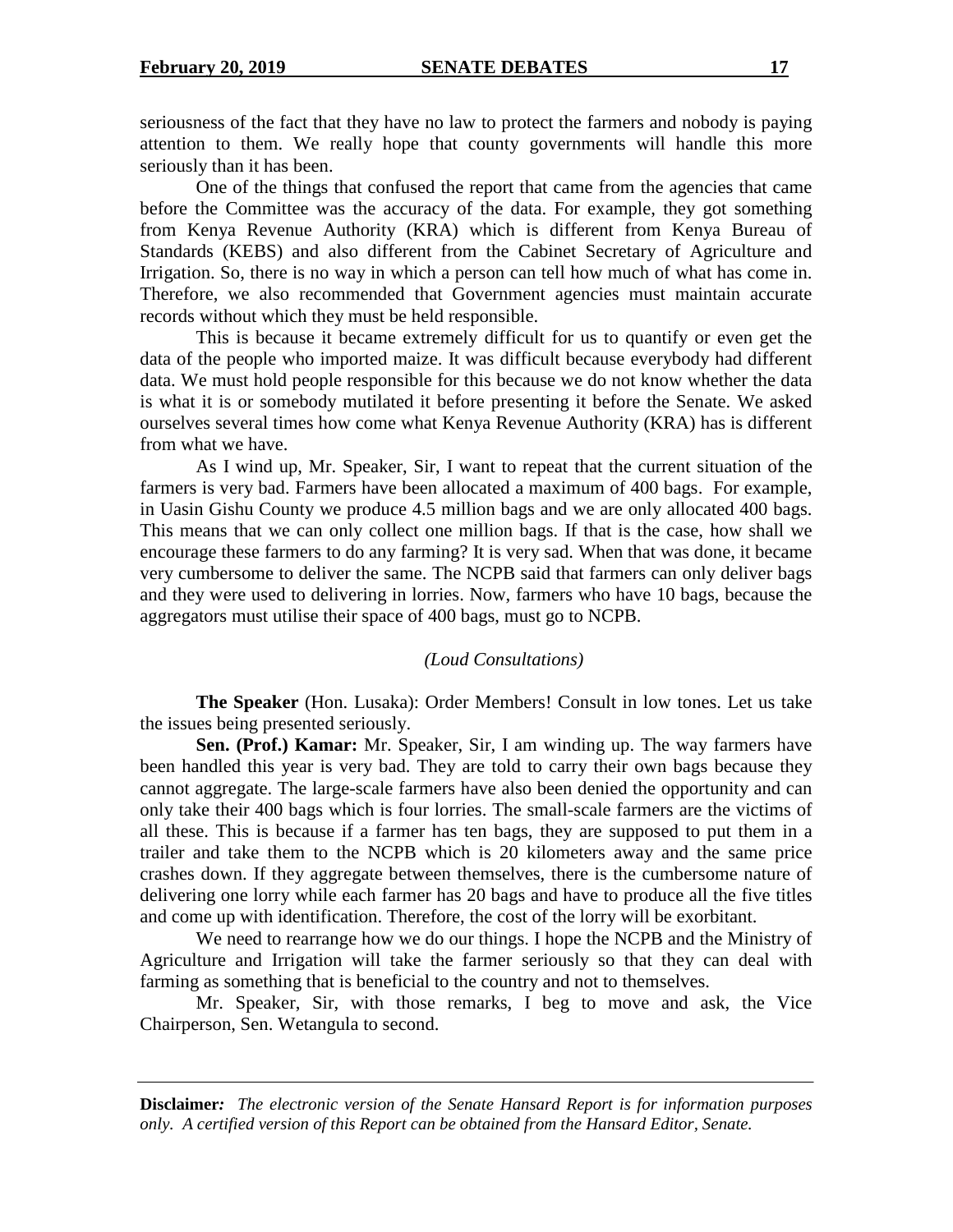**Sen. Wetangula:** Thank you, Mr. Speaker, Sir. This Motion is a product of a historical process. For the first time in the history of Parliament in this country, and rightly so, you as our Speaker attended one of the sessions of this process in Eldoret. You captured the mood of the country from the farmers of the bread basket of Kenya when they expressed their anger, disaffection and dissatisfaction with how this sector is run.

 Mr. Speaker, Sir, the whole of this scenario can easily be summarised in the words of Chinua Achebe in one of his books called *Things Fall Apart.* He simply said: "My dear brothers, who saw that and ate?" It is as simple as that. In my community we also have an equivalent saying: "*Nanu wabona ako mala kalia*?" It is a quotation and is, therefore, allowed in the Standing Orders. It simply means who saw that and ate?

 This whole saga of maize must be seen from the background that maize is the most important food cereal for the people of Kenya. Each household in this country eats a product of maize. It is the duty of the Government to not only protect the farmer but also the integrity and value of the crop.

 Mr. Speaker, Sir, I enjoin the Chair of the Committee in the recommendations she has presented to the House. I will, therefore, be very brief so that the Members can also ventilate on this matter. The background of this whole mess can be traced in very inexplicable Kenya Gazette notices from the National Treasury and Planning in conjunction with the Ministry of Agriculture and Irrigation.

On 13th April, 2017 the Cabinet Secretary (CS) issued a Gazette Notice opening a window for duty free importation with conditions including that the maize coming in should not be Genetically Modified (GMO). The window was opened up to  $31<sup>st</sup>$  July, 2017. Strangely, before we reached  $31<sup>st</sup>$  July, on  $4<sup>th</sup>$  July, the CS gazettes again and now enlarges the window to  $30<sup>th</sup>$  of September, 2017. Before we even reached the deadline of  $30<sup>th</sup>$  September, 2017, he issued yet another notice on  $27<sup>th</sup>$  of July, 2017 opening the window to  $15<sup>th</sup>$  of October, 2017.

 In the process, from the evidence given to us by a very honest Kenyan, a Mr. Musyoki from the Kenya Revenue Authority (KRA), that window alone enabled profiteers to walk away with Kshs18 billion of taxpayers' money through those fraudulent importations. As they were doing that, the farmer has a crop he cannot sell or store. This is the saga we are facing.

 Mr. Speaker, Sir, you look at the minutes of an Inter-Ministerial Committee and you wonder why some people should still be sitting in Government offices. In one of the minutes, the Inter-Ministerial Committee sits and without any justification, because the gazette notice has said that the maize must not be GMO and set other conditions, it simply directs that the maize docked at the Port of Mombasa facing documentation challenges should be cleared and discharged immediately. They did that without caring whether this maize was fit for human consumption or whether it was GMO.

In fact, sitting in this Chamber, the Kenya Bureau of Standards (KeBS) came and told our Committee that the maize that was in the National Cereals Board which was imported was over 67 per cent unfit for human consumption. Yet, people have walked away with Kshs18 billion to bring swill to this country! That is what we are dealing with.

Mr. Speaker, Sir, this is an opportunity for President Uhuru Kenyatta who has committed himself to clean the country, to take a steel broom, clean up the mess and deal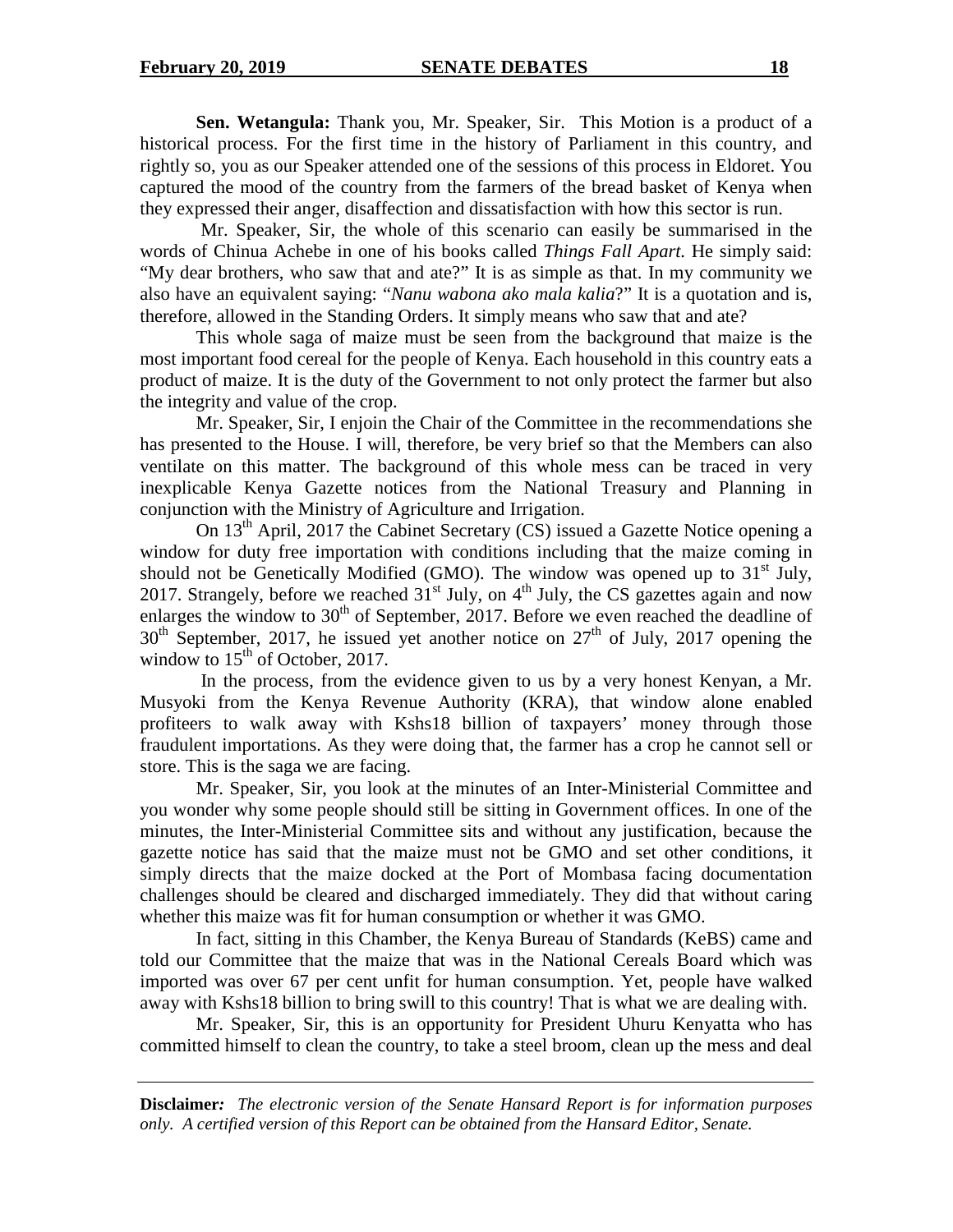with those who have unjustly and unfairly enriched themselves at the expense of the Kenyan farmer.

 In another set of minutes, something we alluded to yesterday, when we were talking here, the same Inter-Ministerial Committee sat and made another decision in a period when farmers in the constituency of the Senate Majority Leader, Sen. (Prof.) Kamar's, my constituency and everywhere in the west of Kenya are harvesting maize. They directed the National Cereals and Produce Board (NCPB) and the Government to import 4 million bags of maize from Mexico and buy 1.5 million bags from Kenyan farmers.

Honestly, where is the logic? The Kenyan farmer is harvesting, his maize which is always cheaper, they had recommended Kshs3,200 per bag and this Committee decides that the Board buys 4 million bags of maize from Mexico and limit the Kenyan farmer to 1.5 million bags. You can understand the exhibition of anger and outrage from the farmers when we met them in Eldoret. We went through the same everywhere.

Mr. Speaker, Sir, as we sit here and debate this issue, we may recall that the distinguished Senator for Elgeyo Marakwet chaired the Senate Committee on Devolved Government in the last Parliament and we sat in Mombasa as a whole House and he gave us statistics that every county in this country has some National Cereals Board's silos, except Tharaka Nithi County. We recommended that all those silos be handed over, being a devolved function, to the counties where they are domiciled so that they are able to be managed, but nothing ever happened.

What is happening today is that the National Cereals Boards are played by the managers who lease to anybody they want without accounting. When we asked the CS how much the leasing of cereals boards to traders, millers and everybody else generates for the Government, they do not know and do not account. This is the mess in which we are.

I urge the Jubilee Government that since you have committed yourself to the Big Four Agenda with food security as the most important thing in your agenda; if you surely cannot protect or pay the farmer and if you want to subsidise the Mexican farmer and leave the Kenyan farmer, then what game are we playing as a country?

Mr. Speaker, Sir, we want after this Motion - I have no doubt the overwhelming support we enjoy as a House on this - that implementation must follow. This is so that we see that all these recommendations and those people who walked away with Kshs18 billion taxpayers' money should not only be prosecuted but the money recovered from them under the doctrine of tracing. Whether that money is mixed with other money or not, it should be traced and be restored to the rightful owner; the people of Kenya.

Mr. Speaker, Sir, I want to leave the floor for others to contribute. However, I want to point out that we visited Bungoma and a record came from the Ministry of Agriculture and Irrigation stating that 21 mysterious people were paid Kshs563 million in three weeks for delivery of maize that was non-existent. Their records show somebody Wanjiru wa Reuben had farmed 800 acres of maize in Bungoma. Sen. Orengo, since you know Bungoma, is there any farmer with 100 acres there? None! So how did Wanjiru wa Reuben farm 800 acres there?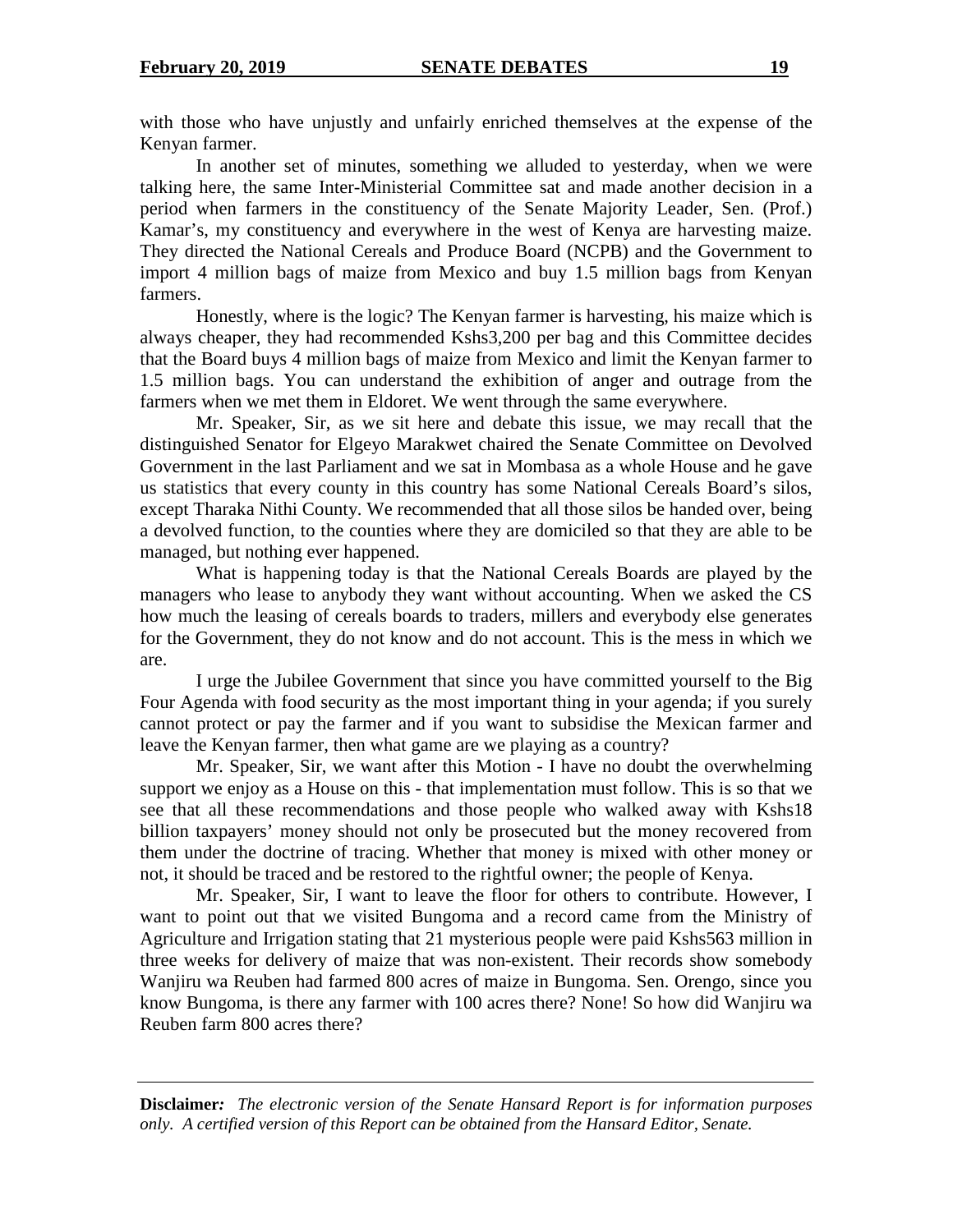# *(Laughter)*

There are many others. Even that name alone sounds phony. I have never heard somebody called Wanjiru wa Reuben.

# *(Laughter)*

However, the names were there and they walked away with Kshs563 million.

Mr. Speaker Sir, we went to Nyansiongo and the farmers shed tears. They said the subsidy of fertilizer they were given, ended up to be quarry dust and there was no single germination of any seed given to them.

 We must, as a House that is obligated to protect counties and their interests, rise to the occasion and help this country achieve food security, protect the farmer and make sure we streamline the cereals sector so that this country does not spend astronomical sums of money importing food not only to feed people but also to allow profiteers to make obscene profits at the expense of the taxpayer.

Mr. Speaker Sir, I beg to second.

*(Applause)* 

# *(Question proposed)*

# *(Interruption of Debate)*

**The Speaker** (Hon. Lusaka): Hon. Senators, before we open up the debate, we will go back to Order No.8, 9 and 10 for voting.

## *(Loud consultations)*

Hon. Members, when we go to the Committee of the Whole, we shall deal with Order Nos.8, 9,10,11,12 and 13 Next Order!

## **COMMITTEE OF THE WHOLE**

*(Order of the Committee read)* 

*[The Speaker (Hon. Lusaka) left the Chair]* 

# IN THE COMMITTEE

*[The Temporary Chairperson (Sen. (Dr. Lelegwe) in the Chair]*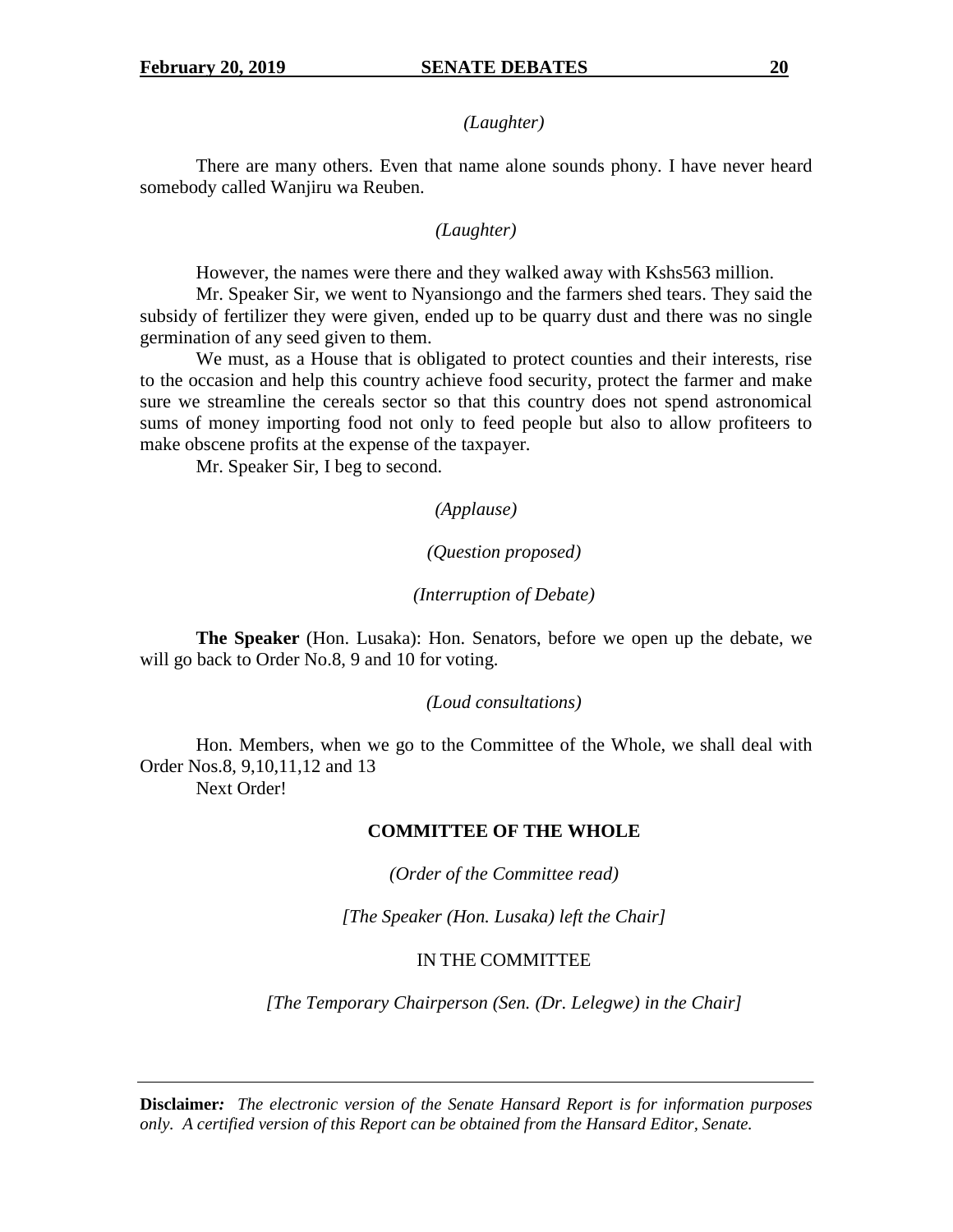**The Temporary Chairperson** (Sen. (Dr.) Lelegwe): Order, hon. Senators, we are now at the Committee of the Whole.

# THE ENERGY BILL (NATIONAL ASSEMBLY BILLS NO.50 OF 2017)

*(Resumption of Debate interrupted on 13.2.2019)* 

**The Temporary Chairperson** (Sen. (Dr.) Lelegwe): Hon. Senators, some of the amendments on The Energy Bill (National Assembly Bills No.50 of 2017) will not appear on the screen and if they do appear, they may not be eligible as the characters are too many.

Therefore I will read the Clauses as I put the question but if you want to view the questions, they have been uploaded on the ipad provided. To view the questions you may minimize the Order Paper and go to the icon reading The Energy Bill (National Assembly Bills No.50 of 2017).

Order! Hon. Senators, I now order the Division Bell to be rung for one minute.

*(The Division Bell was rung)* 

*(Loud consultations)* 

Order! Hon. Senators, I now order the Bars to be drawn and the doors closed.

*(The doors were closed and the Bars drawn)* 

**The Temporary Chairperson** (Sen. (Dr.) Lelegwe): Hon. Senators, you can now vote.

*(Voting in progress)* 

**The Temporary Chairperson** (Sen. (Dr.) Lelegwe): Order, Hon. Senators. Kakamega delegation?

*(Sen. (Dr.) Musuruve approached the Clerks-at-the-Table)* 

THE ENERGY BILL (NATIONAL ASSEMBLY BILLS NO. 50 OF 2017)

*(Resumption of Debate Interrupted on Wednesday, 13th February, 2019)*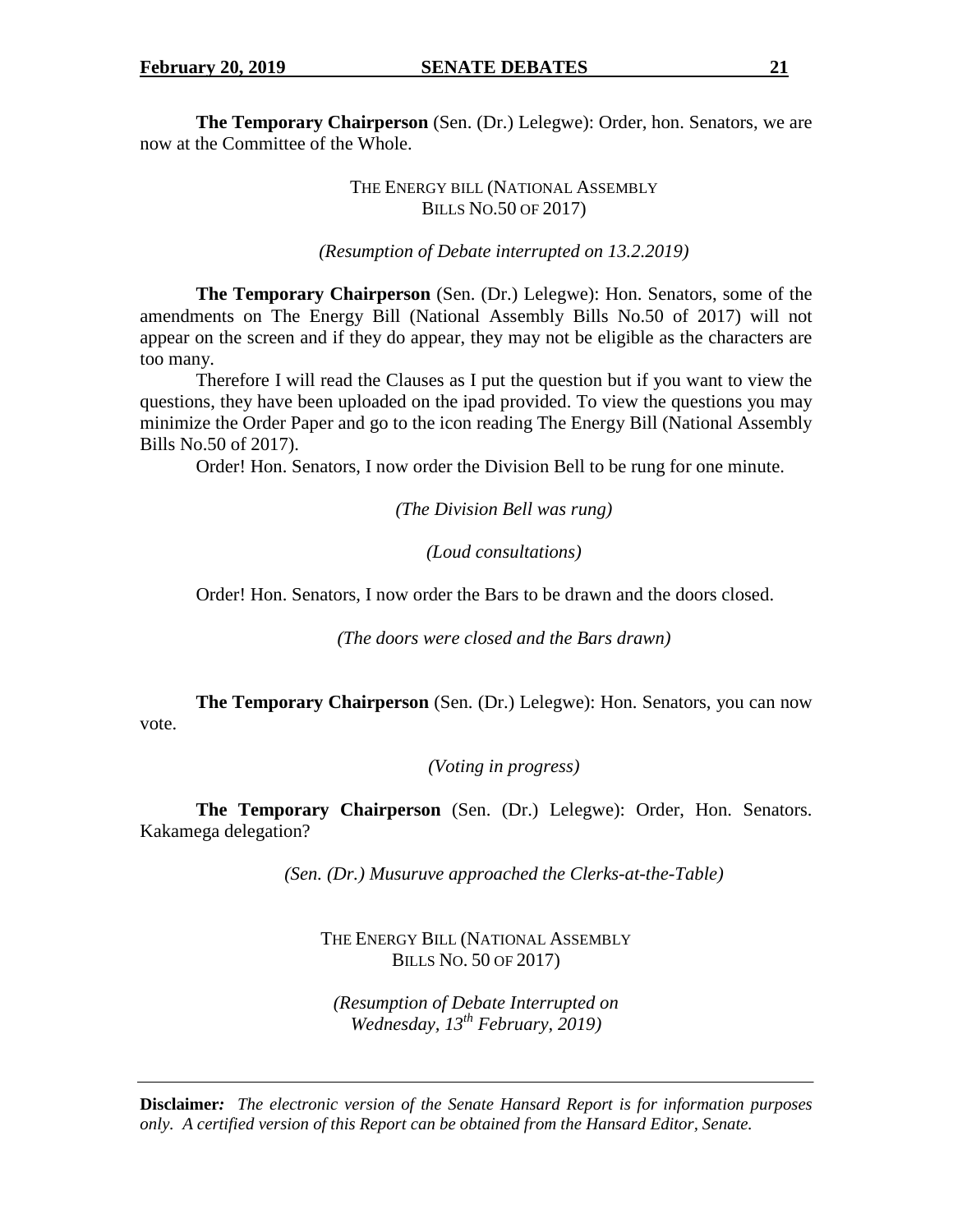#### **DIVISION**

#### ELECTRONIC VOTING

*(Question, that Clauses 4, 5, 9, 10, 11, 12, 13, 15, 16, 17, 18, 19, 20, 21, 23, 24, 26, 27, 36, 40, 42, 58, 75, 76, 79, 82, 85, 89, 92, 93, 95, 96, 97, 98, 10, 101, 102, 103, 104, 105, 106, 107, 108, 109, 110, 111, 112, 114, 116, 117, 119, 120, 121, 122, 123, 124, 125, 126, 127, 128, 129, 130, 131, 132, 136, 137, 138, 141, 142, 145, 146, 147, 148, 149, 150, 151, 159, 160, 161, 163, 164, 165, 166, 167, 168, 171, 178, 180, 187, 188, 190,191, 192, 193, 198, 200, 201, 202, 203, 204, 205, 206, 207, 208, 210, 211, 214, 216, 220, 224, Second, Third and Fourth Schedules be amended as proposed put and the Senate proceeded to vote by County Delegations)* 

 **AYES:** Sen. Faki, Mombasa County; Sen. M. Kajwang, Homa Bay County; Sen. Madzayo, Kilifi County; Sen. (Dr.) Musuruve, Kakamega County; Sen. Mutula Kilonzo Jnr., Makueni County; Sen. Olekina, Narok County; Sen. Orengo, Siaya County; Sen. Wambua, Kitui County and Sen. Wetangula, Bungoma County.

 **NOES:** Sen. (Dr.) Ali, Wajir County; Sen. Cherargei, Nandi County; Sen. Cheruiyot, Kericho County; Sen. Dullo, Isiolo County; Sen. (Eng.) Hargura, Marsabit County; Sen. (Prof.) Kamar, Uasin Gishu County; Sen. Kang'ata, Murang'a County; Sen. Kibiru, Kirinyaga County; Sen. (Prof.) Kindiki, Tharaka Nithi County; Sen. (Dr.) Langat, Bomet County; Sen. (Dr.) Lelegwe, Samburu County; Sen. Linturi, Meru County; Sen. Loitiptip, Lamu County; Sen. (Eng.) Mahamud, Mandera County; Sen. (Eng.) Maina, Nyeri County; Sen. (Dr.) Mbito, Trans Nzoia County; Sen. Mpaayei, Kajiado County; Sen. Murkomen, Elgeyo-Marakwet County; Sen. Mwangi, Nyandarua County; Sen. Mwaura, Kiambu County; Sen. Ndwiga, Embu County; Sen. Poghisio, West Pokot County; Sen. Prengei, Nakuru County; and Sen. Sakaja, Nairobi City County.

#### **ABSTENTIONS:** Nil

**The Temporary Chairperson** (Sen. (Dr.) Lelegwe): Hon. Senators, the results of the voting are as follows:-

 **AYES:** 9  **NOES:** 24  **ABSTENTIONS:** Nil The "Noes" have it

*(Question negatived by 24 votes to 9)* 

#### **DIVISION**

#### ELECTRONIC VOTING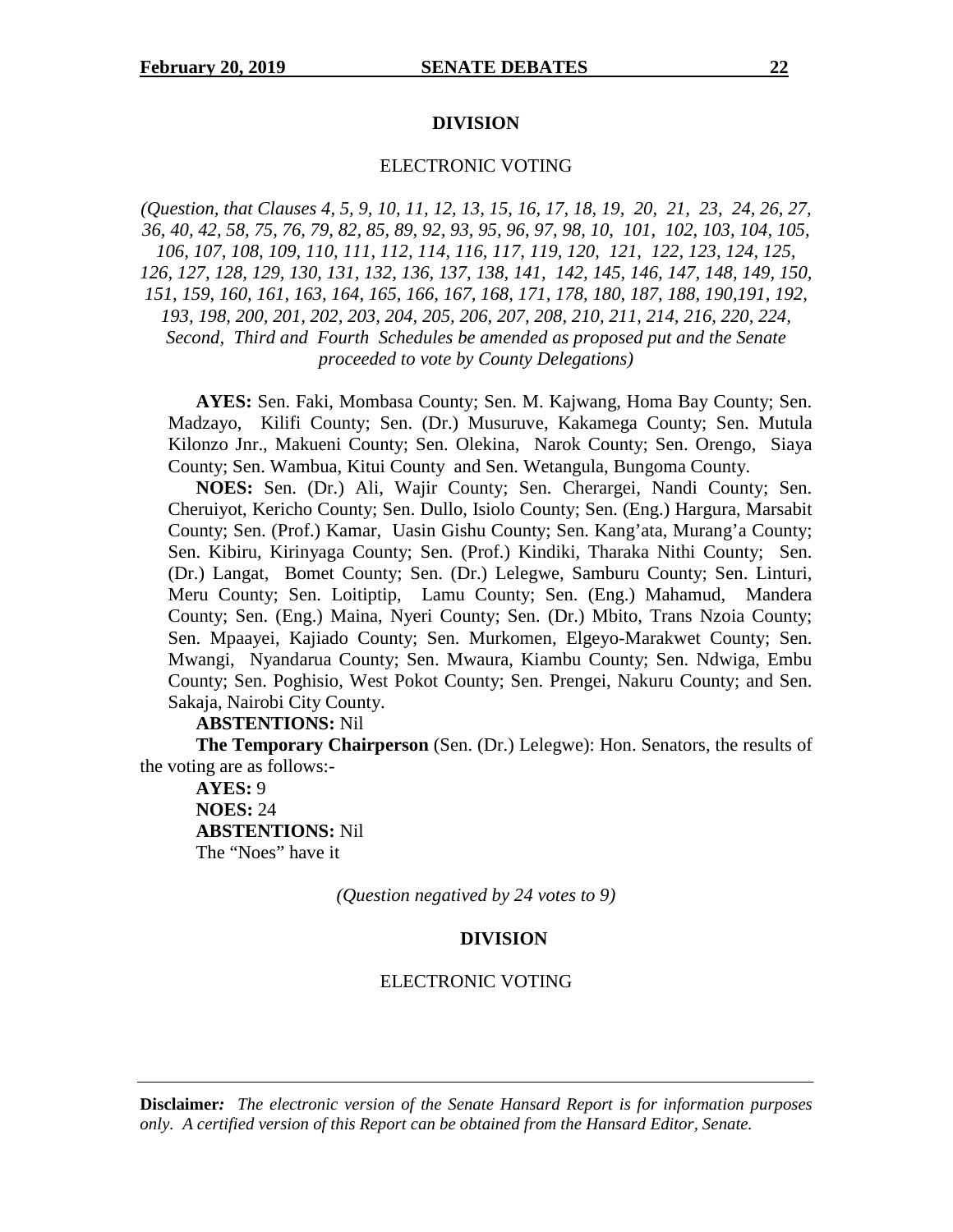# *(Question that Clauses 3-225, First, Second, Third and Fourth Schedules, Clause 2, the Title and Clause 1 be part of the Bill put and the Senate proceeded to vote by County Delegations)*

 **AYES:** Sen. (Dr.) Ali, Wajir County; Sen. Cherargei, Nandi County; Sen. Cheruiyot, Kericho County; Sen. Dullo, Isiolo County; Sen. (Eng.) Hargura, Marsabit County; Sen. M. Kajwang', Homa Bay County; Sen. (Prof.) Kamar, Uasin Gishu County; Sen. Kang'ata, Murang'a County; Sen. Kibiru, Kirinyaga County; Sen. (Prof.) Kindiki, Tharaka Nithi County; Sen. (Dr.) Langat, Bomet County; Sen. (Dr.) Lelegwe, Samburu County; Sen. Loitiptip, Lamu County; Sen. Madzayo, Kilifi County; Sen. (Eng.) Mahamud, Mandera County; Sen. (Eng.) Maina, Nyeri County; Sen. (Dr.) Mbito, Trans Nzoia County; Sen. Mpaayei, Kajiado County; Sen. Murkomen, Elgeyo-Marakwet County; Sen. Mutula Kilonzo Jnr., Makueni County; Sen. Mwangi, Nyandarua County; Sen. Mwaura, (Delegate, Kiambu County); Sen. Ndwiga, Embu County; Sen. Olekina, Narok County; Sen. Orengo, Siaya County; Sen. Poghisio, West Pokot County; Sen. Prengei, Nakuru County; Sen. Sakaja, Nairobi City County; Sen. Wambua, Kitui County; and Sen. Wetangula, Bungoma County.

 **NOES:** Sen. Faki, Mombasa County; and Sen. (Dr.) Musuruve, Kakamega County.

 **ABSTENTIONS:** Nil

**The Temporary Chairperson** (Sen. (Dr.) Lelegwe): Hon. Senators, the results of the voting are as follows:

 **AYES:** 30  **NOES:** 2  **ABSTENTIONS:** Nil The "Ayes" have it

*(Question carried by 30 votes to 2)* 

Hon. Senators, I now call upon the Mover to move.

**The Senate Majority Leader** (Sen. Murkomen): Mr. Temporary Chairperson, Sir, I beg to move that the Committee do report to the Senate its consideration of The Energy Bill (National Assembly Bill No.50 of 2017) and its approval thereof without amendments.

*(Question proposed)* 

*(Question put and agreed to)* 

 **The Temporary Chairperson** (Sen. (Dr.) Lelegwe): Hon. Senators, we will have Division to consider The Petroleum Bill (National Assembly Bills No.48 of 2017). I will go ahead to put the question, which is that the New clauses 13A, 13B, 13C, 13D, 13E,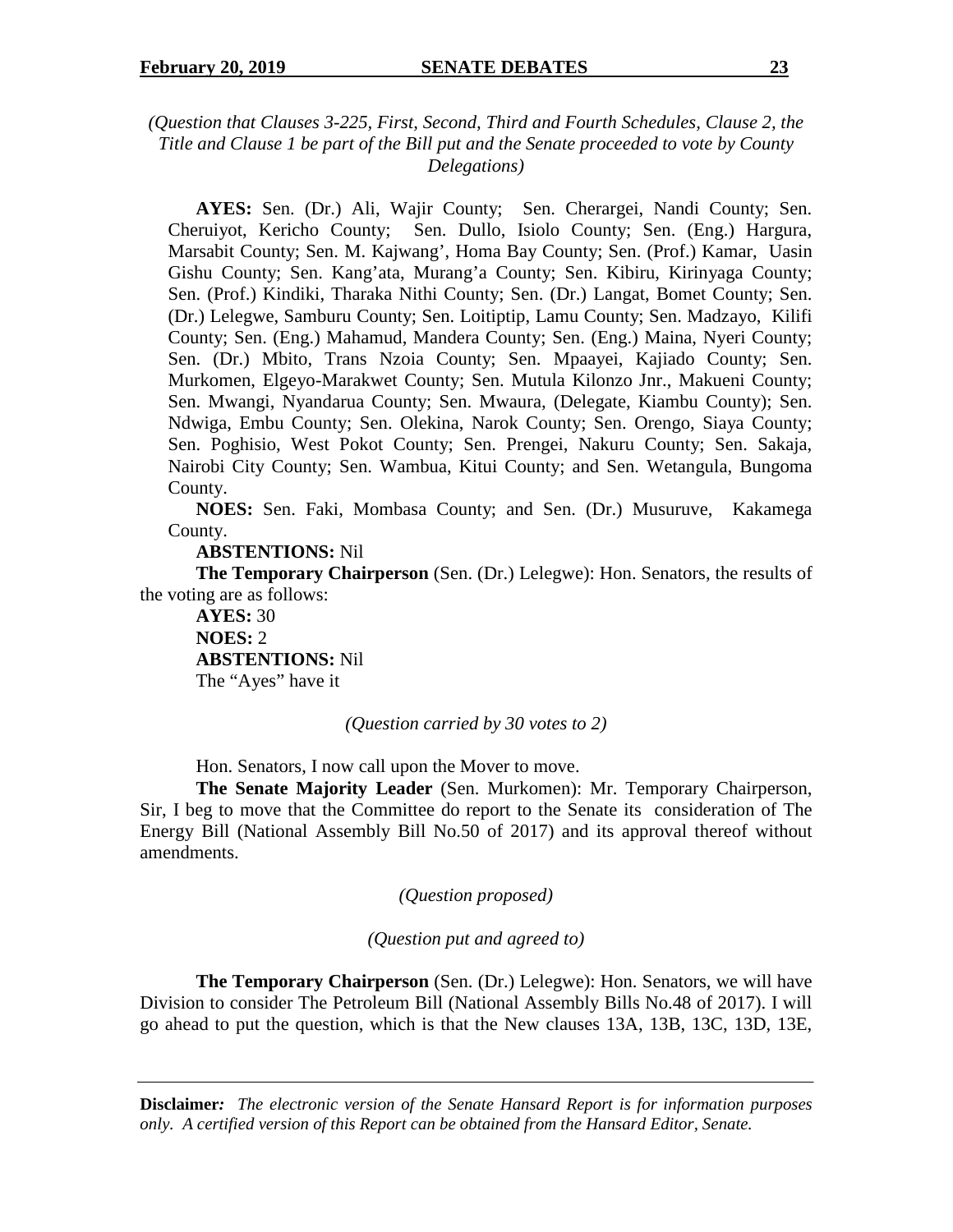13F, 13G 13F, 13I, 13J, 13K, 13L, 13M, 13N, 130, 13P, 13Q, 13R, 13S, 13T, 13U, 13V, 13W, 13X, 13Y, 13Z, 13AA, 13BB and the New Schedule be now read a Second Time. Hon. Senators, start voting now.

*(Voting in progress)* 

 Hon. Senators, we will announce the results of the three Divisions together. Therefore, we will go ahead to vote on clauses of the same Bill without amendment. I now put the question, which is that clauses, 5, 6, 18, 22, 50, 58, 88, 92, 117, 125, 127, the Schedule and Clause 2 be amended as proposed.

Start voting now.

## *(Voting in progress)*

Delegations of Nakuru, Kiambu, and Murang'a Counties, please approach the Chair.

# *(Voting in progress)*

Hon. Senators, we are now in the third part of the Divisions.

I will now put the question that Clauses 3 to 128, Clause 2, the Title, and Clause 1be part of the Bill. Senators, please vote.

*(Voting in progress)* 

THE PETROLEUM BILL (NATIONAL ASSEMBLY BILLS NO.48 OF 2017)

#### **DIVISION**

#### ELECTRONIC VOTING

*(Question, that New Clauses 13A, 13B, 13C, 13D, 3E, 13F, 13G, 13H, 13I,13J,13K,13L,13M,13N,13O,13P,13Q,13R,13S,13T,13U,13V,13W, 13X, 13Y, 13Z, 13AA and13BB and the New Schedule be now read a Second Time, put and the Senate proceeded to vote by County delegations)* 

**AYES:** Sen. M. Kajwang', Homa Bay County; Sen. Madzayo, Kilifi County; Sen. (Dr.) Musuruve, Kakamega County; Sen. Mutula Kilonzo Jnr., Makueni County; Sen. Olekina, Narok County; Sen. Orengo, Siaya County; Sen. Wambua, Kitui County; and, Sen. Wetangula, Bungoma County.

**NOES:** Sen. (Dr.) Ali, Wajir County; Sen. Cherargei, Nandi County; Sen. Cheruiyot, Kericho County; Sen. Dullo, Isiolo County; Sen. Faki, Mombasa County; Sen. (Eng.) Hargura, Marsabit County; Sen. (Prof.) Kamar, Uasin Gishu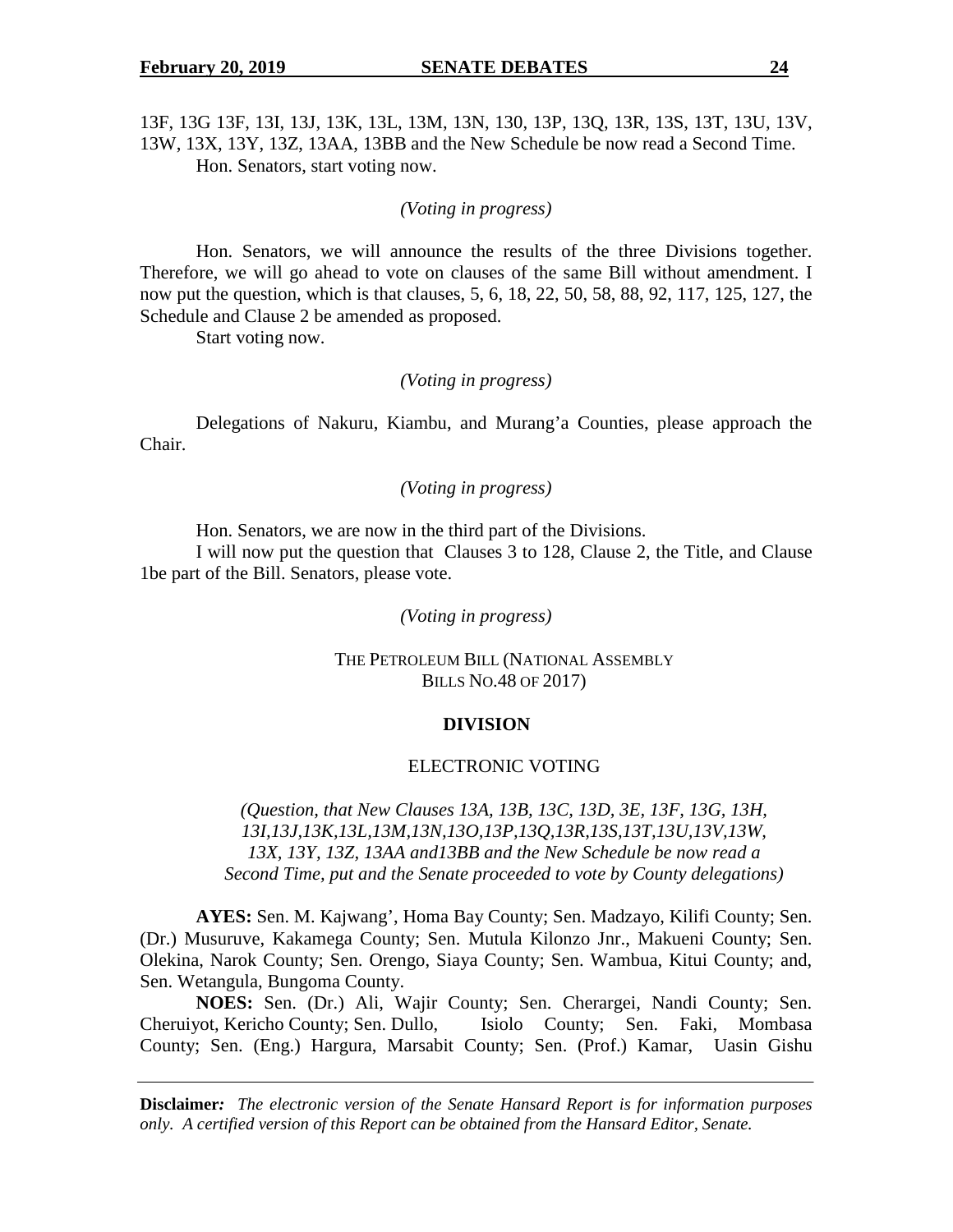County; Sen. Kang'ata, Murang'a County; Sen. Kibiru, Kirinyaga County; Sen. (Prof.) Kindiki, Tharaka Nithi County; Sen. (Dr.) Langat, Bomet County; Sen. (Dr.) Lelegwe, Samburu County; Sen. Linturi, Meru County; Sen. Loitiptip, Lamu County; Sen. (Eng.) Mahamud, Mandera County; Sen. (Eng.) Maina, Nyeri County; Sen. (Dr.) Mbito, Trans Nzoia County; Sen. Mpaayei, Kajiado County; Sen. Murkomen, Elgeyo-Marakwet County; Sen. Mwangi, Nyandarua County; Sen. Mwaura, Kiambu County; Sen. Ndwiga, Embu County; Sen. Poghisio, West Pokot County; Sen. Prengei, Nakuru County and Sen. Sakaja, Nairobi City County.

**The Temporary Chairperson** (Sen. (Dr.) Lelegwe): Order, Hon. Senators! These are the results of the Division on the new clauses:

**AYES**: 8 **NOES**: 25 **ABSTENTIONS**: Nil The "Noes" have it.

*(Question negatived by 25 votes to 8)*

#### **DIVISION**

#### ELECTRONIC VOTING

*(Question that Clauses 5, 6, 18, 22, 50, 58, 88, 92, 117, 125, 127, the Schedule and Clause 2 be amended as proposed, put and the Senate proceeded to vote by County delegations)*

**AYES:** Sen. Faki, Mombasa County; Sen. M. Kajwang', Homa Bay County; Sen. Madzayo, Kilifi County; Sen. (Dr.) Musuruve, Kakamega County; Sen. Mutula Kilonzo Jnr., Makueni County; Sen. Olekina, Narok County; Sen. Orengo, Siaya County; and, Sen. Wambua, Kitui County.

**NOES:** Sen. (Dr.) Ali, Wajir County; Sen. Cherargei, Nandi County; Sen. Cheruiyot, Kericho County; Sen. Dullo, Isiolo County; Sen. (Eng.) Hargura, Marsabit County; Sen. (Prof.) Kamar, Uasin Gishu County; Sen. Kang'ata, Murang'a County; Sen. Kibiru, Kirinyaga County; Sen. (Prof.) Kindiki, Tharaka Nithi County; Sen. (Dr.) Langat, Bomet County; Sen. (Dr.) Lelegwe, Samburu County; Sen. Linturi, Meru County; Sen. Loitiptip, Lamu County; Sen. (Eng.) Mahamud, Mandera County; Sen. (Eng.) Maina, Nyeri County; Sen. (Dr.) Mbito, Trans Nzoia County; Sen. Mpaayei, Kajiado County; Sen. Murkomen, Elgeyo-Marakwet County; Sen. Mwangi, Nyandarua County; Sen. Mwaura, Kiambu County; Sen. Ndwiga, Embu County; Sen. Poghisio, West Pokot County; Sen. Prengei, Nakuru County; Sen. Sakaja, Nairobi City County; and Sen. Wetangula, Bungoma County.

**The Temporary Chairperson** (Sen. (Dr.) Lelegwe): Order, Hon. Senators! These are the results of the second Division on the clauses to be amended:

**AYES**: 8 **NOES**: 25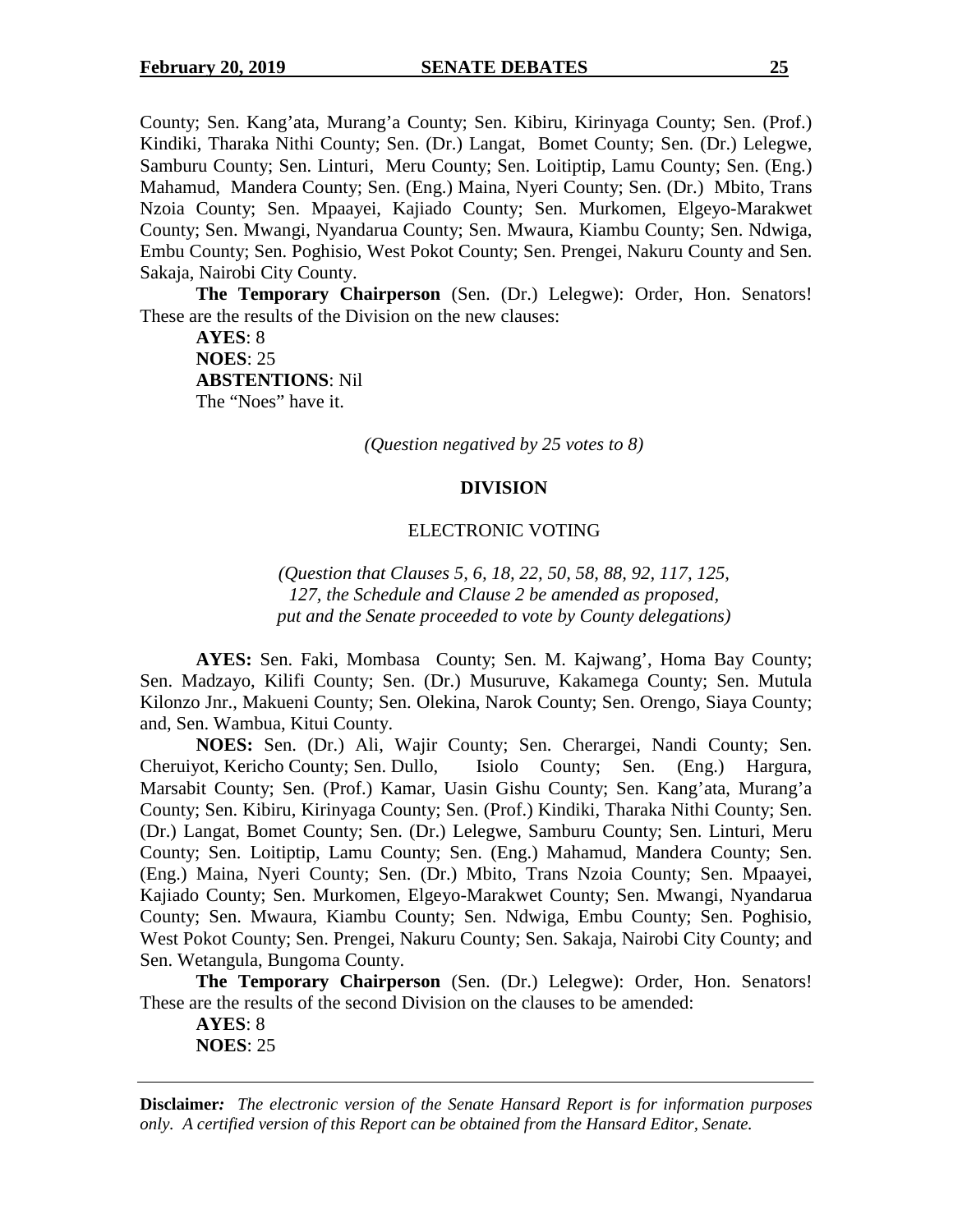**ABSTENTIONS**: Nil The "Noes" have it.

*(Question negatived by 25 votes to 8)*

#### **DIVISION**

# ELECTRONIC VOTING

*(Question that Clauses 3 to 128, Clause 2, the Title and Clause 1 be part of the Bill, put and the Senate proceeded to vote by County delegations)*

**AYES:** Sen. (Dr.) Ali, Wajir County; Sen. Cherargei, Nandi County; Sen. Cheruiyot, Kericho County; Sen. Dullo, Isiolo County; Sen. Faki, Mombasa County; Sen. (Eng.) Hargura, Marsabit County; Sen. M. Kajwang', Homa Bay County; Sen. (Prof.) Kamar, Uasin Gishu County; Sen. Kang'ata, Murang'a County; Sen. Kibiru, Kirinyaga County; Sen. (Prof.) Kindiki, Tharaka Nithi County; Sen. (Dr.) Langat, Bomet County; Sen. (Dr.) Lelegwe, Samburu County; Sen. Linturi, Meru County; Sen. Loitiptip, Lamu County; Sen. (Eng.) Mahamud, Mandera County; Sen. (Eng.) Maina, Nyeri County; Sen. (Dr.) Mbito, Trans Nzoia County; Sen. Mpaayei, Kajiado County; Sen. Murkomen, Elgeyo-Marakwet County; Sen. Mutula Kilonzo Jnr.; Sen. (Dr.) Musuruve, Kakamega County; Sen. Mwangi, Nyandarua County; Sen. Mwaura, Kiambu County; Sen. Ndwiga, Embu County; Sen. Orengo, Siaya County; Sen. Prengei, Nakuru County; Sen. Sakaja, Nairobi City County; Sen. Wambua, Kitui County; and, Sen. Wetangula, Bungoma County.

**NOES:** Nil **ABSTENTION**: Sen. Olekina, Narok County.

**The Temporary Chairperson** (Sen. (Dr.) Lelegwe): Hon. Senators, these are the results of the final Division:

**AYES**: 30 **NOES**: Nil **ABSTENTIONS**: 1 The "Noes" have it.

*(Question carried by 30 votes to nil)*

 **The Senate Majority Leader** (Sen. Murkomen): Mr. Temporary Chairman, Sir, I beg to move that the Committee do report to the Senate its consideration of The Petroleum Bill (National Assembly Bills No.48 of 2017) and its approval thereof without amendments.

**Sen. Mutula Kilonzo Jnr.** seconded

*(Question proposed)*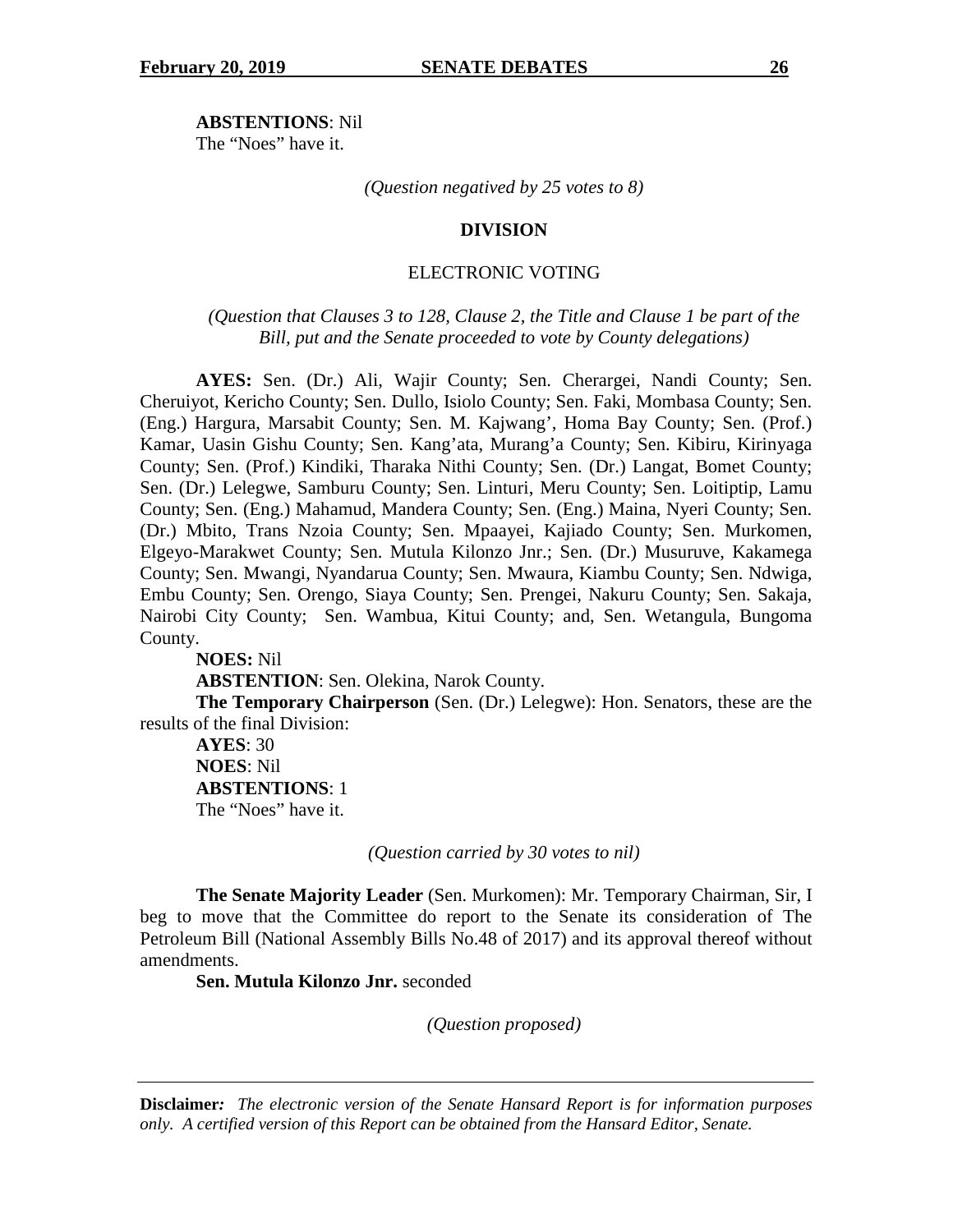*(Question put and agreed to)* 

**The Temporary Chairperson** (Sen. (Dr.) Lelegwe): Hon. Senators, we will now proceed to The Copyright (Amendment) Bill (National Assembly Bills No.33 of 2017).

> THE COPYRIGHT (AMENDMENT) BILL, (NATIONAL ASSEMBLY BILLS NO. 33 OF 2017)

#### **DIVISION**

#### ELECTRONIC VOTING

*(Question that Clauses 5 and 6 be amended as proposed, put and put and the Senate proceeded to vote by County Delegations)* 

**AYES:** Sen. (Dr.) Ali, Wajir County; Sen. Cherargei, Nandi County; Sen. Cheruiyot, Kericho County; Sen. Dullo, Isiolo County; Sen. (Eng.) Hargura, Marsabit County; Sen. M. Kajwang', Homa Bay County; Sen. (Prof.) Kamar, Uasin Gishu County; Sen. Kang'ata, Murang'a County; Sen. Kibiru, Kirinyaga County; Sen. (Prof.) Kindiki, Tharaka-Nithi County; Sen. (Dr.) Langat, Bomet County; Sen. (Dr.) Lelegwe, Samburu County; Sen. Linturi, Meru County; Sen. Loitiptip, Lamu County; Sen. (Eng.) Mahamud, Mandera County; Sen. (Eng.) Maina, Nyeri County; Sen. (Dr.) Mbito, Trans Nzoia County; Sen. Mpaayei, Kajiado County; Sen. Murkomen, Elgeyo-Marakwet County; Sen. (Dr.) Musuruve, Kakamega County; Sen. Mutula Kilonzo Jnr., Makueni County; Sen. Mwangi, Nyandarua County; Sen. Ndwiga, Embu County; Sen. Olekina, Narok County; Sen. Orengo, Siaya County; Sen. Poghisio, West Pokot County; Sen. Prengei, Nakuru County; Sen. Sakaja, Nairobi City County; Sen. Wambua, Kitui County; and, Sen. Wetangula, Bungoma County.

#### **NOES:** Nil

**The Temporary Chairperson** (Sen. (Dr.) Lelegwe): Order, Senators! The results of the Division are as follows:

**AYES:** 30 **NOES**: Nil **ABSTENTIONS**: Nil

*(Question carried by 30 votes to nil)* 

#### **DIVISION**

## ELECTRONIC VOTING

 *(Question that Clauses 3, 4, Clause 5 (as amended), Clause 6 (as amended), Clauses 7 to 35, Clause 2, the Title and Clause 1 be part of the Bill put and the Senate proceeded to vote by County Delegations)*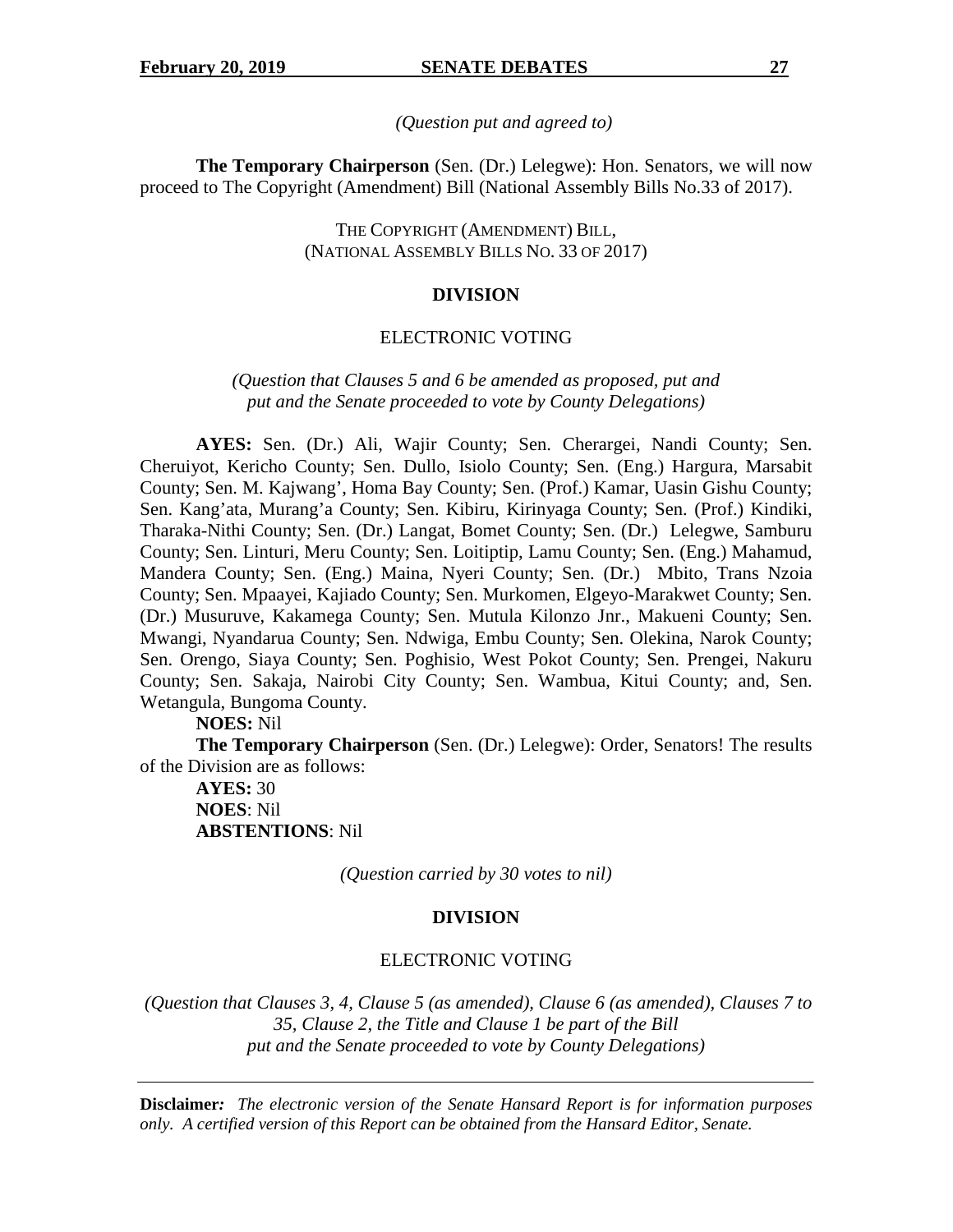**AYES:** Sen. (Dr.) Ali, Wajir County; Sen. Cherargei, Nandi County; Sen. Cheruiyot, Kericho County; Sen. Dullo, Isiolo County; Sen. (Eng.) Hargura, Marsabit County; Sen. M. Kajwang', Homa Bay County; Sen. (Prof.) Kamar, Uasin Gishu County; Sen. Kang'ata, Murang'a County; Sen. Kibiru, Kirinyaga County; Sen. (Prof.) Kindiki, Tharaka-Nithi County; Sen. (Eng.) Maina, Nyeri County; Sen. (Dr.) Langat, Bomet County; Sen. (Dr.) Lelegwe, Samburu County; Sen. Linturi, Meru County; Sen. Loitiptip, Lamu County; Sen. (Eng.) Mahamud, Mandera County; Sen. (Dr.) Mbito, Trans Nzoia County; Sen. Mpaayei, Kajiado County; Sen. Murkomen, Elgeyo-Marakwet County; Sen. Mutula Kilonzo Jnr., Makueni County; Sen. Mwangi, Nyandarua County; Sen. Mwaura, Kiambu County; Sen. Ndwiga, Embu County; Sen. Orengo, Siaya County; Sen. Prengei, Nakuru County; Sen. Poghisio, West Pokot County; Sen. Sakaja, Nairobi City County; Sen. Wambua, Kitui County; and, Sen. Wetangula, Bungoma County.

## **NOES:** Nil

**ABSTENTION:** Sen. Olekina, Narok County.

**The Temporary Chairperson** (Sen. (Dr.) Lelegwe): Order, Senators! The results of the Division are as follows:

**AYES:** 29 **NOES**: Nil **ABSTENTIONS**: 1

The Ayes have it.

*(Question carried by 29 votes to nil)* 

**The Temporary Chairperson** (Sen. (Dr.) Lelegwe): Mover!

**The Senate Majority Leader** (Sen. Murkomen): Mr. Temporary Chairperson, Sir, I beg to move that the Committee do report to the Senate its consideration of The Copyright (Amendment) Bill (National Assembly Bills No. 33 of 2017) and its approval thereof with amendments.

*(Question proposed)* 

*(Question put and agreed to)* 

**The Temporary Chairperson** (Sen. (Dr.) Lelegwe): Hon. Senators, let us proceed to Order No.11; Committee of the Whole on The Public Private Partnerships (Amendment) Bill (National Assembly Bills No.52 of 2017)

> THE PUBLIC PRIVATE PARTNERSHIP (AMENDMENT) BILL (NATIONAL ASSEMBLY BILLS NO.52 OF 2017)

**The Temporary Chairperson** (Sen. (Dr.) Lelegwe): Hon. Senators, we will proceed with the first Division on the Clause for deletion.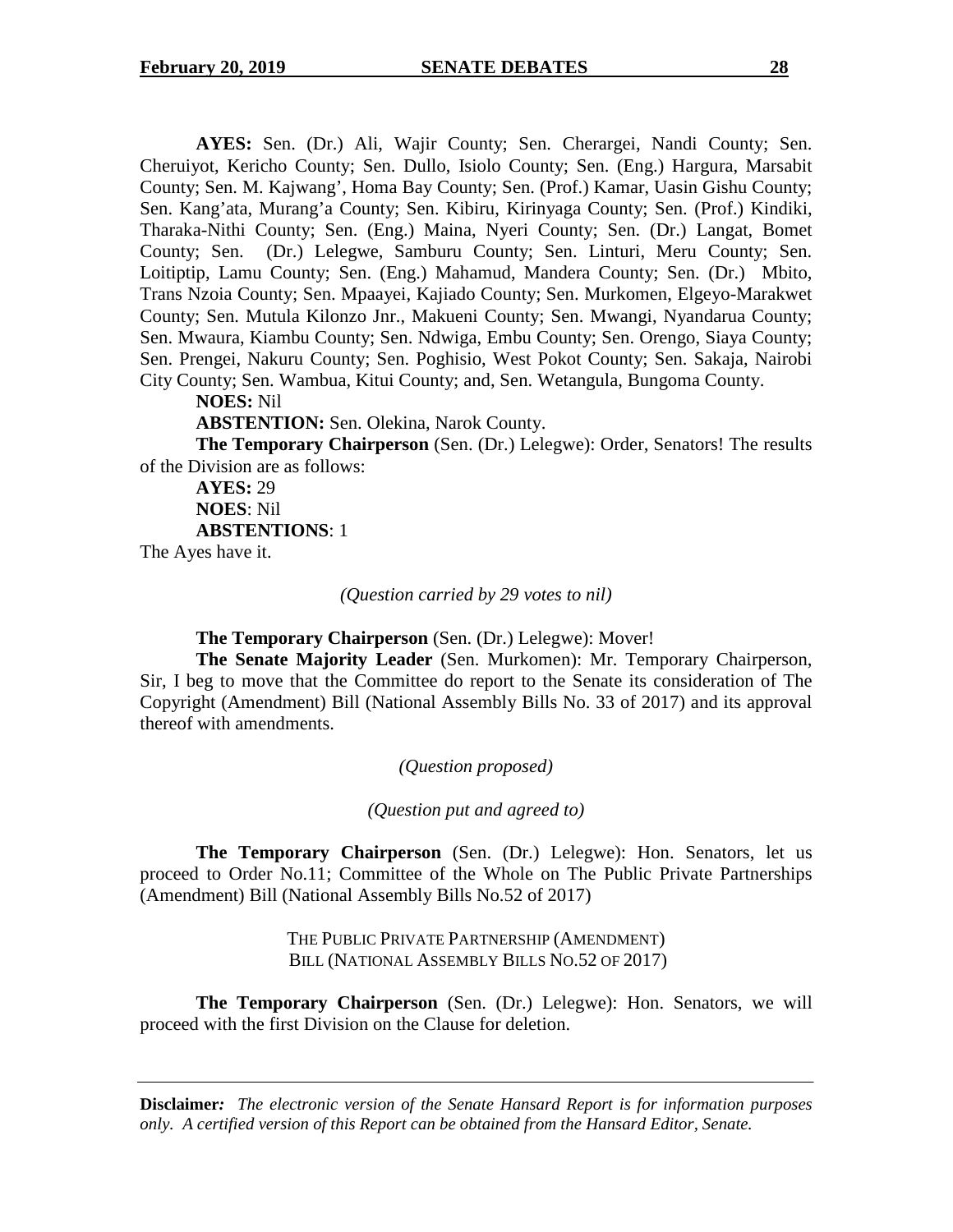*(Voting in progress)* 

#### **DIVISION**

#### ELECTRONIC VOTING

# *(Question, that Clause 7 be deleted put and the Senate proceeded to vote by County Delegations)*

**AYES:** Sen. (Dr.) Ali, Wajir County; Sen. Cherargei, Nandi County; Sen. Cheruiyot, Kericho County; Sen. Dullo, Sen. Faki, Mombasa County; Sen. (Eng.) Hargura, Marsabit County; Sen. M. Kajwang, Homa Bay County; Sen. (Prof.) Kamar, Uasin Gishu County; Sen. Kang'ata, Murang'a County; Sen. Kibiru, Kirinyaga County; Sen. (Prof.) Kindiki, Tharaka-Nithi County; Sen. (Dr.) Langat, Bomet County; Sen. (Dr.) Lelegwe, Samburu County; Sen. Linturi, Meru County; Sen. Loitiptip, Lamu County; Sen. (Eng.) Mahamud, Mandera County; Sen. (Eng.) Maina, Nyeri County; Sen. (Dr.) Mbito, Trans Nzoia County; Sen. Mpaayei, Kajiado County; Sen. Murkomen, Elgeyo-Marakwet County; Sen. (Dr.) Musuruve, Kakamega County; Sen. Mutula Kilonzo Jnr., Makueni County; Sen. Mwangi, Nyandarua County; Sen. Mwaura, Kiambu County; Sen. Ndwiga, Embu County; Sen. Orengo, Siaya County; Sen. Poghisio, West Pokot County; Sen. Prengei, Nakuru County; Sen. Sakaja, Nairobi City County; Sen. Wambua, Kitui County and Sen. Wetangula, Bungoma County.

**NOES:** Nil

**The Temporary Chairperson** (Sen. (Dr.) Lelegwe): Hon. Senators, the results of the first Division are as follows:

> **AYES:** 31 **NOES:** Nil **ABSTENTIONS:** Nil The "Ayes" have it.

> > (*Question carried by 31 votes to nil)*

*(Clause 7 was deleted)* 

Let us go to the Second Division.

#### **DIVISION**

# ELECTRONIC VOTING

*(Question, that Clauses 8, 12, 16 and 19 be amended as proposed, put and the Senate proceeded to vote by County Delegations)*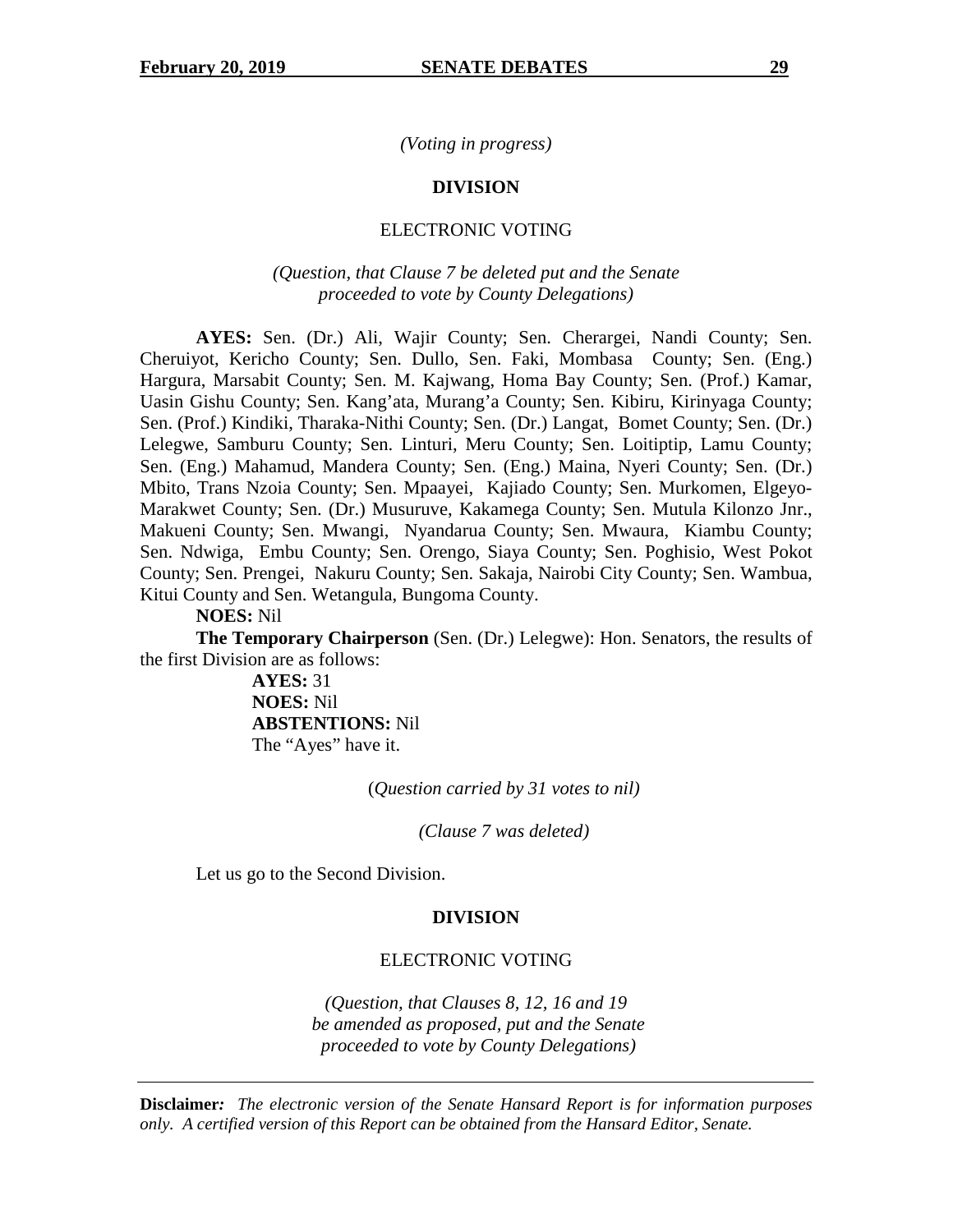**AYES:** Sen. Cherargei, Nandi County; Sen. Cheruiyot, Kericho County; Sen. Dullo, Isiolo County; County) Sen. (Eng.) Hargura, Marsabit County; Sen. M. Kajwang', Homa Bay County; Sen. (Prof.) Kamar, Uasin Gishu County; Sen. Kang'ata, Murang'a County; Sen. Kibiru, Kirinyaga County; Sen. (Prof.) Kindiki, Tharaka-Nithi County; Sen. (Dr.) Langat, Bomet County; Sen. (Dr.) Lelegwe, Samburu County; Sen. Linturi, Meru County; Sen. Loitiptip, Lamu County; Sen. (Eng.) Mahamud, Mandera County; Sen. (Eng.) Maina, Nyeri County; Sen. (Dr.) Mbito, Trans Nzoia County; Sen. Mpaayei, Kajiado County; Sen. Murkomen, Elgeyo-Marakwet County; Sen. (Dr.) Musuruve, Kakamega County; Sen. Mutula Kilonzo Jnr., Makueni County; Sen. Mwangi, Nyandarua County; Sen. Mwaura, Kiambu County; Sen. Ndwiga, Embu County; Sen. Omanga, Nairobi City County; Sen. Orengo, Siaya County; Sen. Poghisio, West Pokot County; Sen. Prengei, Nakuru County; Sen. Wambua, Kitui County; and, Sen. Wetangula, Bungoma County

**NOES**: Nil

**ABSTENTION:** Sen. Faki, Mombasa County.

**The Temporary Chairperson** (Sen. (Dr.) Lelegwe): Hon. Senators, the results of the first Division are as follows:

**AYES:** 29 **NOES:** Nil **ABSTENTIONS:** 1 The "Ayes" have it.

(*Question carried by 29 votes to nil)* 

## **DIVISION**

#### ELECTRONIC VOTING

*(Question, that New Clauses 4A, 5A, 20, be now read a Second Time, put and the Senate proceeded to vote by County Delegations)* 

**AYES:** Sen. (Dr.) Ali, Wajir County; Sen. Cherargei, Nandi County; Sen. Cheruiyot, Kericho County; Sen. Dullo, Sen. Faki, Mombasa County; Sen. (Eng.) Hargura, Marsabit County; Sen. M. Kajwang, Homa Bay County; Sen. (Prof.) Kamar, Uasin Gishu County; Sen. Kang'ata, Murang'a County; Sen. Kibiru, Kirinyaga County; Sen. (Prof.) Kindiki, Tharaka-Nithi County; Sen. (Dr.) Langat, Bomet County; Sen. (Dr.) Lelegwe, Samburu County; Sen. Linturi, Meru County; Sen. Loitiptip, Lamu County; Sen. (Eng.) Mahamud, Mandera County; Sen. (Eng.) Maina, Nyeri County; Sen. (Dr.) Mbito, Trans Nzoia County; Sen. Mpaayei, Kajiado County; Sen. Murkomen, Elgeyo-Marakwet County; Sen. (Dr.) Musuruve, Kakamega County); Sen. Mutula Kilonzo Jnr., Makueni County; Sen. Mwangi, Nyandarua County; Sen. Mwaura, Kiambu County;Sen. Ndwiga, Embu County; Sen. Orengo, Siaya County; Sen. Poghisio, West Pokot County;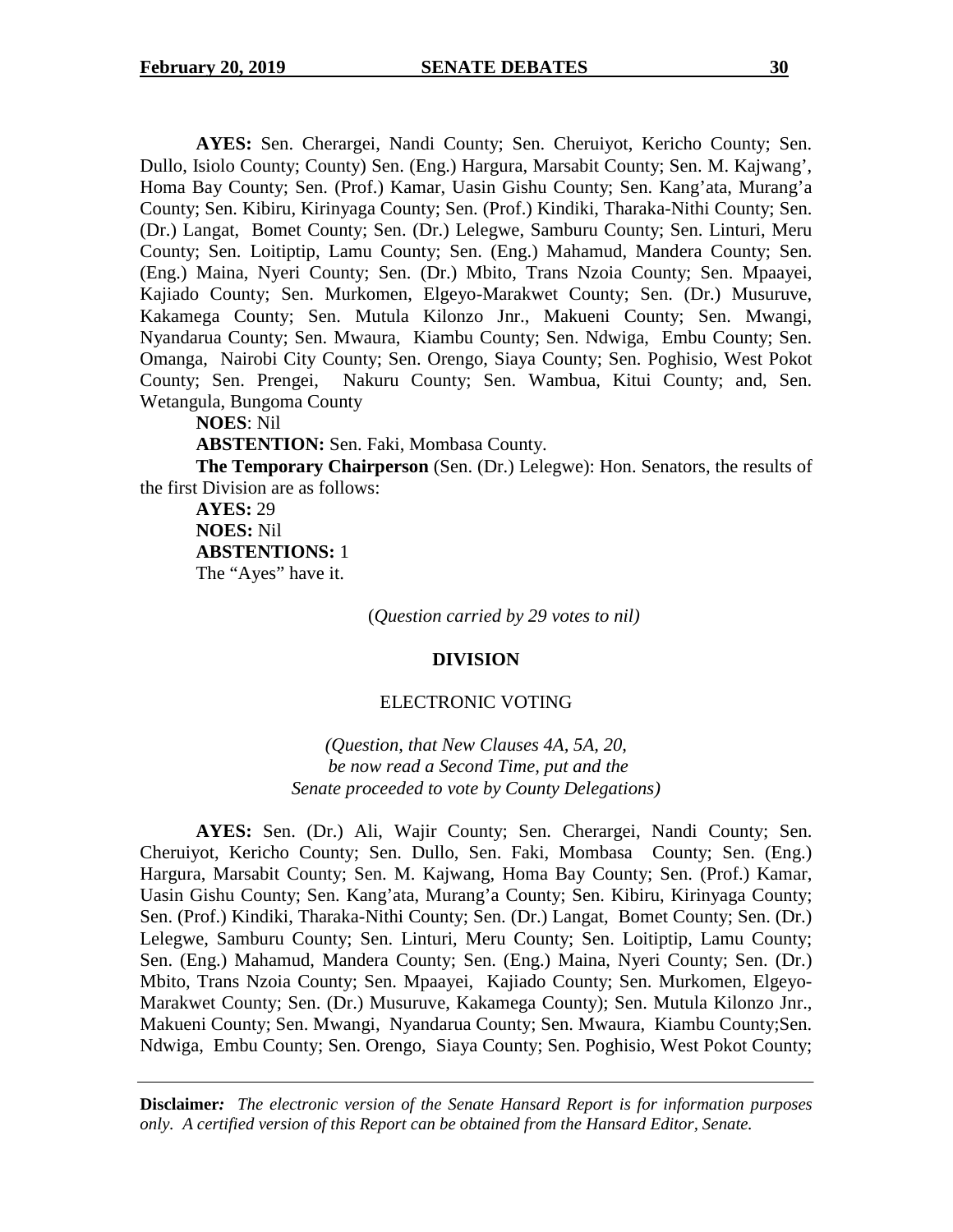Sen. Prengei, Nakuru County; Sen. Sakaja, Nairobi City County; Sen. Wambua, Kitui County and Sen. Wetangula, Bungoma County**.** 

**NOES:** Nil

**The Temporary Chairperson** (Sen. (Dr.) Lelegwe): Hon. Senators, the results for the third Division are as follows:

**AYES:** 31 **NOES:** Nil **ABSTENTIONS:** Nil The "Ayes" have it.

(*Question carried by 31 votes to Nil)* 

## **DIVISION**

## ELECTRONIC VOTING

*(Question, that Clauses 3, 4, 5, 6, Clause 8(as amended), Clauses 9, 10, 11, Clause 12(as amended), 13, 14, 15, Clause 16(as amended), Clauses 17 and 18, Clause 19(as amended), New Clause 4A, New Clause 5A, New Clause 20,Clause 2(as amended), the Title and Clause 1 be part of the Bill put and the Senate proceeded to vote by County Delegations)* 

**AYES:** Sen. (Dr.) Ali, Wajir County; Sen. Cherargei, Nandi County; Sen. Cheruiyot, Kericho County; Sen. Dullo, Isiolo County; Sen. Faki, Mombasa County; Sen. M. Kajwang', Homa Bay County; Sen. (Prof.) Kamar, Uasin Gishu County; Sen. Kang'ata, Murang'a County; Sen. Kibiru, Kirinyaga County; Sen. (Prof.) Kindiki, Tharaka-Nithi County; Sen. (Dr.) Langat, Bomet County; Sen. (Dr.) Lelegwe, Samburu County; Sen. Linturi, Meru County; Sen. Loitiptip, Lamu County; Sen. (Eng.) Mahamud, Mandera County; Sen. (Eng.) Maina, Nyeri County; Sen. (Dr.) Mbito, Trans Nzoia County; Sen. Mpaayei, Kajiado County; Sen. Murkomen, Elgeyo-Marakwet County; Sen. (Dr.) Musuruve, Kakamega County; Sen. Mutula Kilonzo Jnr., Makueni County; Sen. Mwangi, Nyandarua County; Sen. Mwaura, Kiambu County; Sen. Ndwiga, Embu County; Sen. Orengo, Siaya County; Sen. Poghisio, West Pokot County; Sen. Prengei, Nakuru County; Sen. Sakaja, Nairobi City County; Sen. Wambua, Kitui County; and, Sen. Wetangula, Bungoma County .

**NOES:** Nil

**The Temporary Chairperson** (Sen. (Dr.) Lelegwe): Hon. Senators, the results of the fourth Division are:

**AYES:** 30 **NOES:** Nil **ABSTENTIONS:** Nil The "Ayes" have it.

(*Question carried by 30 votes to nil)*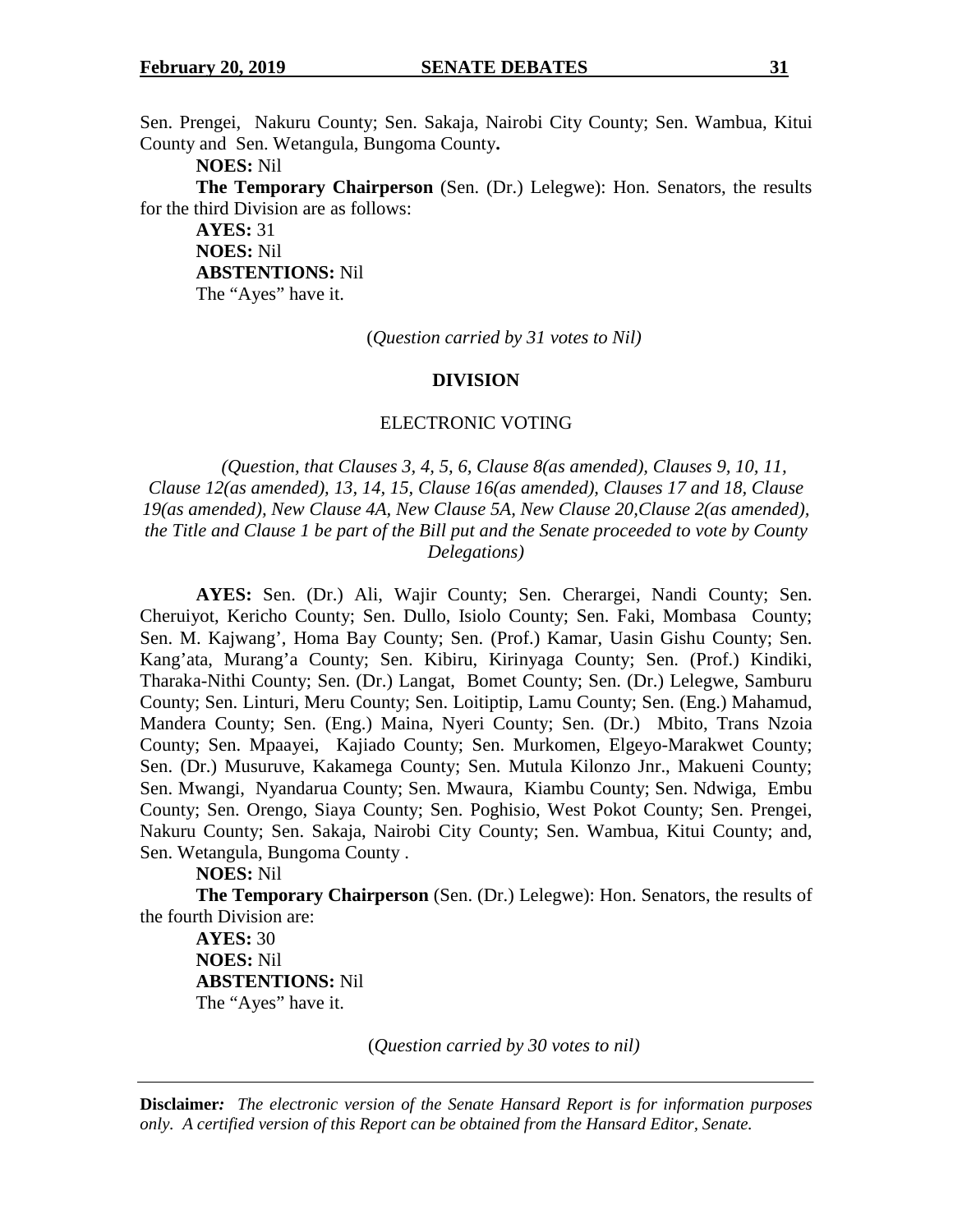Mover, proceed.

**The Senate Majority Leader** (Sen. Murkomen): Mr. Temporary Chairperson, Sir, I beg to move that the Committee of the Whole do report to the Senate its consideration of The Public Partnership Bill (Amendment) Bill (National Assembly Bills N0.52 of 2017) and it is approval thereof with amendments.

*(Question proposed)* 

*(Question put and agreed to)* 

Hon. Senators, we will now proceed to Order No. 12, which is the Committee of the Whole to consider The Irrigation Bill (National Assembly Bills N0 46 of 2017.

> THE IRRIGATION BILL (NATIONAL ASSEMBLY BILLS NO. 46 OF 2017)

#### **DIVISION**

#### ELECTRONIC VOTING

*(Question, that Clauses 3, 6, 8, 9,14,16,17, 20, 25, 34, Schedule and Clause 2 be amended as proposed, put and the Senate proceeded to vote by County Delegations)* 

**AYES:** Sen. (Dr.) Ali, Wajir County; Sen. Cherargei, Nandi County; Sen. Cheruiyot, Kericho County; Sen. Dullo, Isiolo County; Sen. Faki, Mombasa County; Sen. (Eng.) Hargura, Marsabit County; Sen. M. Kajwang', Homa Bay County; Sen. (Prof.) Kamar, Uasin Gishu County; Sen. Kang'ata, Murang'a County; Sen. Kibiru, Kirinyaga County; Sen. (Prof.) Kindiki, Tharaka Nithi County; Sen. (Dr.) Langat, Bomet County; Sen. (Dr.) Lelegwe, Samburu County; Sen. Linturi, Meru County; Sen. Loitiptip, Lamu County; Sen. (Eng.) Mahamud, Mandera County; Sen. (Eng.) Maina, Nyeri County; Sen. (Dr.) Mbito, Trans Nzoia County; Sen. Mpaayei, Kajiado County; Sen. Murkomen, Elgeyo-Marakwet County; Sen. (Dr) Musuruve, Kakamega County; Sen. Mutula Kilonzo Jnr., Makueni County; Sen. Mwangi, Nyandarua County; Sen. Mwaura, Kiambu County; Sen. Ndwiga, Embu County; Sen. Orengo, Siaya County; Sen. Poghisio, West Pokot County; Sen. Prengei, Nakuru County; Sen. Sakaja, Nairobi City County; Sen. Wambua, Kitui County; and, Sen. Wetangula, Bungoma County.

**NOES:** Nil

**The Temporary Chairperson** (Sen. (Dr.) Lelegwe): Order, Hon. Senators. The results of the Division are as follows:

**AYES:** 31 **NOES:** Nil **ABSTENTIONS:** Nil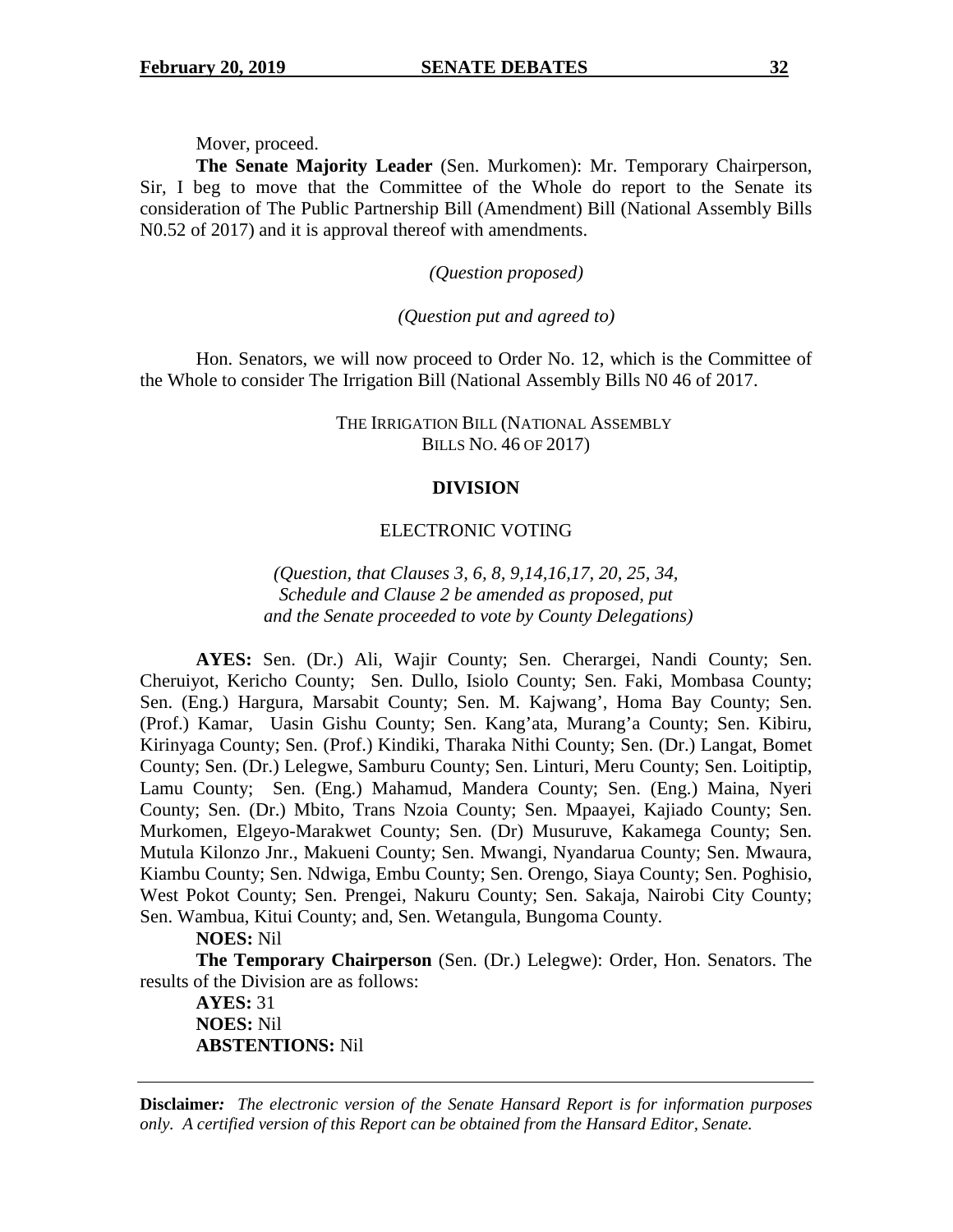The 'Ayes' have it.

*(Question carried by 31 votes to nil)* 

## **DIVISION**

#### ELECTRONIC VOTING

(*Question that Clauses 3 (as amended), 4,5,6 (as amended), 7,8 (as amended), 9 (as amended), 10 to13, 14 (as amended), 15, 16 (as amended), 17 (as amended), 18, 19, 20 (as amended), 21 to24, 25 (as amended), 26 to33, 34 (as amended), 35, Schedule (as amended), Clause 2 (as amended), the Title and Clause 1 be part of the Bill, put and the Senate proceeded to vote by County Delegations*)

**AYES:** Sen. (Dr.) Ali, Wajir County; Sen. Cherargei, Nandi County; Sen. Cheruiyot, Kericho County; Sen. Dullo, Isiolo County; Sen. Faki, Mombasa County; Sen. (Eng.) Hargura, Marsabit County; Sen. M. Kajwang', Homa Bay County; Sen. (Prof.) Kamar, Uasin Gishu County; Sen. Kang'ata, Murang'a County; Sen. Kibiru, Kirinyaga County; Sen. (Prof.) Kindiki, Tharaka Nithi County; Sen. (Dr.) Langat, Bomet County; Sen. (Dr.) Lelegwe, Samburu County; Sen. Linturi, Meru County; Sen. Loitiptip, Lamu County; Sen. (Eng.) Mahamud, Mandera County; Sen. (Eng.) Maina, Nyeri County; Sen. (Dr.) Mbito, Trans Nzoia County; Sen. Mpaayei, Kajiado County; Sen. Murkomen, Elgeyo-Marakwet County; Sen. (Dr) Musuruve, Kakamega County; Sen. Mutula Kilonzo Jnr., Makueni County; Sen. Mwangi, Nyandarua County; Sen. Mwaura, Kiambu County; Sen. Ndwiga, Embu County; Sen. Orengo, Siaya County; Sen. Poghisio, West Pokot County; Sen. Prengei, Nakuru County; Sen. Sakaja, Nairobi City County; Sen. Wambua, Kitui County; and, Sen. Wetangula, Bungoma County.

**NOES:** Nil

**The Temporary Chairperson** (Sen. (Dr.) Lelegwe): Hon. Senators, the results of the last Division on this Bill are as follows:

**AYES:** 31 **NOES:** Nil **ABSTENTIONS:** Nil The 'Ayes' have it.

*(Question carried by 31 votes to nil)* 

**The Senate Majority leader** (Sen. Murkomen): Mr. Temporary Chairperson, Sir, I beg to move that the Committee of the Whole do report to the House its consideration of The Irrigation Bill (National Assembly Bills No.46 of 2017) and its approval thereof with amendments.

*(Question proposed)*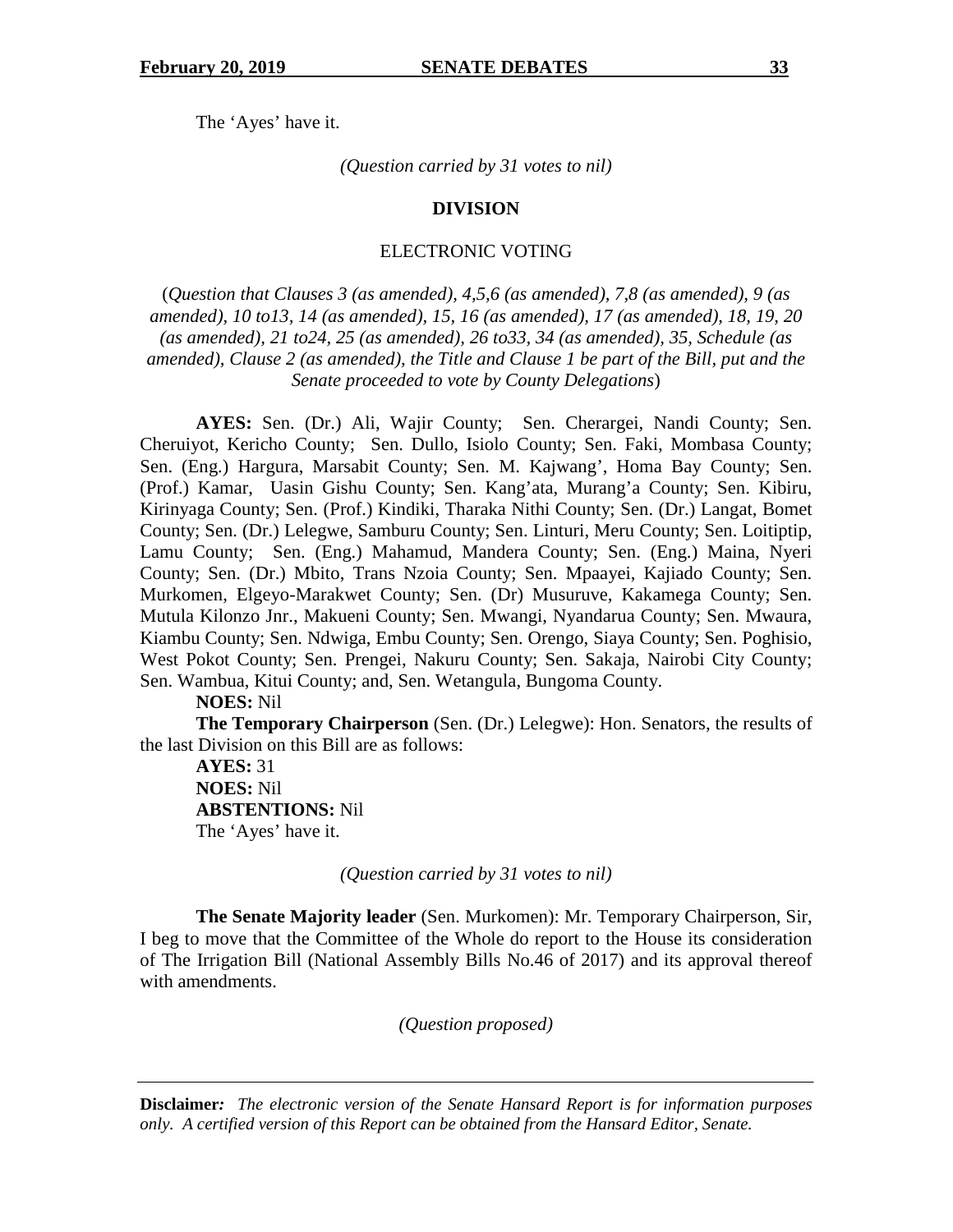#### *(Question put and agreed to)*

 **The Temporary Chairperson** (Sen. (Dr.) Lelegwe): Hon. Senators, we will now move to The Urban Areas and Cities (Amendment) Bill (Senate Bills No. 4 of 2017), consideration of the National Assembly amendment.

## THE URBAN AREAS AND CITIES (AMENDMENT) BILL (SENATE BILLS NO.4 OF 2017)

## *(Consideration of the National Assembly Amendment)*

#### **DIVISION**

# ELECTRONIC VOTING

# (*Question, that the National Assembly Amendment to Clause 19 of the Urban Areas and Cities (Amendment) Bill (Senate Bills No.4 of 2017) be now approved put, and the Senate proceeded to vote by County Delegations)*

**AYES:** Sen. (Dr.) Ali, Wajir County; Sen. Cherargei, Nandi County; Sen. Cheruiyot, Kericho County; Sen. Dullo, Isiolo County; Sen. Faki, Mombasa County; Sen. (Eng.) Hargura, Marsabit County; Sen. Kajwang'. M, Homa Bay County; Sen. (Prof.) Kamar, Uasin Gishu County; Sen. Kang'ata, Murang'a County; Sen. Kibiru, Kirinyaga County; Sen. (Prof.) Kindiki, Tharaka-Nithi County; Sen. (Dr.) Langat, Bomet County; Sen. (Dr.) Lelegwe, Samburu County; Sen. Linturi, Meru County; Sen. Loitiptip, Lamu County; Sen. (Eng.) Mahamud, Mandera County; Sen. (Eng.) Maina, Nyeri County; Sen. (Dr.) Mbito, Trans Nzoia County; Sen. Mpaayei, Kajiado County; Sen. Murkomen, Elgeyo-Marakwet County; Sen. (Dr) Musuruve, Kakamega County; Sen. Mutula Kilonzo Jnr., Makueni County; Sen. Mwangi, Nyandarua County; Sen. Mwaura, Kiambu County; Sen. Ndwiga, Embu County; Sen. Orengo, Siaya County; Sen. Poghisio, West Pokot County; Sen. Prengei, Nakuru County; Sen. Sakaja, Nairobi City County; Sen. Wambua, Kitui County; and, Sen. Wetangula, Bungoma County.

**NOES:** Nil

**The Temporary Chairperson** (Sen. (Dr.) Lelegwe): Order, Hon. Senators. These are the results for the Division:

**AYES:** 31 **NOES:** Nil **ABSTENTIONS**: Nil The 'Ayes' have it.

*(Question carried by 31 votes to nil)* 

**The Temporary Chairperson** (Sen. (Dr.) Lelegwe): Order, hon. Senators!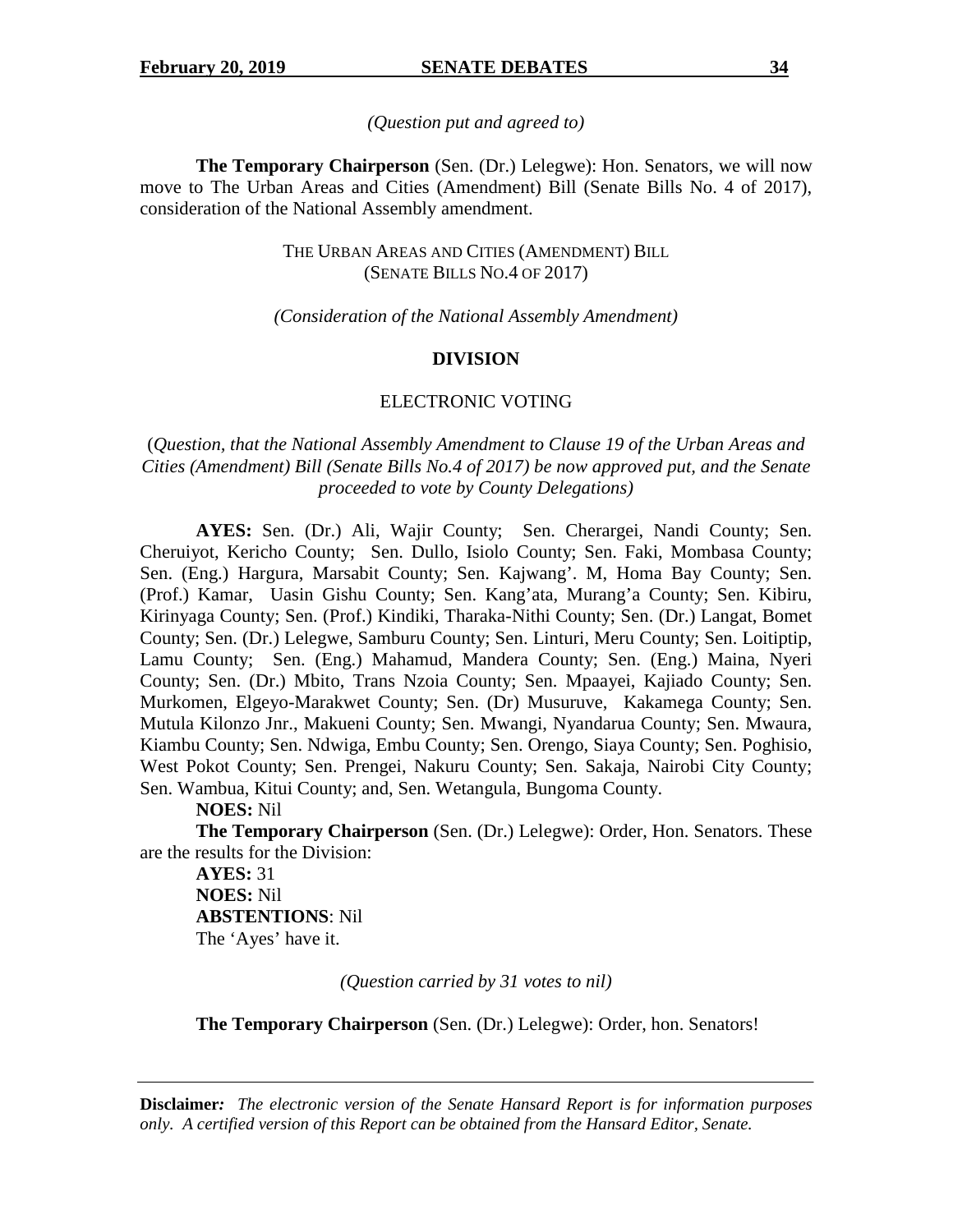*(The House resumed)* 

 *[The Deputy Speaker (Sen. (Prof.) Kindiki) in the Chair]* 

**The Deputy Speaker** (Sen. (Prof.) Kindiki): Order, Senators. I direct the Bars be undrawn and the doors opened.

## *(The Bars were undrawn and the doors opened)*

Order, Senators! Please resume your seats. We are almost at the tail end of the exercise and I want to thank all Senators for cooperation. We have already done much of the work. We are now reporting and will do Division. It should not take a lot of time.

We will do every Bill separately, that is, the reporting and voting.

Order, Senate Majority Leader! Resume your seat. I understand your interest, having been in that office before.

## *(Laughter)*

It is more expedient that we do the reporting on all the six Bills and then ring the Division Bell once and vote six times.

Chairperson.

# **REPORTS AND CONSIDERATION OF REPORTS**

# THE ENERGY BILL (NATIONAL ASSEMBLY BILLS NO. 50 OF 2017)

**Sen. (Dr.) Lelegwe**: Mr. Deputy Speaker, Sir, I beg to report that the Committee of the Whole has considered The Energy Bill (National Assembly Bills No.50 of 2017) and its approval thereof without amendments.

**The Deputy Speaker** (Sen. (Prof.) Kindiki): Mover.

**The Senate Majority Leader** (Sen. Murkomen): Hon. Speaker, I beg to move that the House do agree with the Committee on the said Report.

I ask the Senate Minority Leader to second.

**The Senate Minority Leader** (Sen. Orengo) seconded.

 *(Question proposed)* 

*(Question put and agreed to)* 

**The Deputy Speaker** (Sen. (Prof.) Kindiki): Mover.

**The Senate Majority Leader** (Sen. Murkomen): Mr. Deputy Speaker, Sir, I beg to move that The Energy Bill (National Assembly Bills No.50 of 2017) be now read a Third Time and ask the Senate Minority Leader to Second.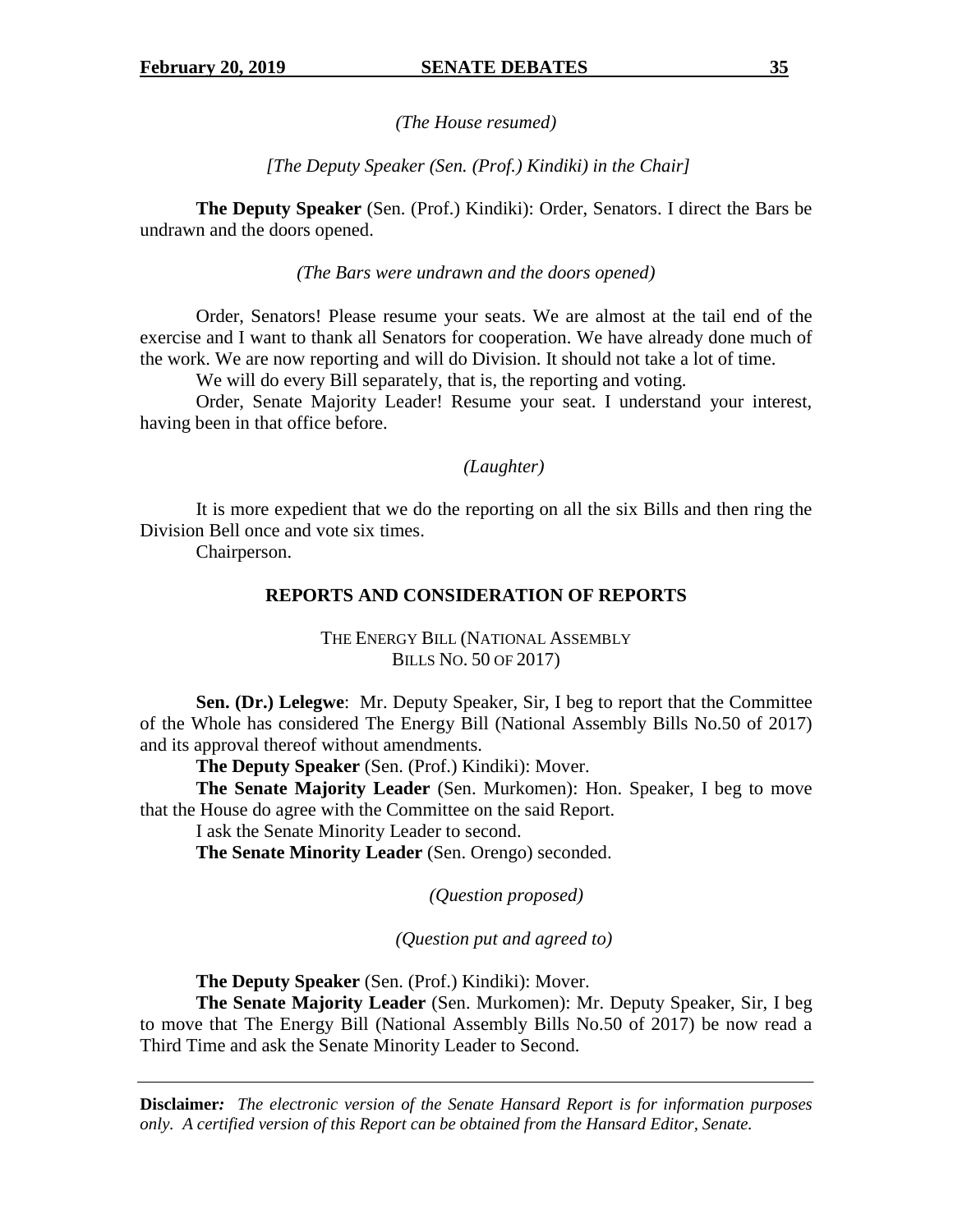**The Senate Minority Leader** (Sen. Orengo) seconded.

# *(Question proposed)*

**The Deputy Speaker** (Sen. Kindiki): Division will be at the end.

THE PETROLEUM BILL (NATIONAL ASSEMBLY BILLS NO. 48 OF 2017)

**Sen. (Dr.) Lelegwe**: Mr. Deputy Speaker, Sir, I beg to report that the Committee of the Whole has considered The Petroleum Bill (National Assembly Bills No.48 of 2017) and its approval thereof without amendments.

**The Senate Majority Leader** (Sen. Murkomen): Mr. Deputy Speaker, Sir, I beg to move that the House do agree with the Committee on the said Report.

I ask the Senate Minority Leader to second.

**The Senate Minority Leader** (Sen. Orengo) seconded.

*(Question proposed)* 

*(Question put and agreed to)* 

**The Senate Majority Leader** (Sen. Murkomen): Mr. Deputy Speaker, Sir, I beg to move that The Petroleum Bill (National Assembly Bills No.48 of 2017) be now read a Third Time.

I request the Senate Minority Leader to second. **The Senate Minority Leader** (Sen. Orengo) seconded.

*(Question proposed)* 

**The Deputy Speaker** (Sen. Kindiki): Division will be at the end.

THE COPYRIGHT (AMENDMENT) BILL (NATIONAL ASSEMBLY BILLS NO. 33 OF 2017)

**Sen. (Dr.) Lelegwe**: Mr. Deputy Speaker, Sir, I beg to report that the Committee of the Whole has considered The Copyright (Amendment) Bill (National Assembly Bills No.33 of 2017) and its approval thereof with amendments.

**The Senate Majority Leader** (Sen. Murkomen): Mr. Deputy Speaker, Sir, I beg to move that the House do agree with the Committee on the said Report.

I request the Senate Minority Leader to second.

**The Senate Minority Leader** (Sen. Orengo) seconded.

*(Question proposed)*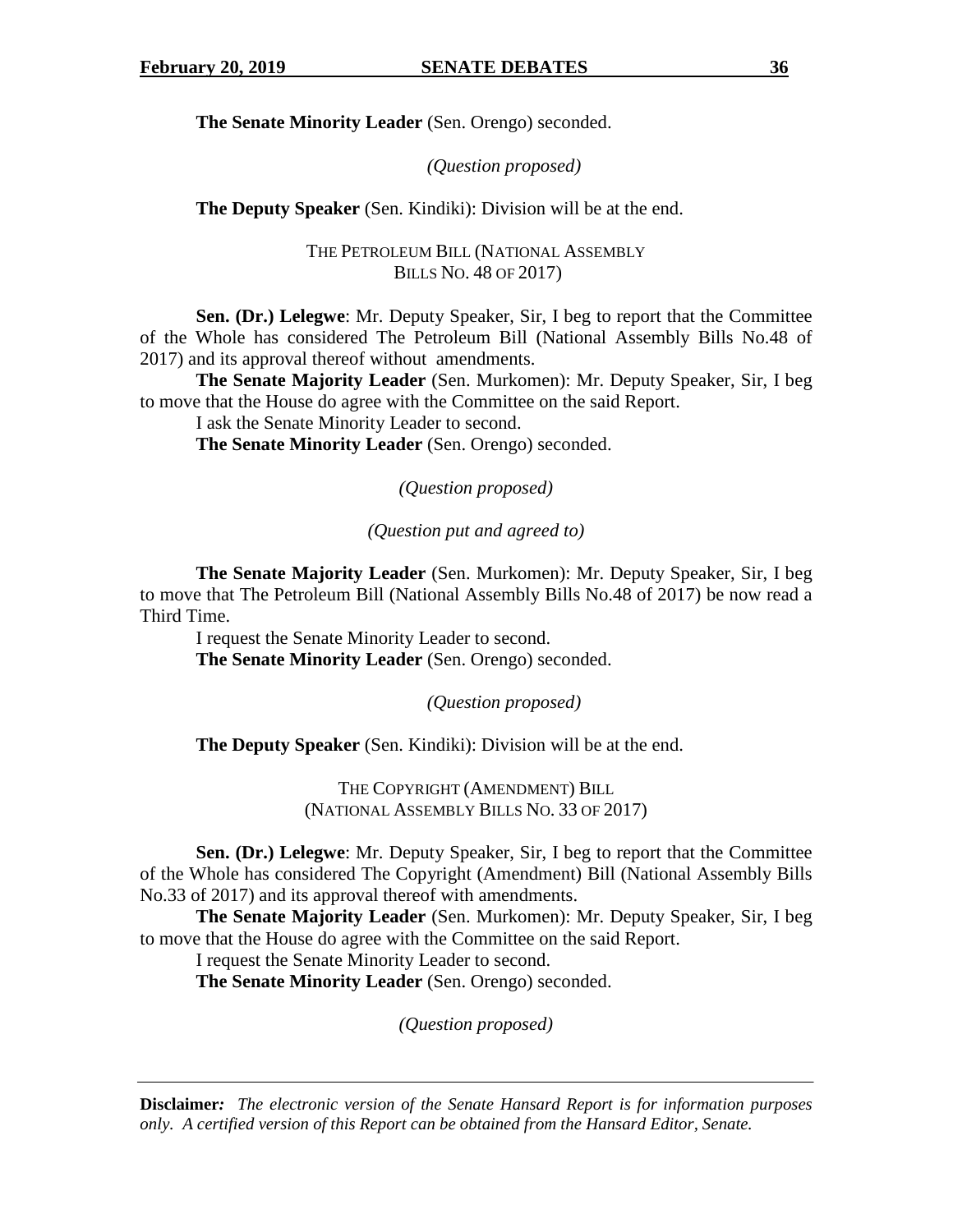*(Question put and agreed to)* 

**The Senate Majority Leader** (Sen. Murkomen): Mr. Deputy Speaker, Sir, I beg to move that the Copyright (Amendment) Bill (National Assembly Bills No. 33 of 2017) be now read a Third Time.

 I request the Senate Minority Leader, to second. **The Senate Minority Leader** (Sen. Orengo) seconded.

*(Question proposed)* 

**The Deputy Speaker** (Sen. (Prof.) Kindiki): Division will be at the end.

THE PUBLIC PRIVATE PARTNERSHIPS (AMENDMENT) BILL (NATIONAL ASSEMBLY BILLS NO. 52 OF 2017)

**Sen. (Dr.) Lelegwe**: Mr. Deputy Speaker, Sir, I beg to report that the Committee of the Whole has considered the Public Private Partnerships (Amendment) Bill (National Assembly Bills No. 52 of 2017) and its approval thereof with amendments.

**The Senate Majority Leader** (Sen. Murkomen): Mr. Deputy Speaker, Sir, I beg to move that the House do agree with the Committee on the said report.

I ask the Senate Minority Leader to second.

**The Senate Minority Leader** (Sen. Orengo) seconded.

*(Question proposed)* 

*(Question put and agreed to)* 

**The Senate Majority Leader** (Sen. Murkomen): Mr. Deputy Speaker, Sir, I beg to move that the Public Private Partnerships (Amendment) Bill (National Assembly Bills No. 52 of 2017) be now read a Third Time.

 I request the Senate Minority Leader to second. **The Senate Minority Leader** (Sen. Orengo) seconded.

*(Question proposed)* 

**The Deputy Speaker** (Sen. (Prof.) Kindiki): Division will be at the end.

THE IRRIGATION BILL (NATIONAL ASSEMBLY BILLS NO. 46 OF 2017)

**Sen. (Dr.) Lelegwe**: Mr. Deputy Speaker, Sir, I beg to report that the Committee of the Whole has considered The Irrigation Bill (National Assembly Bills No. 46 of 2017) and its approval thereof with amendments.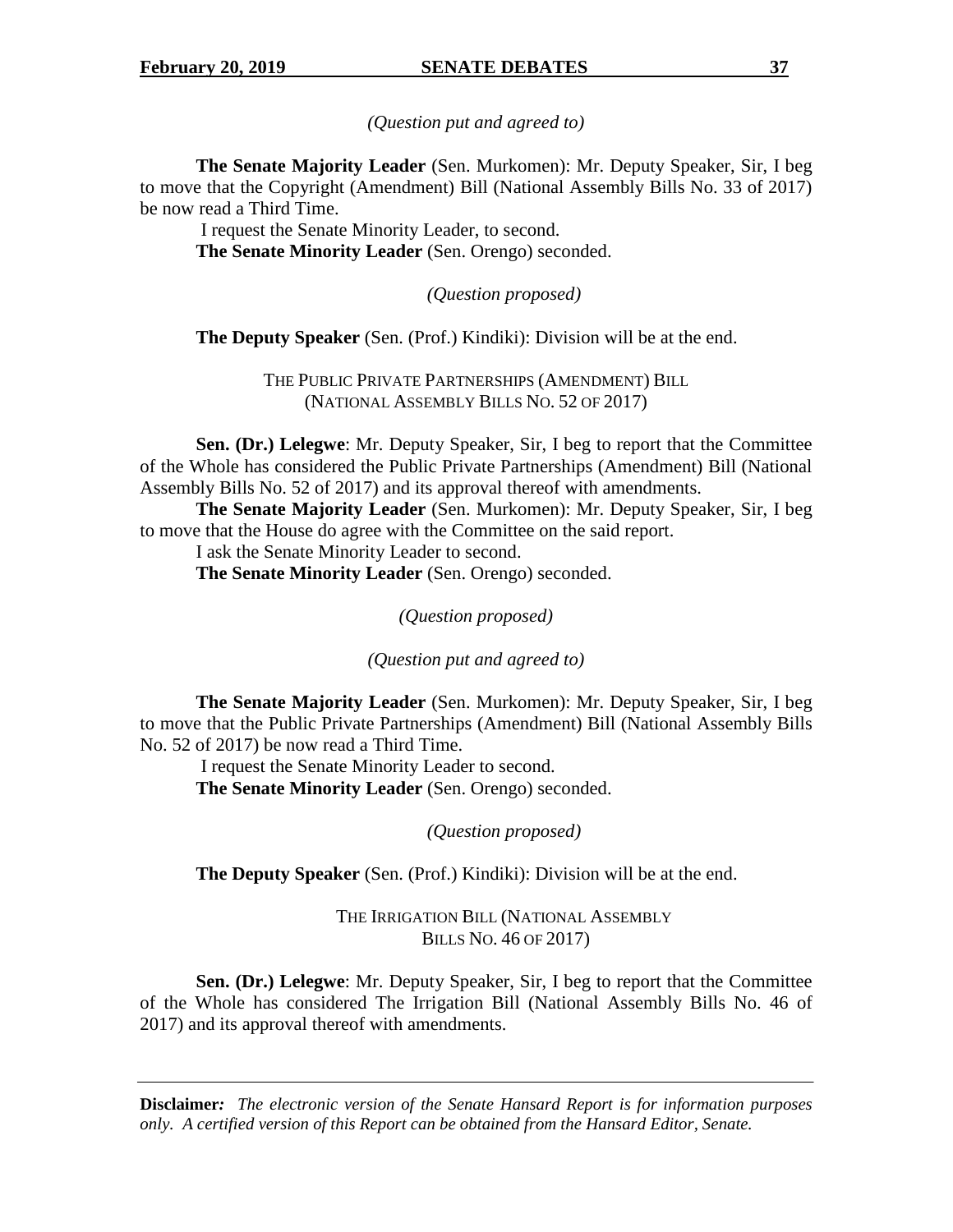**The Senate Majority Leader** (Sen. Murkomen): Mr. Deputy Speaker, Sir, I beg to move that the House do agree with the Committee in the said report.

I ask the Senate Minority Leader to second.

**The Senate Minority Leader** (Sen. Orengo): Mr. Deputy Speaker, Sir, I second.

*(Question proposed)* 

*(Question put and agreed to)* 

**The Senate Majority Leader** (Sen. Murkomen): Mr. Deputy Speaker, Sir, I beg to move that The Irrigation Bill (National Assembly Bills No. 46 of 2017) be now read a Third Time.

I request the Senate Minority Leader to second.

**The Senate Minority Leader** (Sen. Orengo): Mr. Deputy Speaker, Sir, I do second.

*(Question proposed)* 

**The Deputy Speaker** (Sen. (Prof.) Kindiki): Division will be at the end.

THE URBAN AREAS AND CITIES (AMENDMENT) BILL (SENATE BILLS NO.4 OF 2017)

**The Deputy Speaker** (Sen. (Prof.) Kindiki): Order No. 13, The Urban Areas and Cities (Amendment) Bill (Senate Bills No.4 of 2017) is a recommittal so there is no question to be put.

We will now proceed to vote for the five Bills including Order No. 13. I direct that the Division Bell be rung for three minutes.

*(The Division Bell was rung)* 

*(Several Senators stood in their places)* 

**The Deputy Speaker** (Sen. (Prof.) Kindiki): Order, Senators. Kindly, let us wind up this appropriately. We still need the numbers.

Sen. (Rev.) Waqo, I hope you are not carrying away a vote. I now direct that the doors be locked and the Bar drawn.

*(The Bars were drawn and the doors locked)* 

**The Deputy Speaker** (Sen. (Prof.) Kindiki): Order, Senators! Prepare for voting. As I have clarified, we will vote on five Bills. The sixth Bill, which is, The Urban Areas and Cities (Amendment) Bill (Senate Bills No.4 of 2017), originated from this House, went to the National Assembly and came back to the Senate. Considering that we have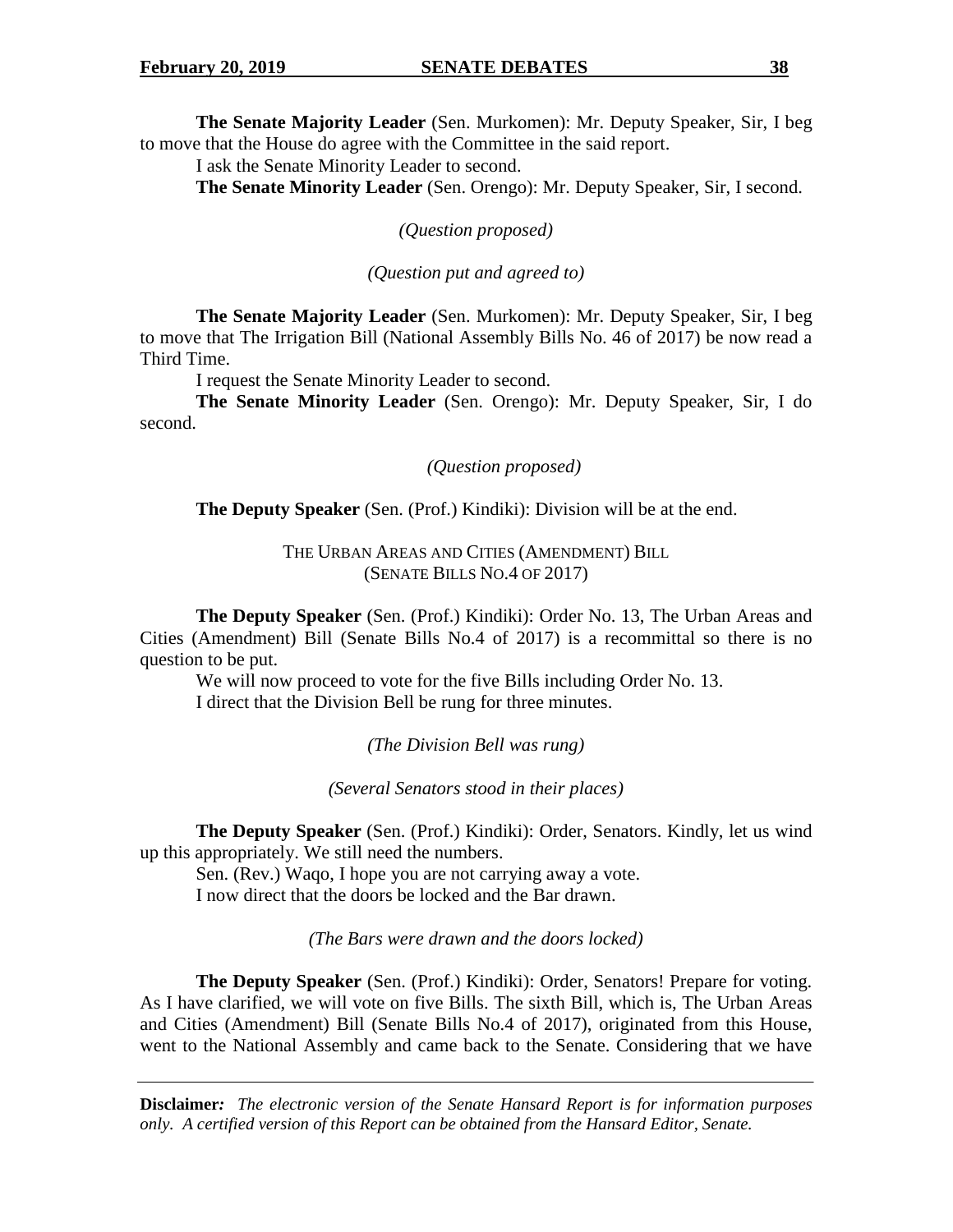concurred with the amendments of the National Assembly, the voting on the item appearing on Order No.13 ends at the Committee of the Whole stage. Therefore, the Bill will proceed directly to the President for assent. That is why we will vote on the others and not the Bill in Order No.13.

# **THIRD READINGS**

# THE ENERGY BILL (NATIONAL ASSEMBLY BILLS NO.50 OF 2017)

**The Deputy Speaker** (Sen. (Prof.) Kindiki): We will start with Order No.8; the Energy Bill (National Assembly Bills No.50 of 2017). Are we ready? Senators, vote now.

*(The Senators proceeded to vote)* 

**The Deputy Speaker** (Sen. (Prof.) Kindiki): End of voting. Assisted voters led by Sen. Prengei on behalf of Nakuru County and deputised by Sen. Mwaura of Kiambu County, come.

> *(Sen. Prengei, Sen. Mwaura, Sen. Kang'ata and Sen. (Dr.) Musuruve proceeded to vote)*

**The Deputy Speaker** (Sen. (Prof.) Kindiki): Order, Sen. Kang'ata, do you also fall in that category? Are there any other assisted voters? Ensure that the Senator for Tharaka-Nithi also votes.

We will announce the results at the end. Let us go to Order No.9;- The Petroleum Bill (National Assembly Bills No.48 of 2017).

# THE PETROLEUM BILL (NATIONAL ASSEMBLY BILLS NO.48 OF 2017)

**The Deputy Speaker** (Sen. (Prof.) Kindiki): Get ready for voting. Vote now, hon. Senators.

 *(The Senators proceeded to vote)* 

**The Deputy Speaker** (Sen. (Prof.) Kindiki): End of voting. The assisted voters should approach the Clerks-at the Table.

> *(Sen. Prengei, Sen. Mwaura, Sen. Kang'ata and Sen. (Dr.) Musuruve registered their vote)*

Let us go to Order No.10; The Copyright (Amendment) Bill (National Assembly Bills No.33 of 2017).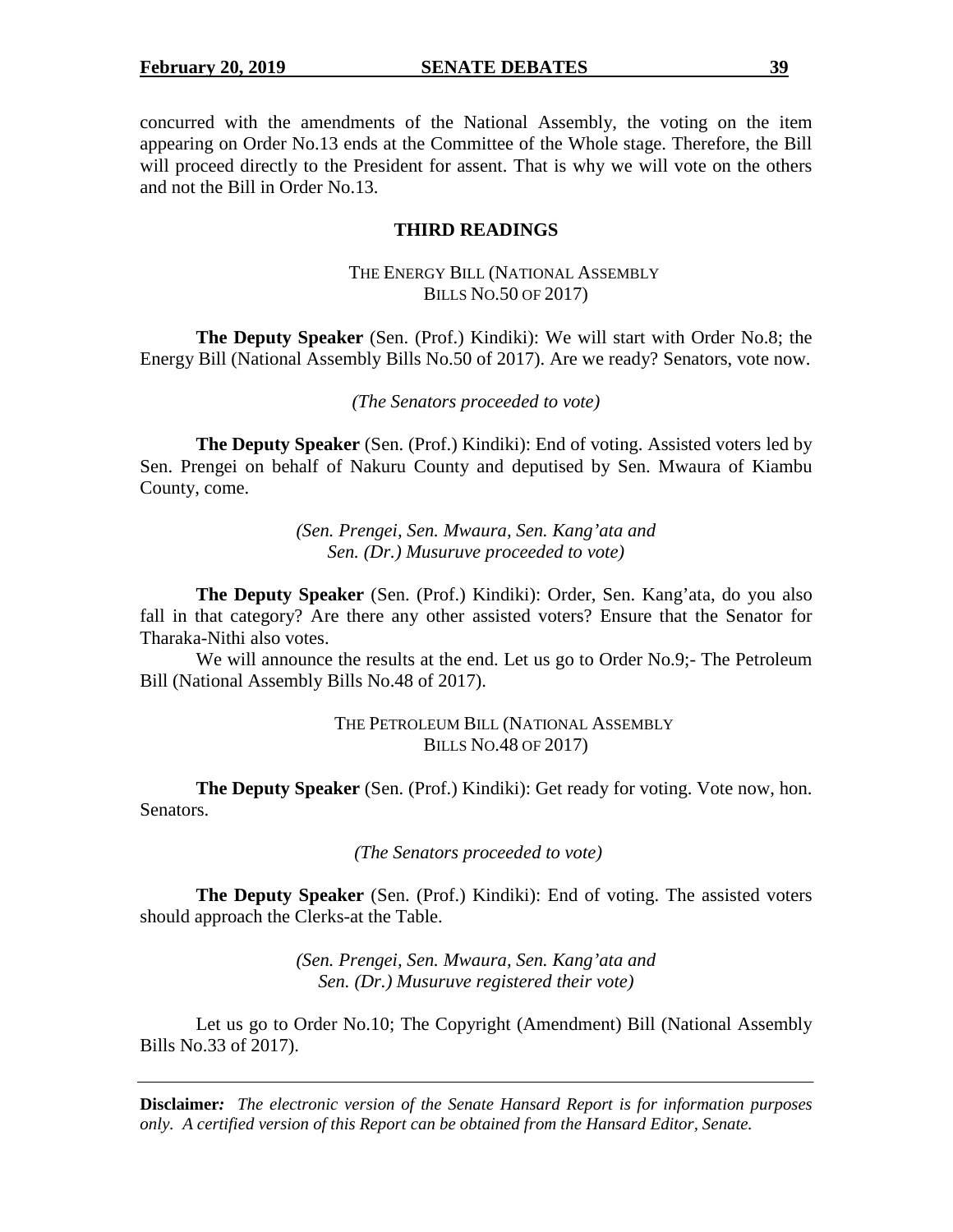THE COPYRIGHT (AMENDMENT) BILL (NATIONAL ASSEMBLY BILLS NO.33 OF 2017)

**The Deputy Speaker** (Sen. (Prof.) Kindiki): Get ready to vote. Vote now.

*(The Senators proceeded to vote)* 

**The Deputy Speaker** (Sen. (Prof.) Kindiki): End of voting. The assisted voters should approach the Table.

> *(Sen. Prengei, Sen. Mwaura, Sen. Kang'ata and Sen. (Dr.) Musuruve proceeded to vote)*

 **The Deputy Speaker** (Sen. (Prof.) Kindiki): Very well. Let us move to the next Bill, which is, The Public Private Partnerships (Amendment) Bill (National Assembly Bills No.52 of 2017).

> THE PUBLIC PRIVATE PARTNERSHIPS (AMENDMENT) BILL (NATIONAL ASSEMBLY BILLS NO.52 OF 2017

Get ready for voting. You may start voting now.

*(The Senators proceeded to vote)* 

That is the end of voting. Assisted voters, please, approach the Clerks-at-the-Table.

> *(Several Senators walked to the Clerks-at-the-Table and registered their votes)*

 We will now go to the last Bill that requires voting, that is, The Irrigation Bill (National Assembly Bills No.46 of 2017).

> THE IRRIGATION BILL (NATIONAL ASSEMBLY BILLS NO.46 OF 2017)

 Hon. Senators, get ready for voting. That is the final vote and then we will announce the results.

*(The Senators proceeded to vote)* 

Assisted voters, please, proceed to the Clerks-at-the-Table.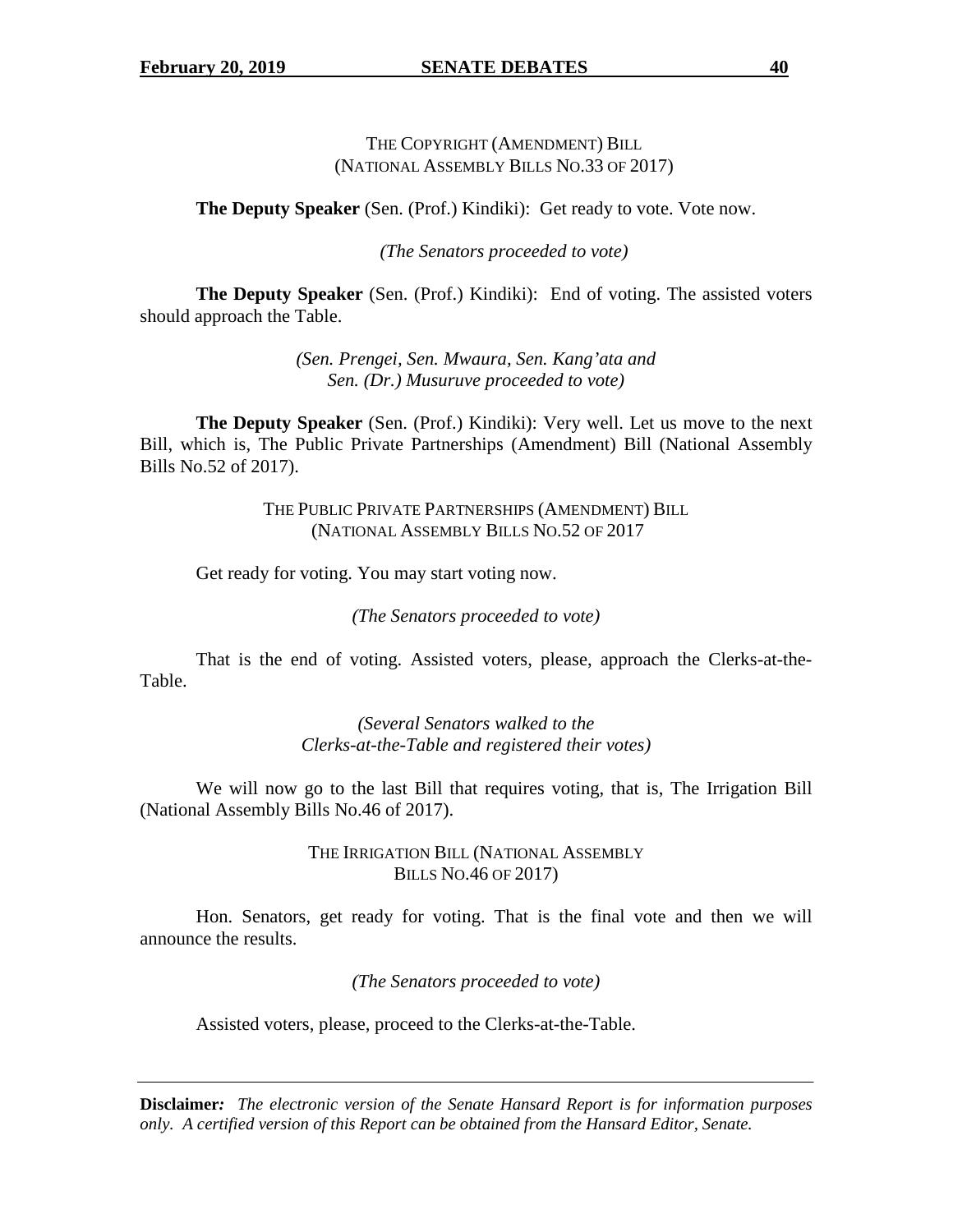*(Several Senators walked to the Clerks-at-the-Table and registered their votes)* 

Hon. Senators, the following are the results of the five Divisions. I will announce the results of every Bill, one by one.

> THE ENERGY BILL (NATIONAL ASSEMBLY BILLS NO.50 OF 2017)

## **DIVISION**

## ELECTRONIC VOTING

*(Question, that The Energy Bill (National Assembly Bill No.50 of 2017) be now read a Third Time put, and the Senate proceeded to vote by County Delegations)* 

**AYES:** Sen. (Dr.) Ali, Wajir County; Sen. Cherargei, Nandi County; Sen. Cheruiyot, Kericho County; Sen. Dullo, Isiolo County; Sen. Faki, Mombasa County; Sen. (Eng.) Hargura, Marsabit County; Sen. M. Kajwang, Homa Bay County; Sen. (Prof.) Kamar, Uasin Gishu County; Sen. Kang'ata, Murang'a County; Sen. Kibiru, Kirinyaga County; Sen. (Prof.) Kindiki, Tharaka-Nithi County; Sen. (Dr.) Langat, Bomet County; Sen. (Dr.) Lelegwe, Samburu County; Sen. Linturi, Meru County; Sen. Loitiptip, Lamu County; Sen. Madzayo, Kilifi County; Sen. (Eng.) Mahamud, Mandera County; Sen. (Eng.) Maina, Nyeri County; Sen. (Dr.) Mbito, Trans Nzoia County; Sen. Mpaayei, Kajiado County; Sen. Murkomen, Elgeyo-Marakwet County; Sen. (Dr.) Musuruve, Kakamega County; Sen. Mutula Kilonzo Jnr., Makueni County; Sen. Mwangi, Nyandarua County; Sen. Mwaura, Kiambu County; Sen. Ndwiga, Embu County; Sen. Ochillo-Ayacko, Migori County; Sen. Orengo, Siaya County; Sen. Poghisio, West Pokot County; Sen. Prengei, Nakuru County; Sen. Sakaja, Nairobi City County; Sen. Wambua, Kitui County and Sen. Wetangula, Bungoma County.

**NOES:** Nil.

**The Deputy Speaker** (Sen. (Prof) Kindiki): Hon. Members, the results of the Division are as follows:

 **AYES**: 33 **NOES**: Nil **ABSTENTIONS**: Nil The "Ayes" have it.

*(Question carried by 33 votes to nil)* 

*(The Bill was accordingly read the Third Time and passed)*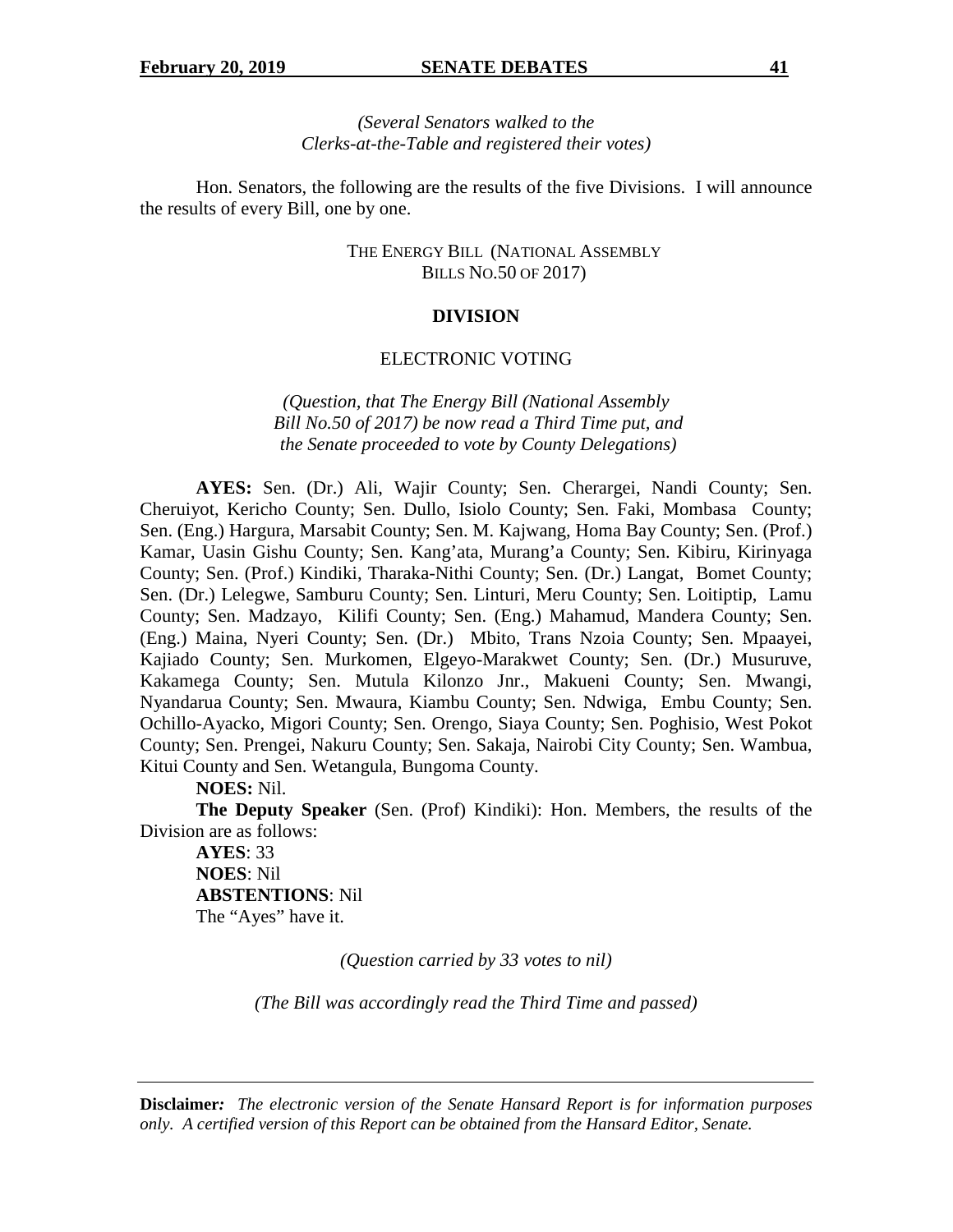THE PETROLEUM BILL (NATIONAL ASSEMBLY BILL NO. 48 OF 2017)

#### **DIVISION**

#### ELECTRONIC VOTING

*(Question, that the Petroleum Bill (National Assembly Bill No. 48 of 2017) be now read a Third Time put, and the Senate proceeded to vote by County Delegations)* 

**AYES:** Sen. (Dr.) Ali, Wajir County; Sen. Cherargei, Nandi County; Sen. Cheruiyot, Kericho County; Sen. Dullo, Isiolo County; Sen. Faki, Mombasa County; Sen. (Eng.) Hargura, Marsabit County; Sen. (Prof.) Kamar, Uasin Gishu County; Sen. Kang'ata, Murang'a County; Sen. Kibiru, Kirinyaga County; Sen. (Prof.) Kindiki, Tharaka-Nithi County; Sen. (Dr.) Langat, Bomet County; Sen. (Dr.) Lelegwe, Samburu County ; Sen. Linturi, Meru County; Sen. Loitiptip, Lamu County; Sen. (Eng.) Mahamud, Mandera County ; Sen. (Eng.) Maina, Nyeri County ; Sen. (Dr.) Mbito, Trans Nzoia County; Sen. Mpaayei, Kajiado County; Sen. Murkomen, Elgeyo-Marakwet County; Sen. (Dr.) Musuruve, Kakamega County; Sen. Mutula Kilonzo Jnr., Makueni County; Sen. Mwangi, Nyandarua County; Sen. Mwaura, Kiambu County; Sen. Ndwiga, Embu County; Sen. Ochillo-Ayacko, Migori County; Sen. Orengo, Siaya County; Sen. Poghisio, West Pokot County; Sen. Prengei, Nakuru County; Sen. Sakaja, Nairobi City County; Sen. Wambua, Kitui County; and, Sen. Wetangula, Bungoma County.

**NOES:** Nil.

**The Deputy Speaker** (Sen. (Prof) Kindiki): Hon. Senators, the results of the voting are as follows:

**AYES**: 31 **NOES**: Nil **ABSTENTIONS**: Nil The "Ayes" have it.

*(Question carried by 31 votes to nil)* 

*(The Bill was accordingly read the Third Time and passed)* 

THE COPYRIGHT (AMENDMENT) BILL (NATIONAL ASSEMBLY BILLS NO. 33 OF 2017)

#### **DIVISION**

#### ELECTRONIC VOTING

*(Question, that the Copyright (Amendment) Bill*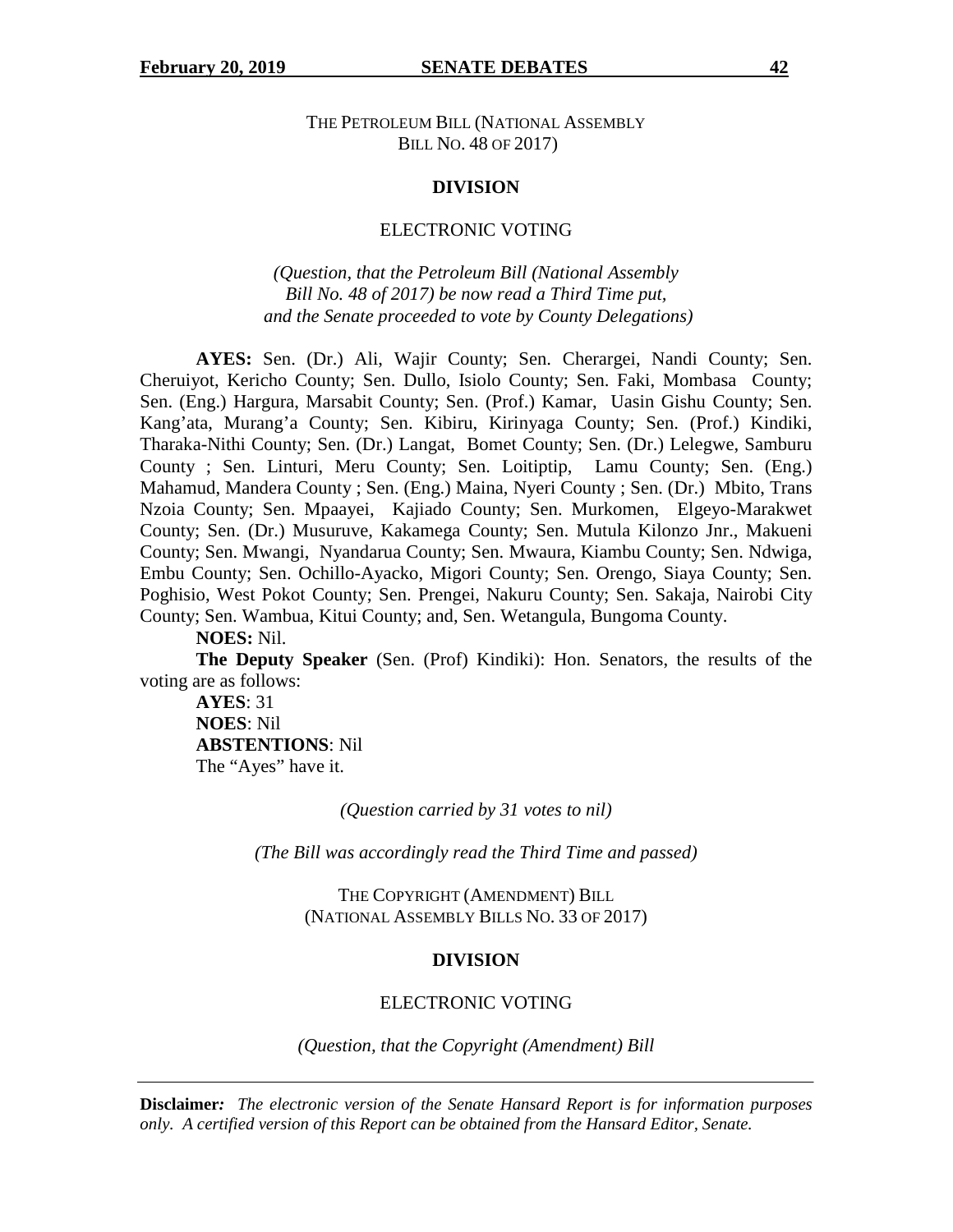# *(National Assembly Bills No. 33 of 2017) be now read a Third Time put, and the Senate proceeded to vote by County Delegations)*

**AYES:** Sen. (Dr.) Ali, Wajir County; Sen. Cherargei, Nandi County; Sen. Cheruiyot, Kericho County; Sen. Dullo, Isiolo County; Sen. Faki, Mombasa County; Sen. (Eng.) Hargura, Marsabit County; Sen. M. Kajwang', Homa Bay County; Sen. (Prof.) Kamar, Uasin Gishu County; Sen. Kang'ata, Murang'a County; Sen. Kibiru, Kirinyaga County; Sen. (Prof.) Kindiki, Tharaka-Nithi County; Sen. (Dr.) Langat, Bomet County; Sen. (Dr.) Lelegwe, Samburu County; Sen. Linturi, Meru County; Sen. Loitiptip, Lamu County; Sen. Madzayo, Kilifi County; Sen. (Eng.) Mahamud, Mandera County; Sen. (Eng.) Maina, Nyeri County; Sen. (Dr.) Mbito, Trans Nzoia County; Sen. Mpaayei, Kajiado County; Sen. Murkomen, Elgeyo-Marakwet County; Sen. (Dr.) Musuruve, Kakamega County; Sen. Mutula Kilonzo Jnr., Makueni County; Sen. Mwangi, Nyandarua County; Sen. Mwaura, Kiambu County; Sen. Ndwiga, Embu County; Sen. Ochillo-Ayacko, Migori County; Sen. Orengo, Siaya County; Sen. Poghisio, West Pokot County; Sen. Prengei,; Sen. Sakaja, Nairobi City County; and Sen. Wambua, Kitui County.

**NOES:** Nil.

**The Deputy Speaker** (Sen. (Prof) Kindiki): Hon. Senators, the results of the voting are as follows:

 **AYES**: 32 **NOES**: Nil **ABSTENTIONS**: Nil The "Ayes" have it.

*(Question carried by 32 votes to 0)* 

*(The Bill was accordingly read the Third Time and passed)* 

THE PUBLIC PRIVATE PARTNERSHIPS (AMENDMENT) BILL (NATIONAL ASSEMBLY BILLS NO. 52 OF 2017)

## **DIVISION**

#### ELECTRONIC VOTING

*(Question that the Public Private Partnerships (Amendment) Bill (National Assembly Bills No. 52 of 2017) be now read a third time was put, and the Senate proceeded to vote by County Delegations)* 

**AYES:** Sen. (Dr.) Ali, Wajir County; Sen. Cherargei, Nandi County; Sen. Dullo, Isiolo County; Sen. Faki, Mombasa County; Sen. (Eng.) Hargura, Marsabit County; Sen. M. Kajwang', Homa Bay County; Sen. (Prof.) Kamar, Uasin Gishu County; Sen. Kang'ata, Murang'a County; Sen. Kibiru, Kirinyaga County; Sen. (Prof.) Kindiki,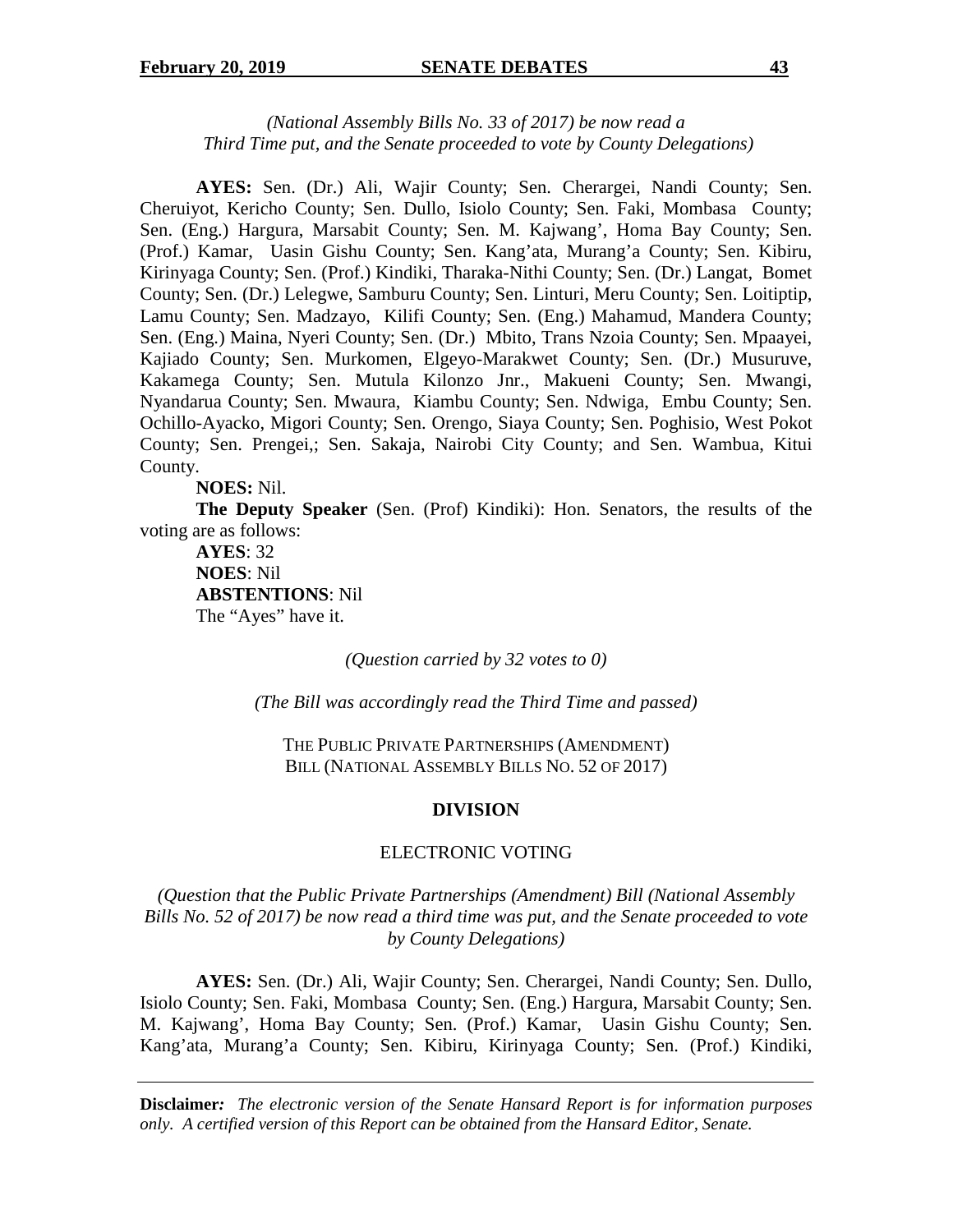Tharaka-Nithi County; Sen. (Dr.) Langat, Bomet County; Sen. (Dr.) Lelegwe, Samburu County ; Sen. Linturi, Meru County; Sen. Loitiptip, Lamu County; Sen. Madzayo, Kilifi County; Sen. (Eng.) Mahamud, Mandera County ; Sen. (Eng.) Maina, Nyeri County ; Sen. (Dr.) Mbito, Trans Nzoia County; Sen. Mpaayei, Kajiado County; Sen. Murkomen, Elgeyo-Marakwet County; Sen. (Dr.) Musuruve, Kakamega County; Sen. Mutula Kilonzo Jnr., Makueni County; Sen. Mwangi, Nyandarua County; Sen. Mwaura, Kiambu County; Sen. Ndwiga, Embu County; Sen. Ochillo-Ayacko, Migori County; Sen. Orengo, Siaya County; Sen. Poghisio, West Pokot County; Sen. Prengei, Nakuru County; Sen. Sakaja, Nairobi City County; Sen. Wambua, Kitui County; and, Sen. Wetangula, Bungoma County.

**NOES:** Nil.

**The Deputy Speaker** (Sen. (Prof) Kindiki): Hon. Senators, the results of the voting are as follows:-

**AYES**: 32 **NOES**: Nil **ABSTENTIONS**: Nil The "Ayes" have it.

#### *(Question carried by 32 votes to Nil)*

*(The Bill was accordingly read the Third Time and passed)* 

THE IRRIGATION BILL (NATIONAL ASSEMBLY BILLS NO. 46 OF 2017)

#### **DIVISION**

## ELECTRONIC VOTING

*(Question that the Irrigation Bill (National Assembly Bills No. 46 of 2017) be now read a Third Time put, and the Senate proceeded to vote by County Delegations)* 

**AYES:** Sen. (Dr.) Ali, Wajir County; Sen. Cherargei, Nandi County; Sen. Cheruiyot, Kericho County; Sen. Dullo, Isiolo County; Sen. Faki, Mombasa County; Sen. (Eng.) Hargura, Marsabit County; Sen. M. Kajwang', Homa Bay County; Sen. (Prof.) Kamar, Uasin Gishu County; Sen. Kang'ata, Murang'a County; Sen. Kibiru, Kirinyaga County; Sen. (Prof.) Kindiki, Tharaka-Nithi County; Sen. (Dr.) Langat, Bomet County; Sen. (Dr.) Lelegwe, Samburu County ; Sen. Linturi, Meru County; Sen. Loitiptip, Lamu County; Sen. Madzayo, Kilifi County; Sen. (Eng.) Mahamud, Mandera County ; Sen. (Eng.) Maina, Nyeri County ; Sen. (Dr.) Mbito, Trans Nzoia County; Sen. Mpaayei, Kajiado County; Sen. Murkomen, Elgeyo-Marakwet County; Sen. (Dr.) Musuruve, Kakamega County; Sen. Mutula Kilonzo Jnr., Makueni County; Sen. Mwangi, Nyandarua County; Sen. Mwaura, Kiambu County; Sen. Ndwiga, Embu County; Sen.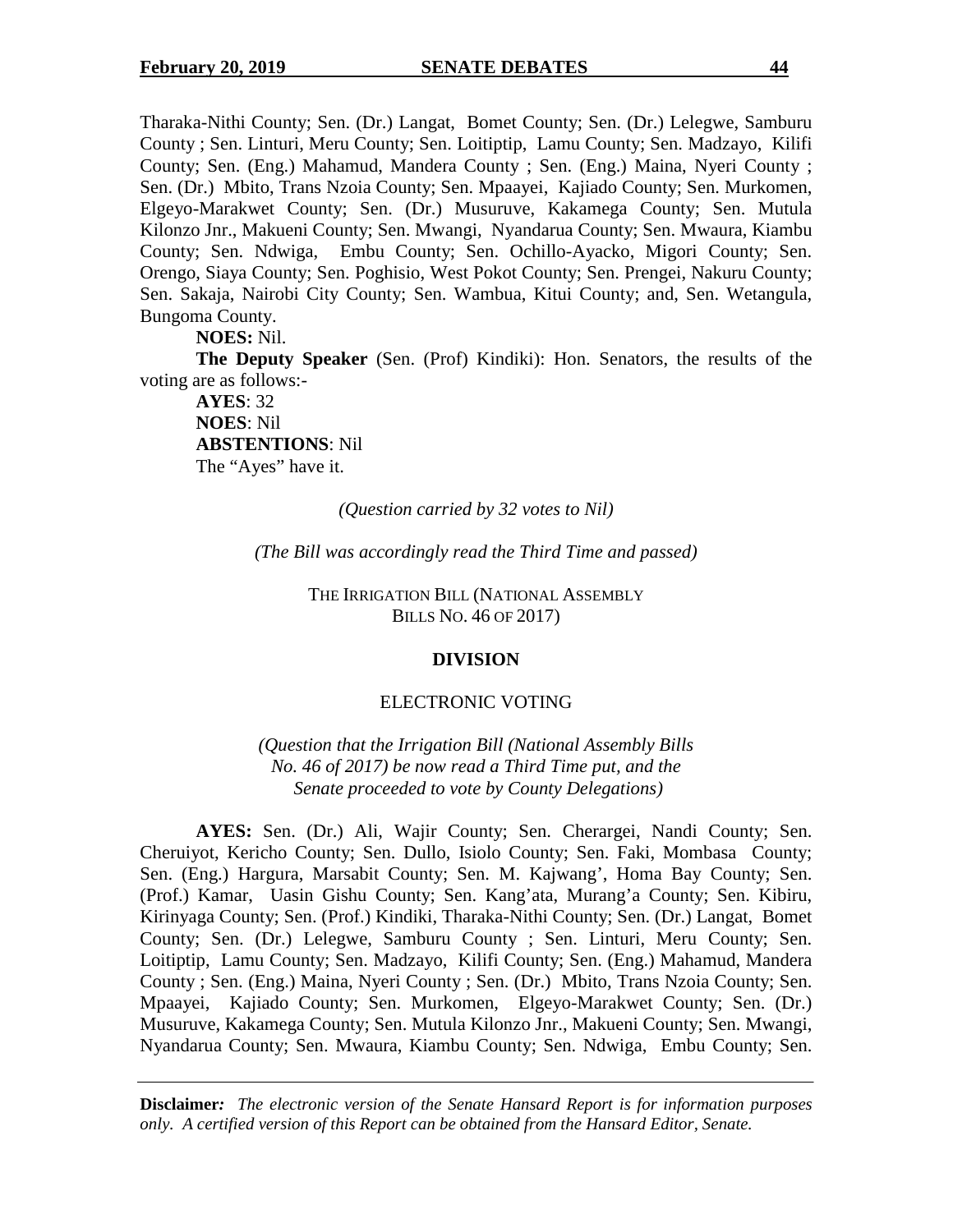Ochillo-Ayacko, Migori County; Sen. Orengo, Siaya County; Sen. Poghisio, West Pokot County; Sen. Prengei, Nakuru County;Sen. Sakaja, Nairobi City County; Sen. Wambua, Kitui County; and, Sen. Wetangula, Bungoma County.

**NOES**: Nil

**The Deputy Speaker** (Sen. (Prof) Kindiki): Hon. Senators, the results of the voting are as follows:

**AYES**: 33 **NOES**: Nil **ABSTENTIONS**: Nil The "Ayes" have it.

*(Question carried by 33 votes to 0)* 

*(The Bill was accordingly read the Third Time and passed)* 

**The Deputy Speaker** (Sen. (Prof) Kindiki): Very well. Thank you for your co-operation. I now direct that the doors be opened and the Bars undrawn. *(The doors were opened and the Bars undrawn)* 

Once more, thank you very much. That was a very long period of Division. We will now go back to Order No.15, of which I think the Mover and Seconder had finished their part and the Question had been proposed. We will resume Debate.

*(Sen. Were stood in her place)* 

*[The Deputy Speaker (Sen. (Prof.) Kindiki) left the Chair]* 

*[The Temporary Speaker (Sen. (Prof.) Kamar) in the Chair]* 

**The Temporary Speaker** (Sen. (Prof.) Kamar): Hon. Members, before Sen. Were gives her contribution, I would like to defer Order No.14, Committee of the Whole House to tomorrow for the record.

Thank you.

## **COMMITTEE OF THE WHOLE**

THE COUNTY GOVERNMENTS (AMENDMENT) BILL (SENATE BILLS NO.13 OF 2018)

*(Committee of the Whole deferred)* 

# **MOTION**

ADOPTION OF REPORT OF THE *AD-HOC* COMMITTEE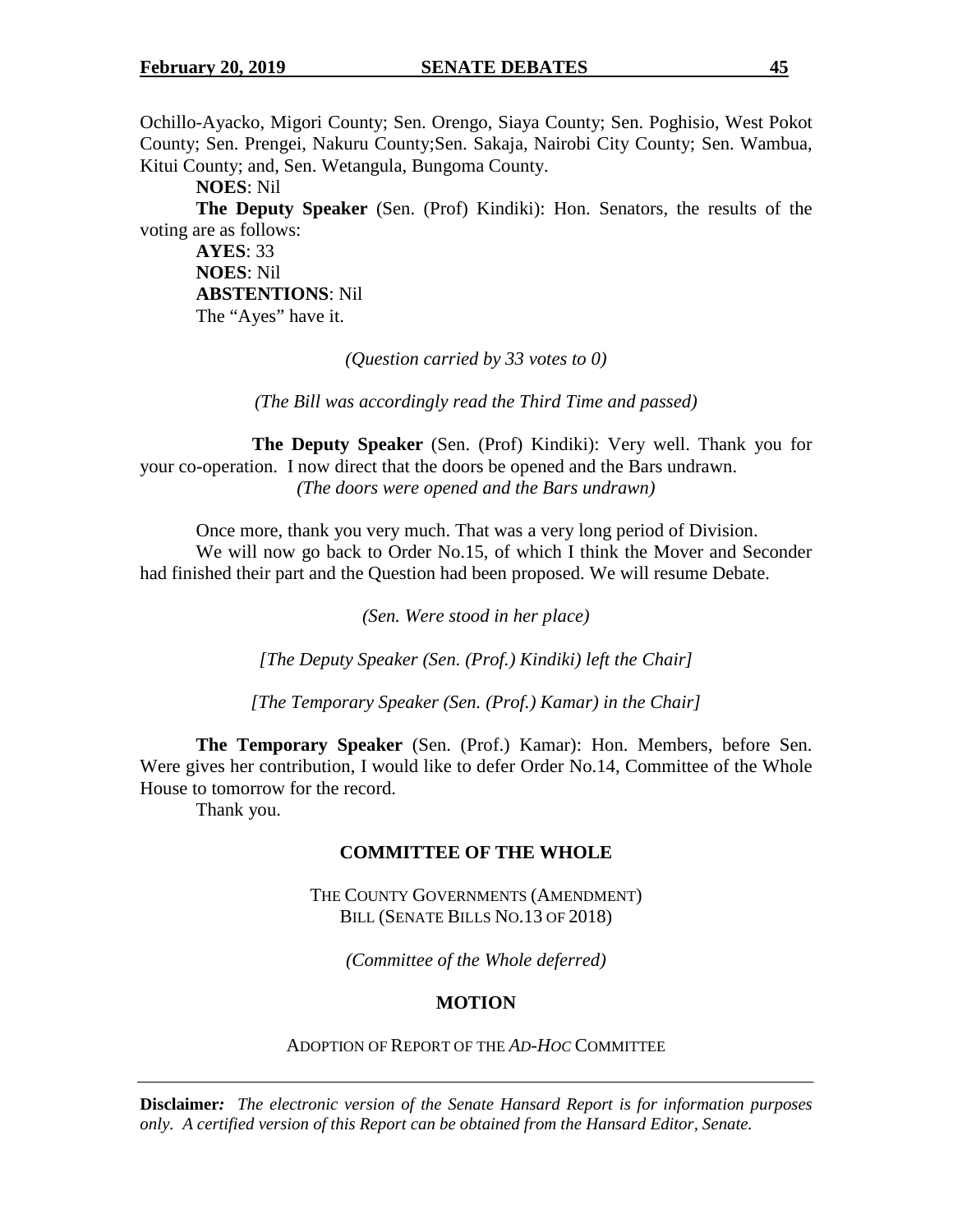# ON THE MAIZE CRISIS IN KENYA

THAT, this House adopts The Report of the *ad-hoc* Committee on the Maize crisis in Kenya, laid on the Table of the House on Tuesday,  $27<sup>th</sup>$ November, 2018.

*(Sen. (Prof.) Kamar on 20.2.2019)* 

*(Resumption of Debate interrupted on 20.2.2019)* 

**Sen. Were**: Thank you, Madam Temporary Speaker. I beg to move-

THAT, the Motion be amended by deleting the full stop at the end thereof, and inserting the following words "subject to the following amendments to the Report" –

(a) By inserting the words –

"and the inter-ministerial Committee on food security" immediately after the words Cabinet Secretary, the National Treasury and Planning and the Cabinet Secretary, Ministry of Agriculture, Arid Lands, appearing in paragraph three on page 11 of the Report.

(b) By inserting the words –

"and the inter-ministerial Committee on food security" immediately after the words "Cabinet Secretary National Treasury, Cabinet Secretary (CS) Agriculture appearing in column three of recommendation seven on page 111 of the Report.

Madam Temporary Speaker, I have found it necessary to move these amendments because in our previous Report, we had---

**The Senate Minority Leader** (Sen. Orengo): On a point of order, Mr. Speaker, Sir.

**The Temporary Speaker** (Sen. (Prof.) Kamar): What is your point of Order, Sen. Orengo?

**The Senate Minority Leader** (Sen. Orengo): Madam Temporary Speaker, since you are the Mover of the Motion and are now presiding over debate on the Motion which you moved, that would not be correct. This is because issues may arise on the Floor while you are on the Chair. I think that is not in order because you are the Mover and you are presiding over your own Motion. The Clerk should have guided you accordingly.

**The Temporary Speaker** (Sen. (Prof.) Kamar): Yes. I take note of that. In fact, my Vice Chairperson is taking notes. However, my other colleague has just gone out for five minutes and will be coming back. Therefore, in the meantime, we should allow Sen. Were to proceed because all I can do is write notes, and my able Vice Chairperson is doing so for us.

Thank you.

**The Senate Minority Leader** (Sen. Orengo): No, Madam Temporary Speaker. That does not solve the problem. We may excuse it, but it should not happen.

**The Senate Majority Leader** (Sen. Murkomen): You are not on record.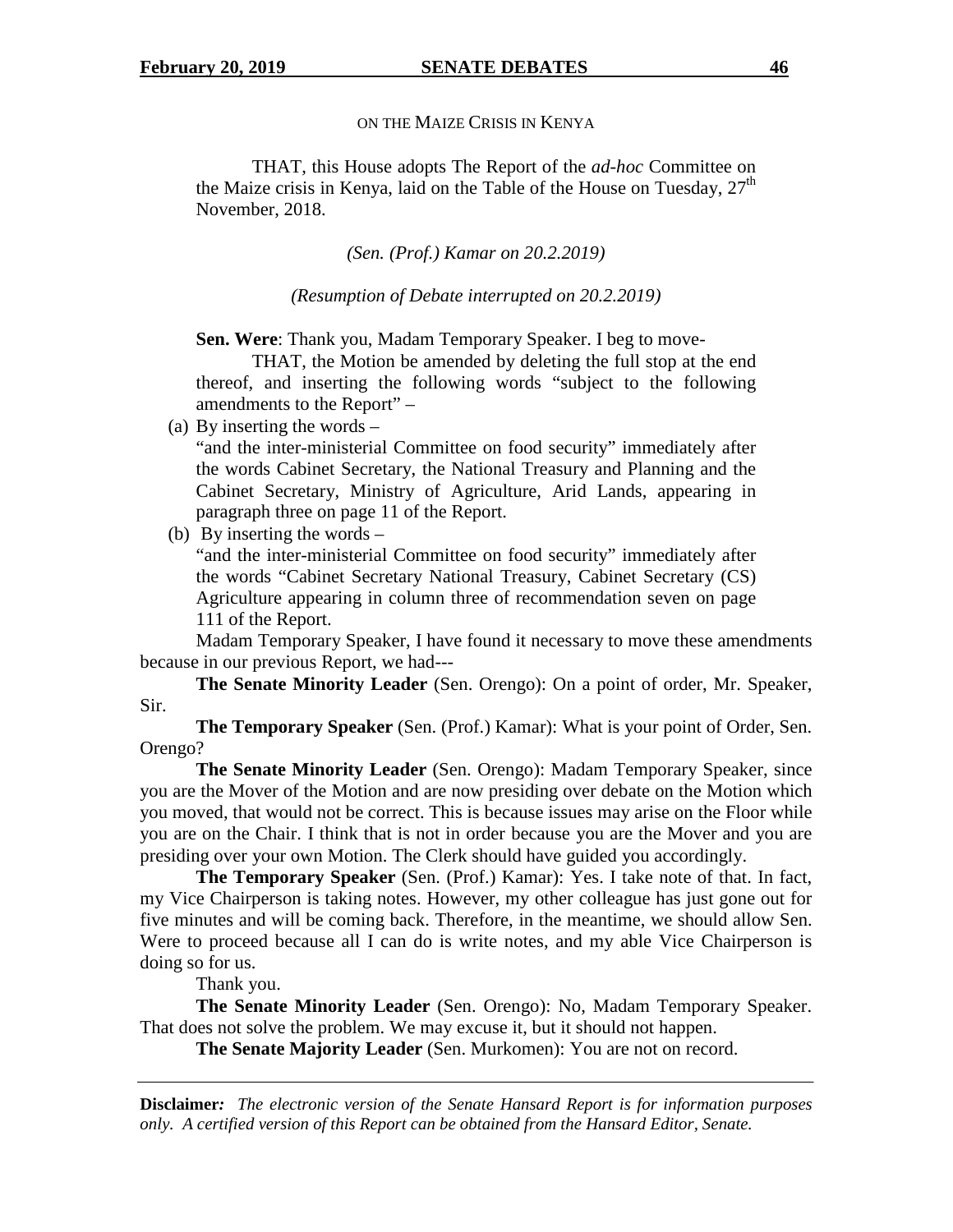**The Senate Minority Leader** (Sen. Orengo): Madam Temporary Speaker, we can say, "Okay, we are going on," and the distinguished Senator for Bungoma County, who is the Vice Chairperson of the Committee may very well be taking notes. However, the very fact that you are the Mover--- In fact, you had more time than he had, and it would not be right for the Mover to preside. It is just like the Senate Majority Leader sitting on that Chair; it cannot happen.

**The Temporary Speaker** (Sen. (Prof.) Kamar): There is another point of order from Sen. Mutula Kilonzo Jnr.

**Sen. Mutula Kilonzo Jnr:** On a point of order, Madam Temporary Speaker. I propose that for good order, if we do not have a replacement for you, you adjourn the business of the House to tomorrow, otherwise then, the confusion that will be created by you just sitting for two minutes is bad enough to mess the whole exercise.

Therefore, as a matter of practice, it is absolutely wrong. You will look like a judge in her own course. So, in the absence of a replacement, we can adjourn the business of the House; there are only 19 or so minutes left.

**Sen. Kajwang':** On a point of order, Madam Temporary Speaker. When you moved this Motion, I was not in the Chamber, but I listened to you on television, and you made a very great presentation.

I have read the Report that you have tabled before the House and it is brilliant. Considering the debate we had yesterday and the one we are having today, it might discolour the very serious recommendations that you have made. I wish to join the other Members who think that whereas we are not imputing any improper motive on your part, it is untidy when the Speaker on that Chair is the Mover of the Motion and would at some point be called upon to reply.

I do not understand how that will happen when you will be required to reply to the Motion. We could just do something to avoid the sideshows.

**The Temporary Speaker** (Sen (Prof.) Kamar): I take note of what you are saying. I promised you that Sen. Pareno would be here in exactly three minutes, and she has made it.

The Senate Majority Leader.

 **The Senate Majority Leader** (Sen. Murkomen): On a point of order, Madam Temporary Speaker. My concern is with regard to the amount of protestation that has visited this Report from yesterday. I am speaking out of anxiety because, as a maize farmer and a representative of maize farmers, I am more interested in the substance and form. There seems to be a lot of resistance on this Report from the beginning.

*[The Temporary Speaker (Sen. (Prof.) Kamar left the Chair]* 

*[The Temporary Speaker Sen. (Pareno) in the Chair]* 

Even as you leave the Chair, I would like to request you to focus more now going forward with the substance and form, considering that we have come here to ensure that this Report can be dealt with expeditiously. This is because some of us believe that the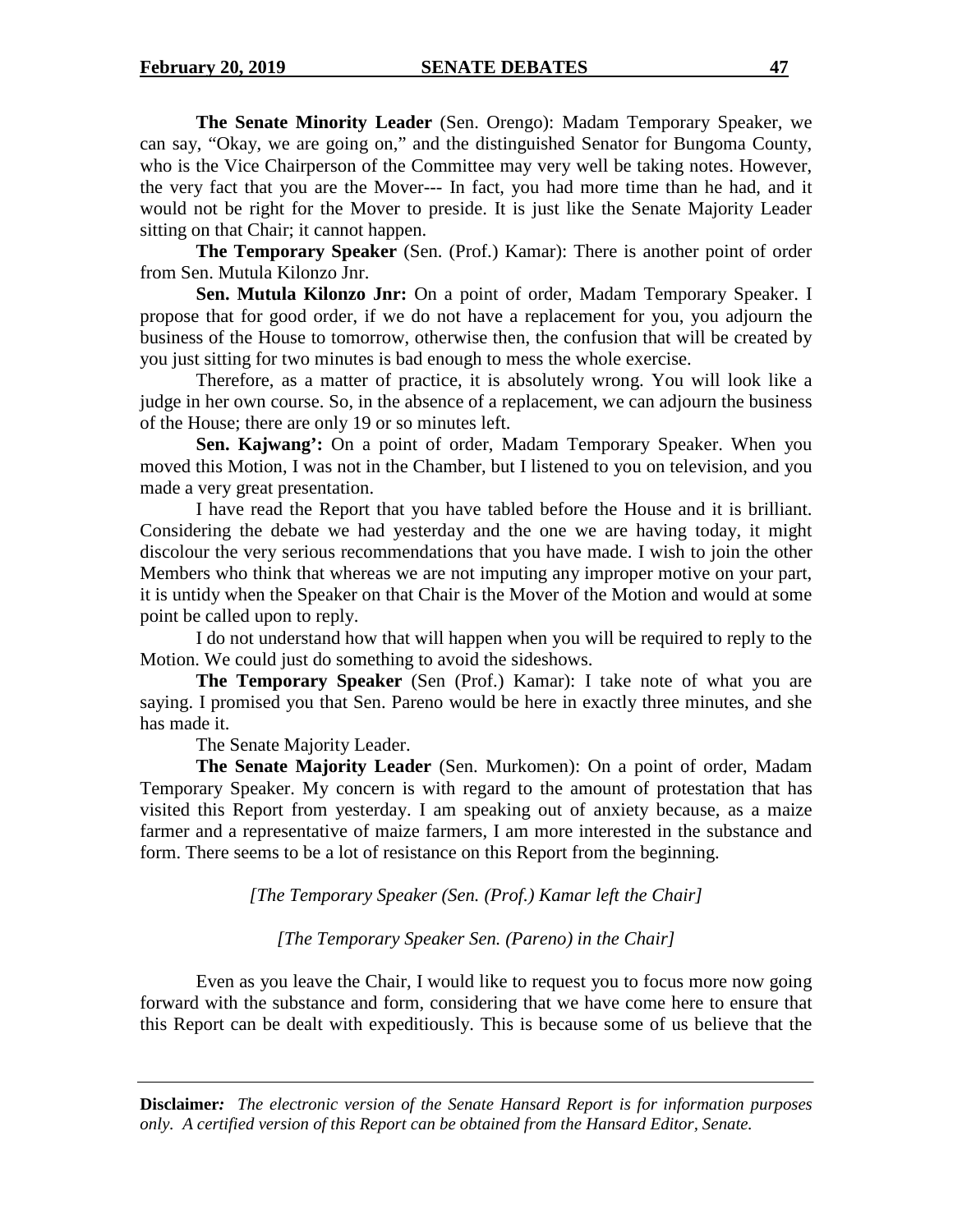proposals that come from the Report are meant to solve the problems that have bedevilled the sector. That is why I would like us to focus more on the substance.

**Temporary Speaker** (Sen. Pareno): What is it, Senate Minority Leader?

**The Senate Minority Leader** (Sen. Orengo)**:** Madam Temporary Speaker, is it right for the Senate Majority Leader to impute improper motive, when he stood as we talked about the Mover being the Chair on proceedings that relate to a Motion that she moved? Is it right for the Senate Majority Leader to impute that, that point of order is for purposes of delaying or trying to water down the Motion? In fact, I can tell the Senate Majority Leader that whenever there is a Motion in this House, I will vote according to its merits or substance.

 We cannot allow the practices and conventions of this Parliament to be violated. The next time you will find the Majority Leader sitting on the Speaker's Chair and feeling very comfortable, and behold that should not happen. Is it in order to impute improper motive; that we are doing this to remove focus from the debate?

**Sen. Mutula Kilonzo Jnr.:** Madam Temporary Speaker, you should rule the Senate Majority Leader out of order. Yesterday, there were points of order that led to a beautiful amendment, which was agreed on and the Speaker issued directions. In regards to the one of today, Sen. Wetangula mentioned yesterday that impressions are everything. However, the impression that will be created when the Mover is seated on the Chair will be the wrong impression. Therefore, we are trying to make sure that people do not cast stones at the Chair and the Committee. We want to make sure that it is correct. Therefore, he should calm down and not sacrifice merit for expediency.

**Sen. Ochillo-Ayacko**: On a point of order, Madam Temporary Speaker.

*(Sen. Murkomen consulted loudly)* 

**The Temporary Speaker** (Sen. Pareno): Order, Senate Majority Leader! Proceed, Sen. Ochillo-Ayacko.

**Sen. Ochillo-Ayacko**: Madam Temporary Speaker, I do not know why the Senate Majority Leader is trying to heckle me. I request you to rule him out of order. This is a House of procedure and proceedings. If we do whatever we do here outside the procedure, we will not do substantive justice to the people, who will likely condemn us.

Madam Temporary Speaker, on the point that the Senate Majority Leader is of the opinion that we should ignore procedure and emphasise on substance, I request you to rule him out of order.

**The Temporary Speaker** (Sen. Pareno): Hon. Senators, I am not necessarily imputing any ill motive on the Mover of the Motion, but it would be neater for us to have another Chair or Speaker sit in, so that she can respond and concentrate on what will be debated. It was an oversight and not her intention to sit on the Chair during this debate. Therefore, we have corrected it quickly. I am here to sit and guide the debate.

Proceed, Sen. Were.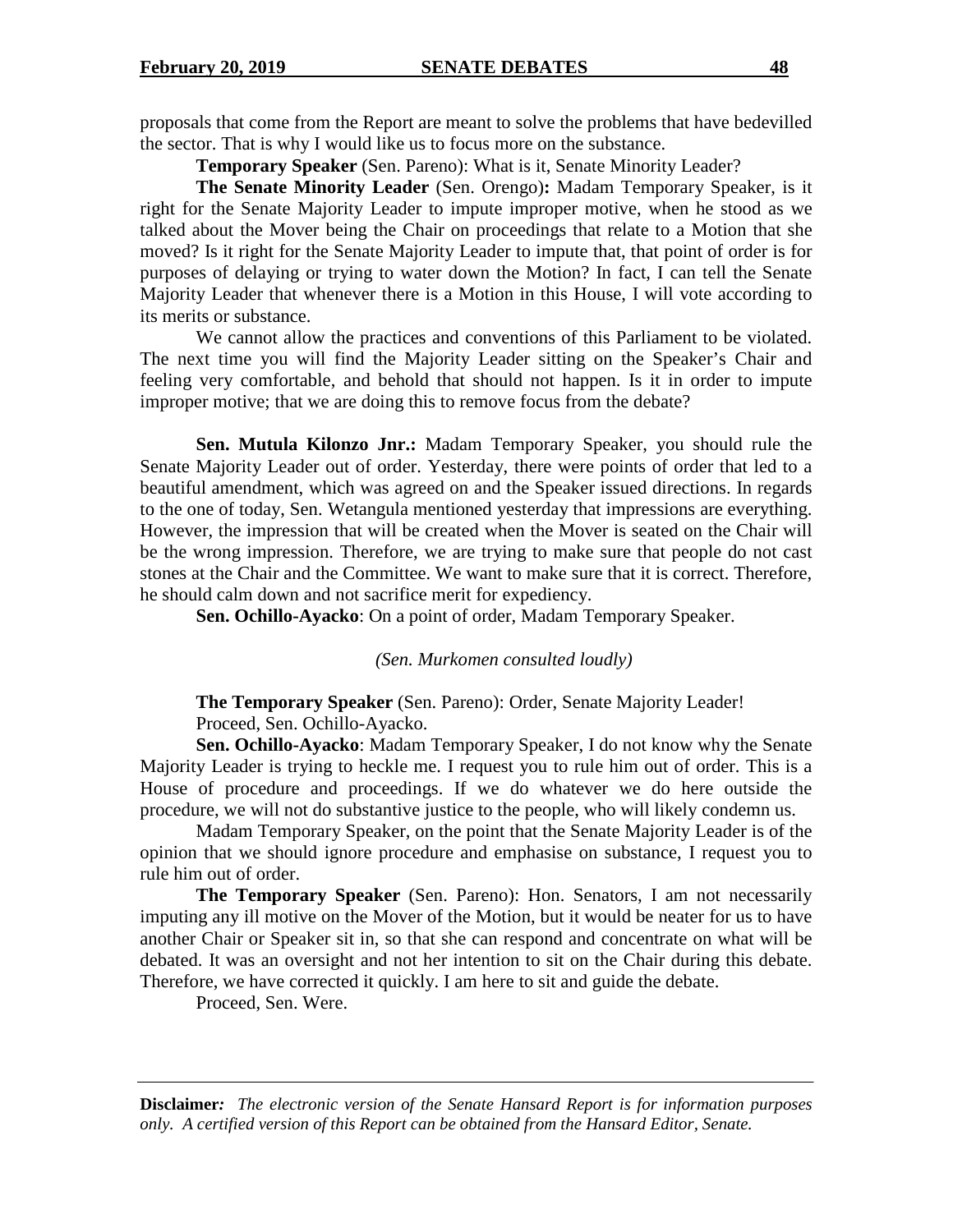**Sen. Were:** Thank you, Madam Temporary Speaker, for that guidance. This amendment was necessary to expand the scope of culpability on the maize crisis that we experienced last year.

We had the Inter-ministerial Committee that must be included and the entities to be culpable, for example, the Head of Public Service Commission (PSC), who was chairing the Committee, The Ministry of Devolution and ASALs, The Ministry of Public Service, Youth and Gender Affairs and The Ministry of Internal Security and Coordination of National Government under special programmes.

Madam Temporary Speaker, this Committee gazetted the haphazard extension of importation of maize. It allowed maize to come in when farmers were harvesting. It also allowed people to import white maize, but restricted people to import the yellow maize and how much maize should be imported. Therefore, it would have been wrong to keep this Inter-ministerial Committee out of the Report as the people who are culpable on the crisis that bedeviled this country last year.

Madam Temporary Speaker, I now call upon Sen. (Dr.) Langat to second these amendments.

**Sen. (Dr.) Langat:** Thank you, Madam Temporary Speaker, for giving me this opportunity to second this particular Motion with the said amendments.

The inclusion of these particular members in this Committee will be important. These are high level Government officials whom we expected to act with decorum concerning such a crisis in our country during that particular time.

Madam Temporary Speaker, when you check in Page 3, these are the people who resolved that the duty-free waiver for the maize should within five days be extended without any good reason. This is the same group that in the second paragraph, mentioned that the Kenya Revenue Authority and the Ministry of Interior and Coordination of National Government should by Tuesday,  $27<sup>th</sup>$  June, deploy the officers to large millers to ensure accountability. During our discussion, the same large deployment never took place.

More so, this is the group that made such an erratic decision that the maize docked at the port and facing documentation challenges in Mombasa was to be cleared and discharged immediately. This is the window that led to the free opening of the maize to be brought to our country, which later on became a problem, because the same decision violated the conditions of the *Gazette Notice* that was supposed to guide the importation of maize.

I also second strongly the amendments to expand the dragnet of this particular culpable people, because this is the same group of people that in a meeting which they had on  $14<sup>th</sup>$  November, 2017, made very erratic decision up to and including, expanding exportation of maize from Mexico to the tune of four million bags. They lowered the purchase of maize from the local people to the tune of 1.5 million bags of 90kgs. These particular decisions of 14th November, 2017 were made outside the legal notice that had been given and which ended on  $15<sup>th</sup>$  October. Looking at this particular list of these particular members---

*(Senators consulted loudly)*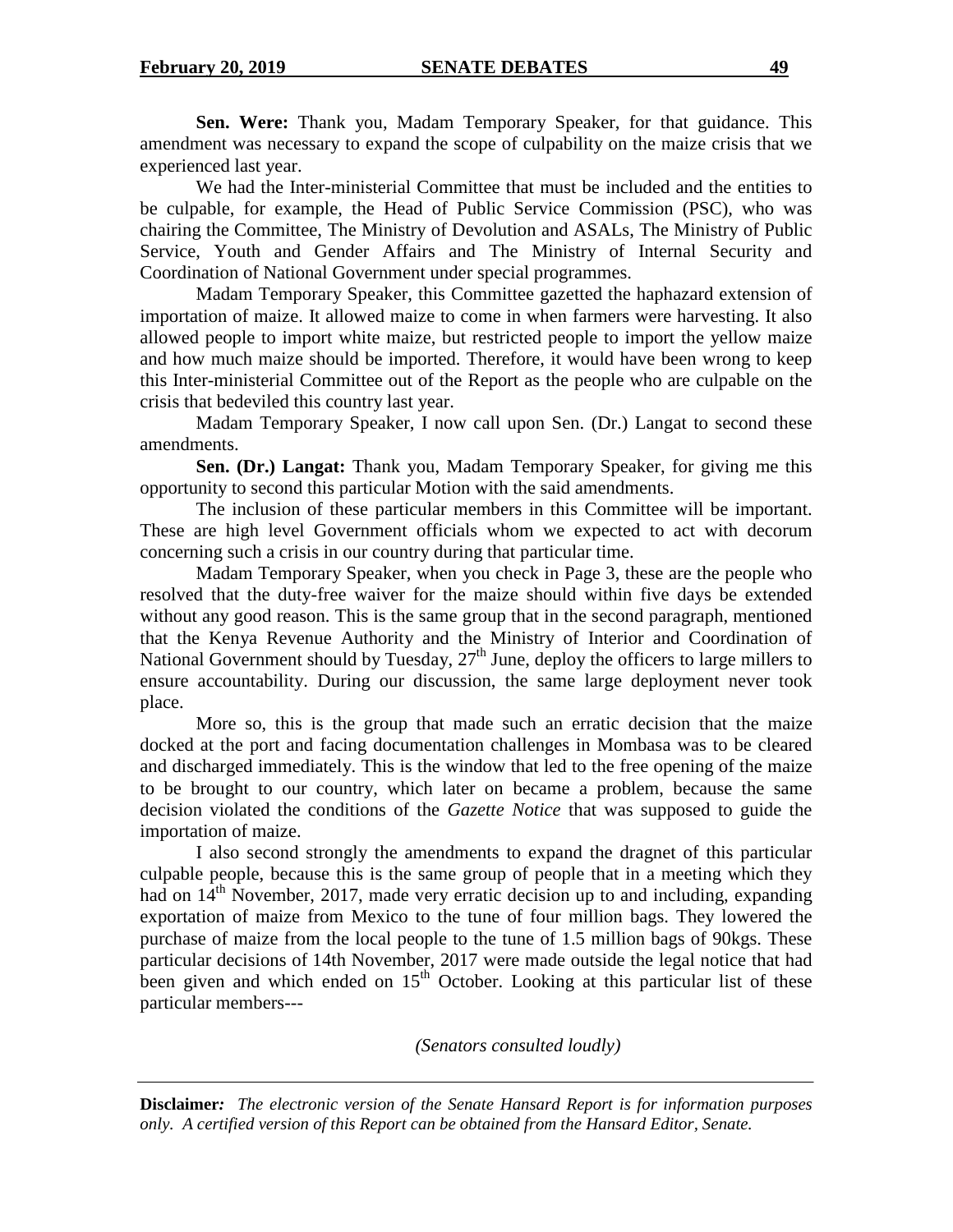**The Temporary Speaker** (Sen. Pareno): Order, Senators! Kindly, can you consult in low tones, so that we allow the seconder to second the Motion?

**Sen. (Dr.) Langat**: I am seconding the amendments. The decisions that were made by these particular high level Government officials, which violated the *Gazette Notice* and anything else, make me feel that they are the people who should carry the highest responsibility of the very mess. Excluding them is actually robbing this particular Report a great authenticity and the availability of people who can carry the highest responsibility on the mess that happened. For us who went to the field and experienced a lot of issues facing the farmers, it is actually in order that these particular amendments be approved. When we were in Bungoma, I remember 21 farmers from Bungoma had been paid and---

*(The red timer was switched on)* 

I want to finish by saying that this particular committee made very erratic decisions that affected farmers. As a result, 21 purported farmers in Bungoma were paid a lot of money. We shall continue later.

I second the amendments.

#### *(Question of the amendment proposed)*

**Sen. M. Kajwang:** Madam Temporary Speaker, I want to oppose the amendments to the Report. I listened very carefully to the Mover of the Motion; my teacher and a good Professor, Sen. Kamar, when she was moving it. There is one statement that she made then and I even wrote it down. She said that flooding of maize in this country happened after the Kenya Gazette notices lapsed. That is something that is on record and also captured in the Report that was brought before this House.

 Madam Temporary Speaker, the amendment seeks to broaden responsibility, to move from specific public officers, who in this case is the CS, National Treasury and Planning and CS for Agriculture, Livestock, Fisheries and Irrigation to a committee of a dozen or so people.

 Part of the mandate of this Senate *Ad hoc* Committee on the maize crisis in Kenya was to find out the problem bedeviling the sector; how the imports came in and the circumstances around the gazette notices. Ultimately, this Committee has gone beyond that to define responsibility; the persons who bear the greatest responsibility for the flooding that occurred in the market.

 It will be fairly lazy if this House would be convinced that we hold an entire Inter-Ministerial Committee responsible. The CS, National Treasury and Planning has a role defined by the Constitution. The National Treasury and Planning is defined in the Constitution and more so in the Public Finance Management (PFM) Act. It has powers to issue certain notices, guidelines and regulations.

 The CS for Agriculture, Livestock, Fisheries and Irrigation has got some specific responsibilities and obligations because this was about maize.